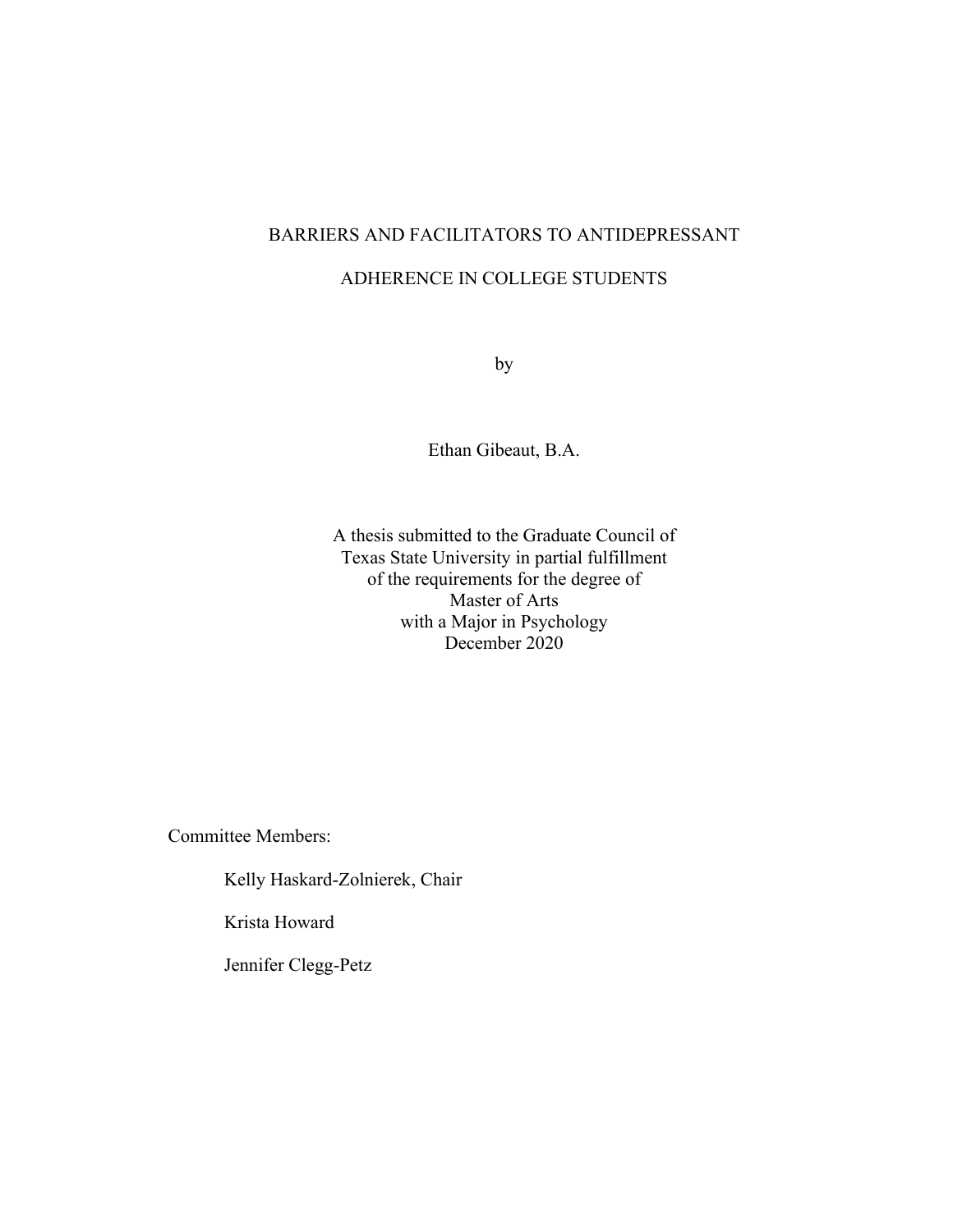# **COPYRIGHT**

by

Ethan Gibeaut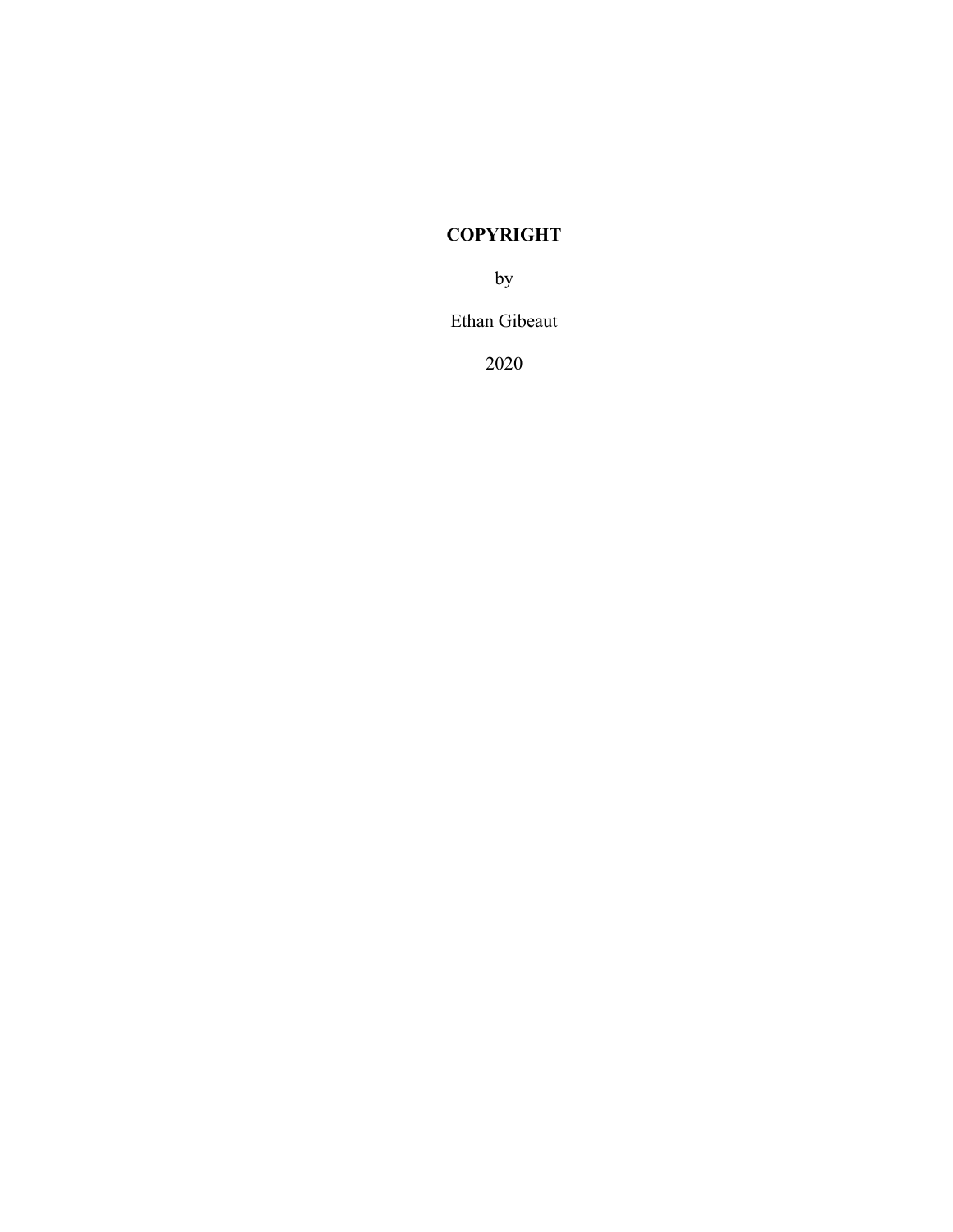#### **FAIR USE AND AUTHOR'S PERMISSION STATEMENT**

#### **Fair Use**

This work is protected by the Copyright Laws of the United States (Public Law 94-553, section 107). Consistent with fair use as defined in the Copyright Laws, brief quotations from this material are allowed with proper acknowledgement. Use of this material for financial gain without the author's express written permission is not allowed.

#### **Duplication Permission**

As the copyright holder of this work I, Ethan Gibeaut, authorize duplication of this work, in whole or in part, for educational or scholarly purposes only.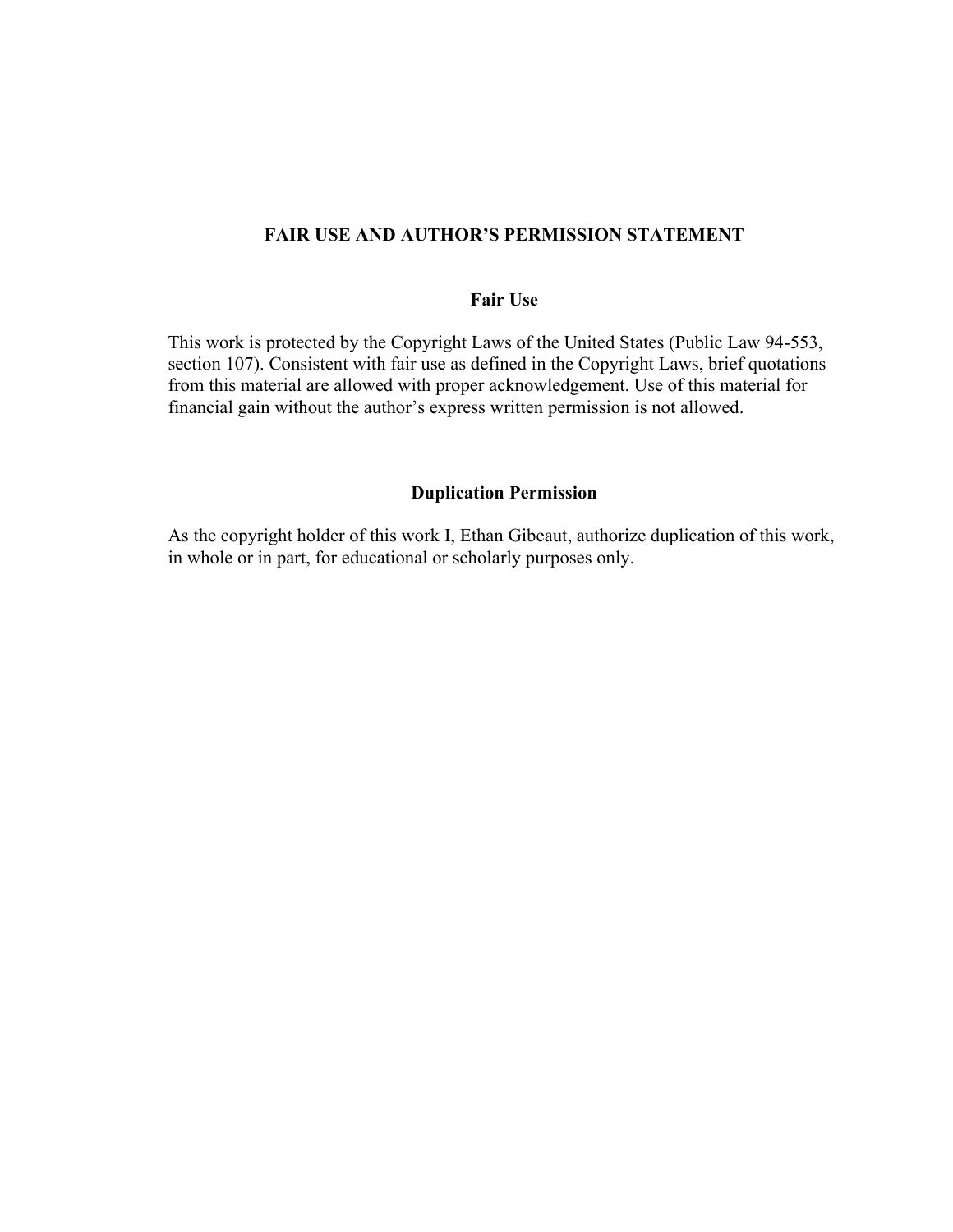#### **ACKNOWLEDGEMENTS**

I would like to thank my committee chair, Dr. Kelly Haskard-Zolnierek. Without her expertise and consistent support this thesis would not have come to fruition. During my time at Texas State, Dr. Haskard-Zolnierek has provided me with invaluable guidance throughout my research, presentations, and classes. She has been instrumental not only in my growth as a researcher to this day, but in my desire to continue growing as a researcher.

I would also like to thank my committee member Dr. Krista Howard. Dr. Howard's knowledge has contributed significantly to the completion of this thesis without her, the analyses present would not have been possible. I would also like to thank Dr. Howard for providing not only me, but a number of my colleagues with valuable research opportunities throughout our time at Texas State. I am thankful for Dr. Howard's presence in the Texas State Psychological Department, as her contributions have proven indispensable in both my personal growth and the growth of the friends I've made during my time at Texas State.

I would also like to thank my committee member, Dr. Jennifer Clegg-Petz, for her guidance throughout my time at Texas State. Throughout each and every interaction I have had with Dr. Clegg-Petz, I have been challenged to think more in-depth. Dr. Clegg-Petz has contributed significantly to my enjoyment of research, especially so in the discussions surrounding this thesis.

I would also like to thank the members of my cohort at Texas State. I believe

iv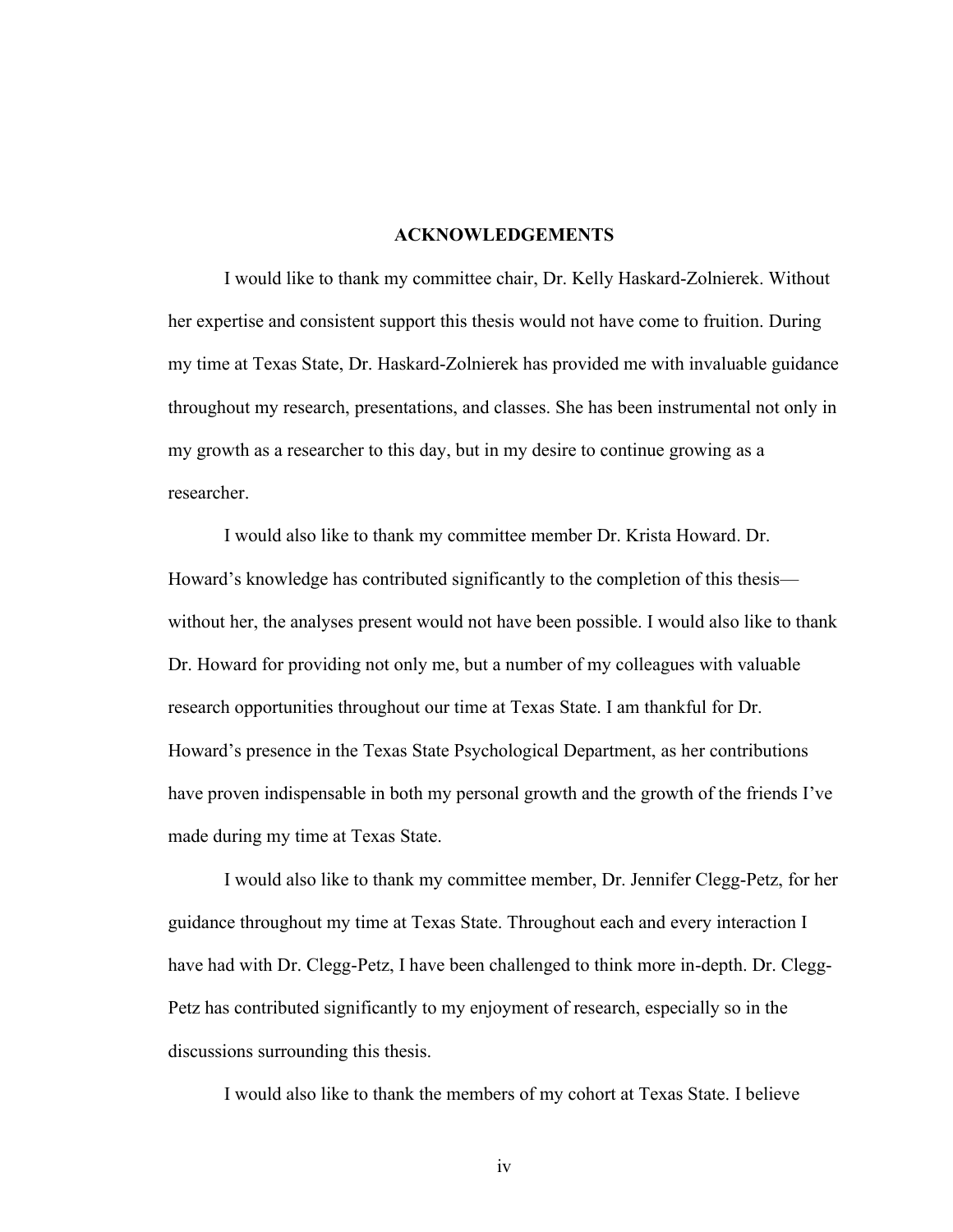myself to be incredibly lucky, in that each and every one of the members of my cohort at Texas State have been sources of unconditional support. I have and will continue to cherish the time I have spent with them, and hope to maintain our professional and personal relationships long into the future.

Finally, I would like to thank my family. My two brothers, my aunts and uncles, my grandparents, and my parents have always supported me in the pursuit of furthering my education. I express my love and gratitude to my family, without whom I would not be where I am today.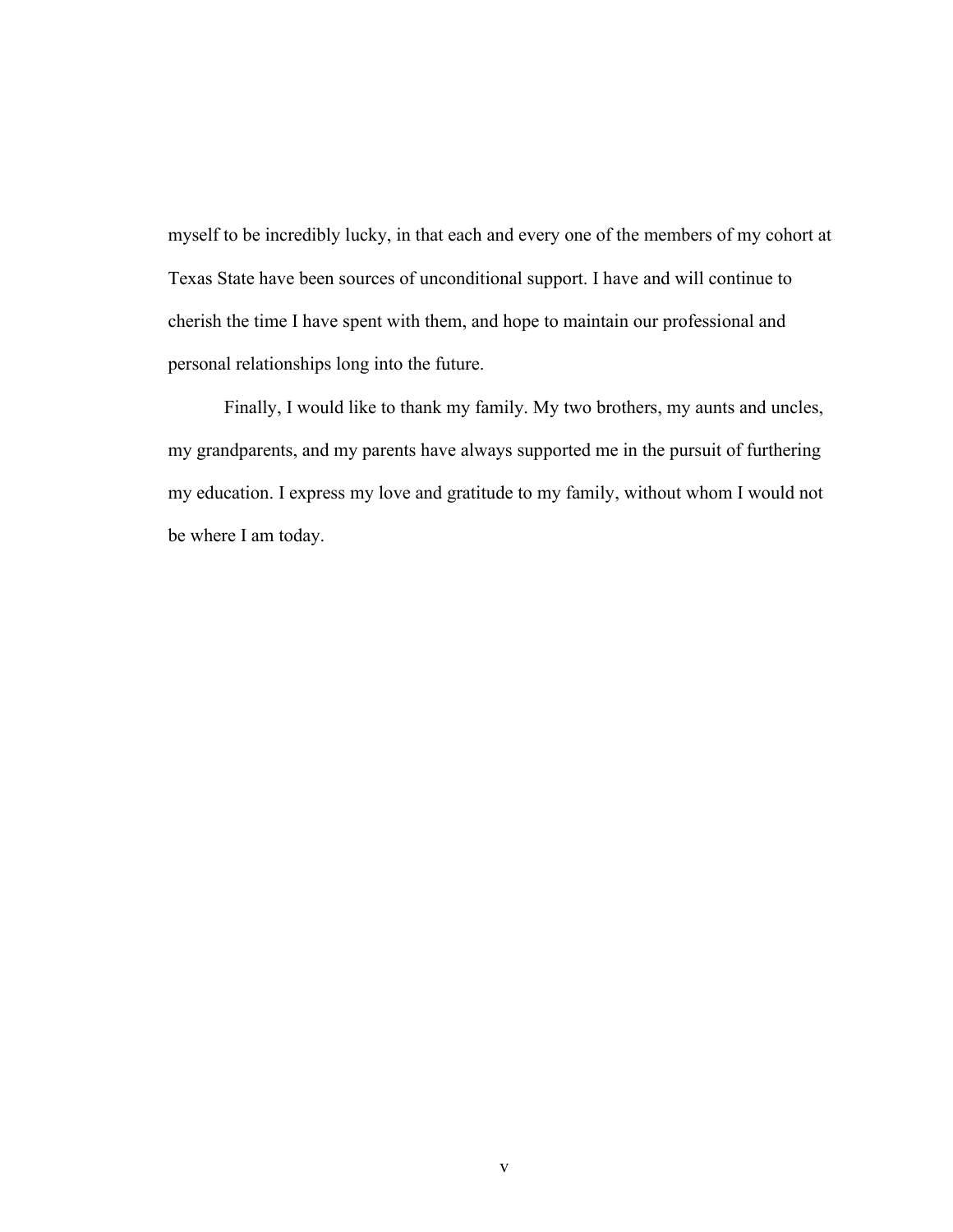# **TABLE OF CONTENTS**

|                                                  | Page |
|--------------------------------------------------|------|
|                                                  |      |
|                                                  |      |
|                                                  |      |
| <b>CHAPTER</b>                                   |      |
|                                                  |      |
|                                                  |      |
| II. RESEARCH QUESTIONS, HYPOTHESIS AND METHOD 12 |      |
|                                                  |      |
|                                                  |      |
|                                                  |      |
|                                                  |      |
|                                                  |      |
|                                                  |      |
|                                                  |      |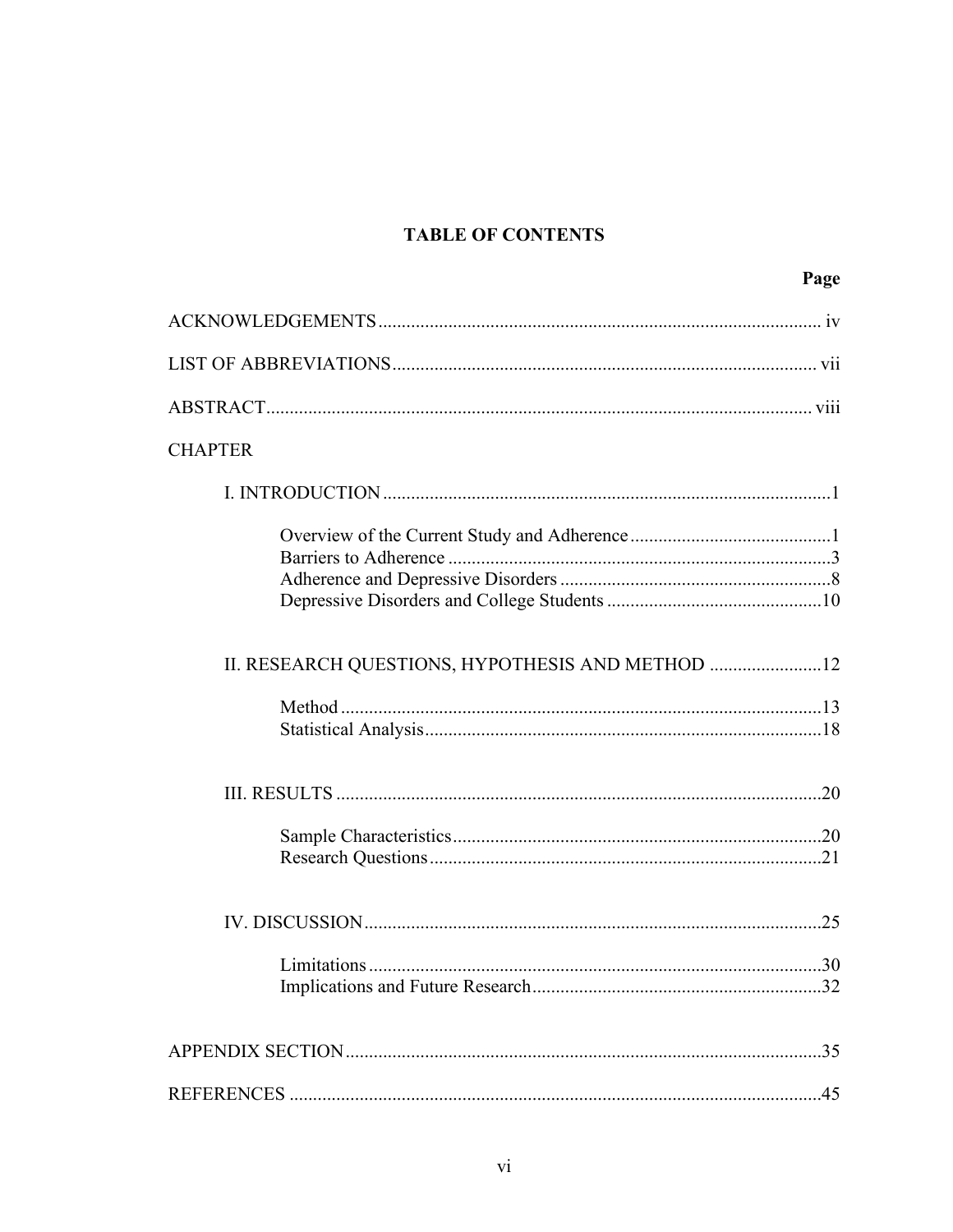## **LIST OF ABBREVIATIONS**

| Abbreviation | <b>Description</b>                                                        |
|--------------|---------------------------------------------------------------------------|
| <b>BMQ</b>   | <b>Beliefs About Medicine Questionnaire</b>                               |
| <b>FATS</b>  | Facilitators of and Barriers to Adherence to<br><b>Hypertension Scale</b> |
| <b>MARS</b>  | <b>Medication Adherence Rating Scale</b>                                  |
| <b>NIMH</b>  | National Institute of Mental Health                                       |
| PHQ-9        | Patient Health Questionnaire-9                                            |
| <b>VAS</b>   | Visual Analog Scale                                                       |
| <b>WHO</b>   | World Health Organization                                                 |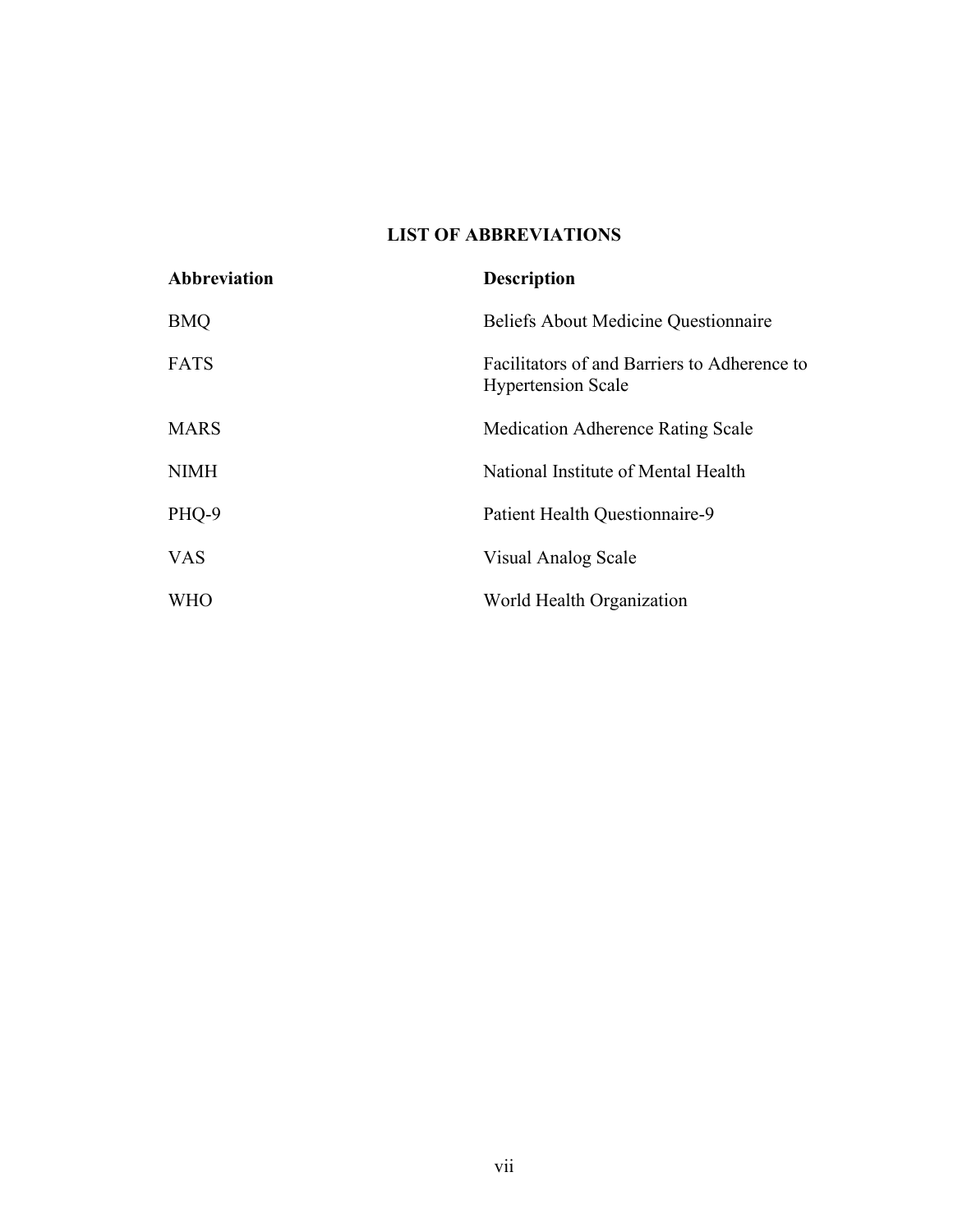#### **ABSTRACT**

Introduction: Medication adherence to antidepressants prescribed to treat depressive disorders can heavily influence the effectiveness of treatment. Past research has shown that adherence to antidepressants is subject to the influence of various underlying factors that serve as both barriers and facilitators to adherence. This study aimed to assess those underlying factors in how they relate to antidepressant adherence and depression. Method: Undergraduate students from Texas State University that had been prescribed antidepressants for a minimum of 2 months prior to the study were invited to participate in an online study via SONA systems. A total of 113 students participated in the current survey study, which consisted of six scales assessing adherence to antidepressants, barriers to adherence, facilitators to adherence, and severity of depression. Results: The hypotheses presented were partially supported. Adherence decreased as the presence of the barriers increased and increased as the presence of facilitators increased. Differences between groups categorized by severity of depression were found for three of six addressed barriers and for adherence. Differences between groups were not found for any of the addressed facilitators. Conclusion: Results from this study suggest the need for further research into the relationships between adherence and depression, as well as the various underlying factors that may influence them.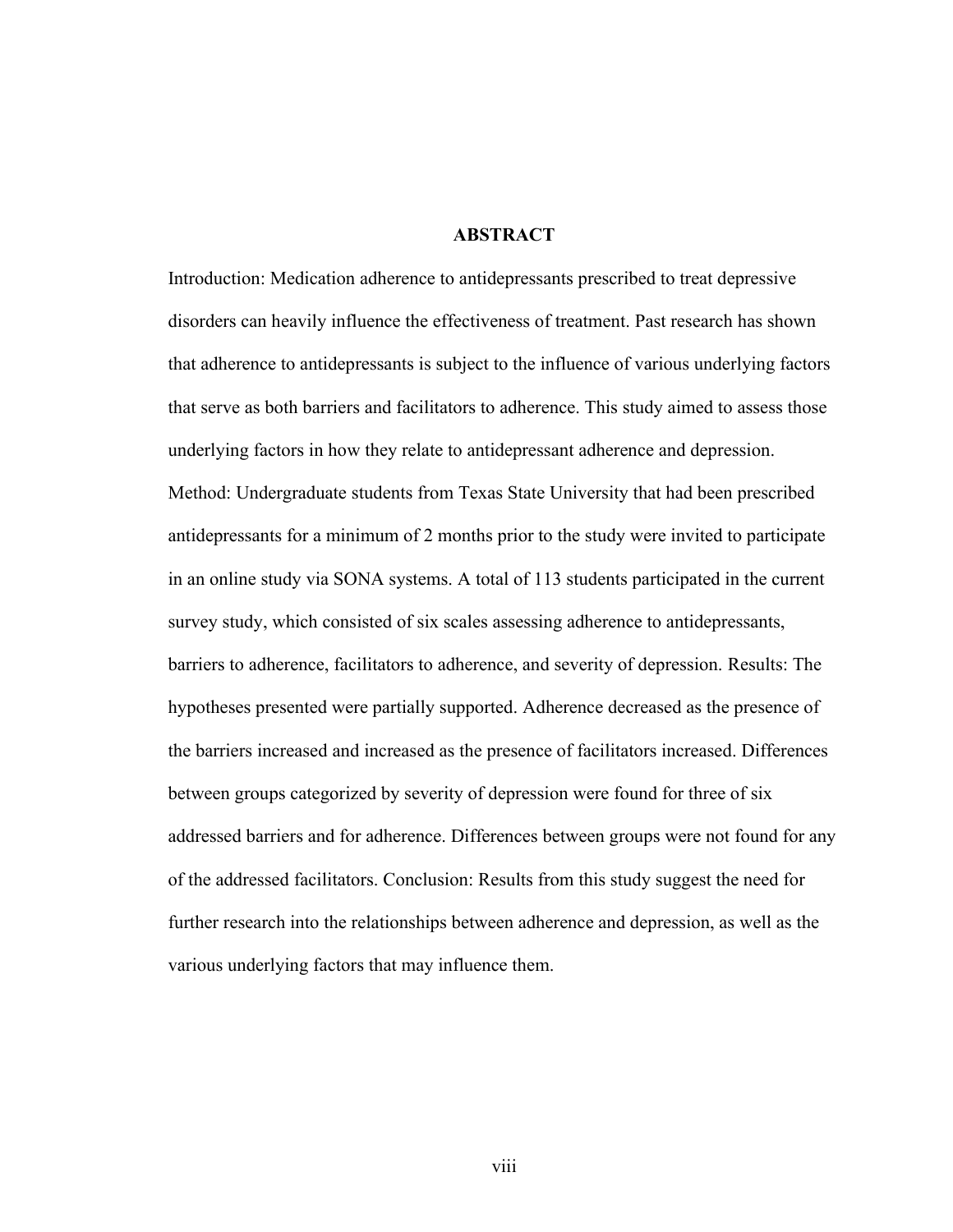#### **I. INTRODUCTION**

Adherence is the degree to which a patient follows guidelines that have been agreed upon between them and their health-care provider (Osterberg & Blaschke, 2005). According to a 2003 report published by the World Health Organization (WHO), adherence is a broad term that includes a wide variety of treatment-related behaviors for both chronic and acute diseases. As adherence-related behaviors are incredibly diverse, adherence-related research generally focuses on adherence to the treatment of specific diseases.

#### **Overview of the Current Study and Adherence**

The focus of the current study was adherence to mental health medications, specifically antidepressants targeting depressive disorders. This study focused on the population of college students, who have high rates of depression but do not tend to be a focus of adherence research. Thus, the literature review provides background on adherence terminology and interventions, common barriers to adherence in depressive disorders, adherence in depressive disorders, and adherence in college students.

According to the 2017 National Survey on Drug Use and Health, an estimated 46.6 million (18.9%) adults aged 18 or older suffered from a mental health disorder in 2017, with 42.6% of those adults receiving mental health services or treatment (WHO, 2003). Adherence to mental health treatment or medications includes numerous behaviors, such as filling prescriptions, attending appointments, and self-management in various forms (e.g., following dietary restrictions, lifestyle recommendations, time management in taking medications, etc.) (WHO, 2003). Maintaining adherent behavior often proves to be a significant challenge for patients, for reasons to be discussed below,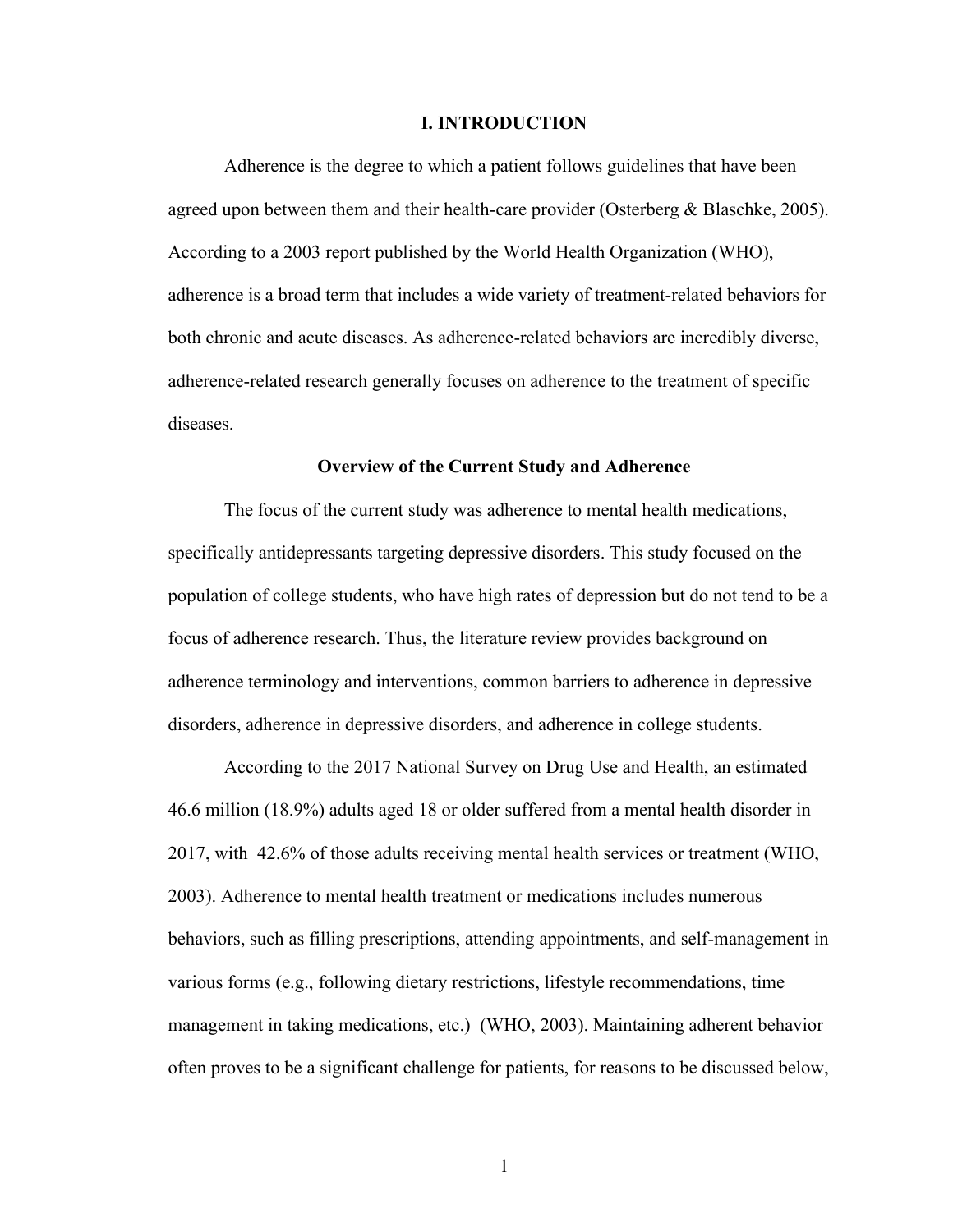resulting in high rates of nonadherence, which is defined as a failure to adhere. Across chronic illnesses, the number of patients that fail to adhere to their medication regimens has been found to be approximately 50% (Brown & Bussell, 2011). Rates of adherence specifically to antidepressants have been shown to be similar to rates of adherence to medications prescribed for other chronic illnesses, with eight studies examining adherence to antidepressants over a 6-month period, displaying an average adherence rate of 53.8% (Sansone & Sansone, 2012). Definitions of nonadherence differed between these studies with several defining nonadherence as a patient failing to fill/refill their prescription in a set amount of time and others defining nonadherence as a patient taking inadequate doses or failing to take doses of their medication(s).

As previously stated, nonadherence is a failure to adhere (i.e., a patient failing to follow the guidelines that have been agreed upon by them and their health-care provider). There are two distinct categories of nonadherence: intentional and unintentional (Hugtenburg et al., 2013). Intentional nonadherence, sometimes referred to as intelligent nonadherence, occurs when a patient purposely does not follow the guidelines agreed upon by them and their health-care provider (e.g., choosing not to take their medication), whereas unintentional nonadherence, sometimes referred to as erratic nonadherence, occurs when a patient inadvertently fails to follow the guidelines agreed upon by them and their health care provider (e.g., forgetting to take their medication). As psychiatric disorders commonly affect reasoning and insight, intentional nonadherence is often problematic for patients in adhering to mental health medications (Colom & Vieta, 2002). Unintentional nonadherence is also a common issue when dealing with mental health medications, as mental health medications tend to require daily doses, which can be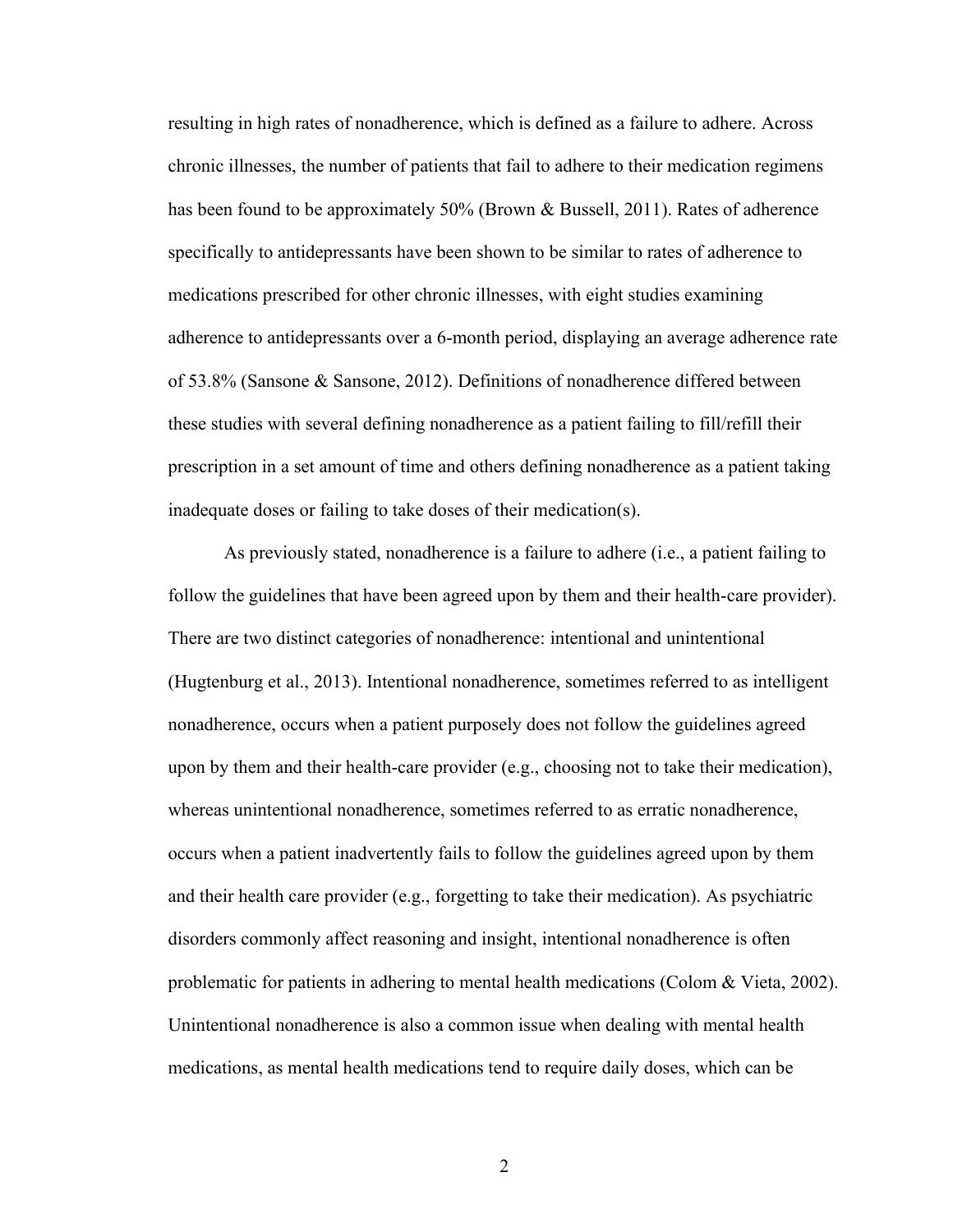difficult to track. Intentional nonadherence is less common than unintentional nonadherence and more difficult to identify in real time, as the nonadherent behavior is a reasoned choice (WHO, 2003).

The existence of multiple avenues of nonadherence likely contributes to the difficulty of providing effective interventions (Chisholm-Burns & Spivey, 2012). The variability in reasons behind patients' nonadherence (i.e., some patients fail to adhere as a result of tangible barriers, some as a result of social barriers, some as a result of their lifestyle, etc.) eliminates the possibility of a one-stop solution to adherence-related issues. However, past literature suggests a three-factor heuristic model in guiding health-care providers toward helping most patients improve their adherence, with the three factors in this model being (1) educating patients so that they understand the purpose of their medication and how to properly adhere, (2) motivating patients to commit to their treatment regimens and helping them to believe in their treatments' importance, and (3) assisting patients in any practical barriers (cost, transportation, etc.) that they may face (DiMatteo et al., 2012).

#### **Barriers to Adherence**

A barrier to adherence is anything that impedes a patient from following their treatment regimen properly. This includes various factors related to the patient, healthcare provider, and tangible obstacles (Osterberg  $\&$  Blaschke, 2005). Common barriers to adherence include medication side effects, treatment efficacy, patient lifestyle, forgetfulness, tangible issues, and beliefs about medication and medication-related issues. Depression has been found to affect adherence in multiple ways, leading to a need for an investigation of how depression may interact with common barriers to adherence (Chong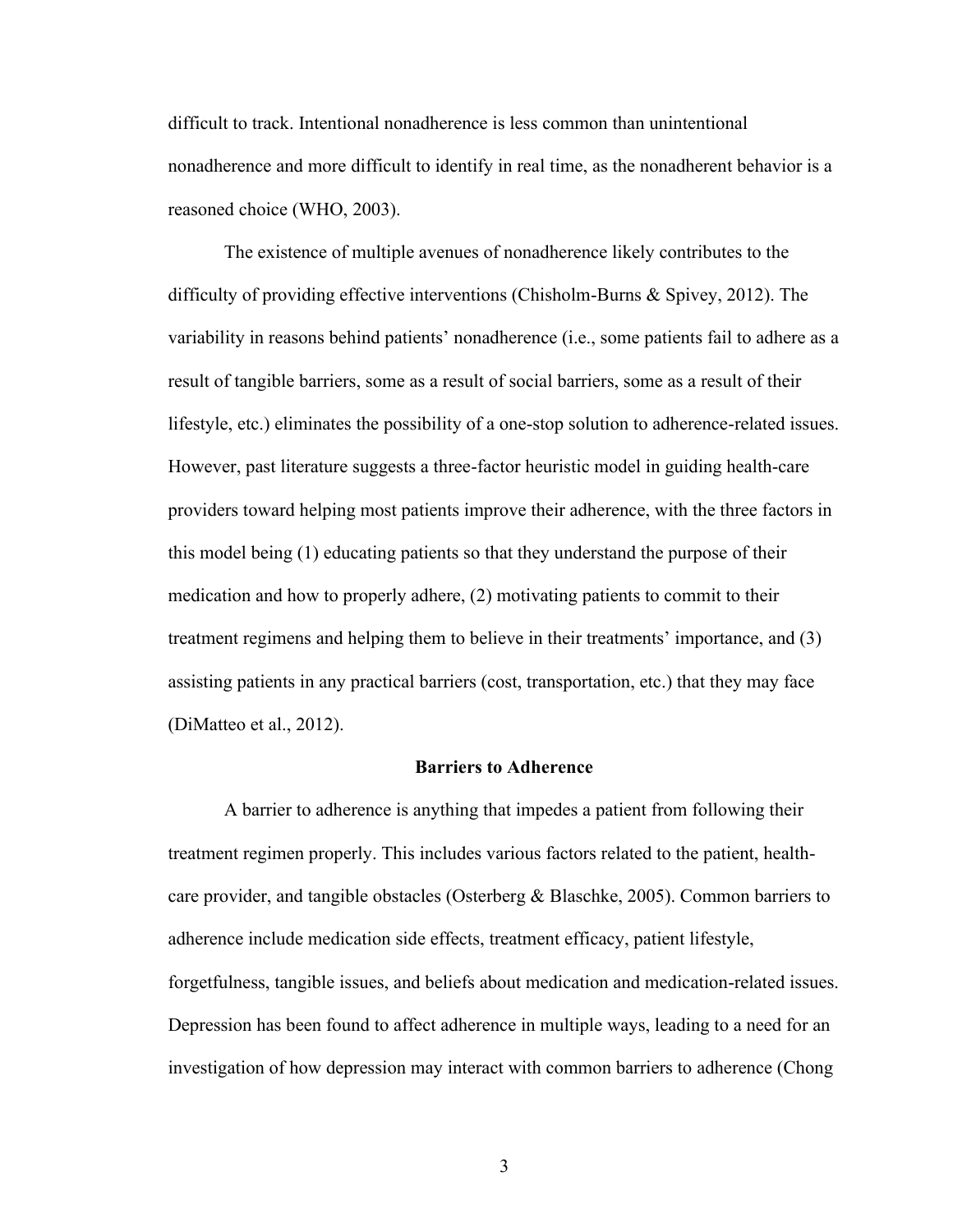et al., 2011).

#### **Side Effects**

The severity and prevalence of side effects caused by medications targeting depressive disorders vary on a case-by-case basis (National Institute of Mental Health, 2016). The most common side effects of antidepressants include nausea, changes to weight, diarrhea, sleepiness, and sexual problems, with more severe side effects including suicidal thoughts/attempts, worsening depression, worsening anxiety, irritability, panic attacks, insomnia, increased impulsivity, mania, and other unspecified changes in behavior/mood (NIMH, 2016). Of these side effects, those most commonly implicated in nonadherence during long-term pharmacological treatment are sexual dysfunction, changes in weight, abnormal fatigue, and insomnia (Ferguson, 2001). Side effects resulting from medications threaten adherence, with research repeatedly showing that patients who report experiencing side effects as a result of their medication(s) demonstrate significantly increased odds of nonadherence—extrapyramidal side effects (i.e., drug-induced movement disorders) have shown a 43% reduction in odds of a patient being adherent, metabolic side effects have shown a 36% reduction in odds, and cognitive side effects have shown a 30% reduction in odds (Dibonaventura et al., 2012; Zhang et al., 2016). However, regardless of whether or not a patient experiences side effects resulting from their medication, properly adhering to their treatment regimen more often than not yields positive results, with patients who properly adhere being reported as having increased mental health and being hospitalized significantly less than patients who do not adhere (Dibonavaentura et al., 2012). According to the Federal Drug Administration, abruptly stopping a medication that targets mental health may result in a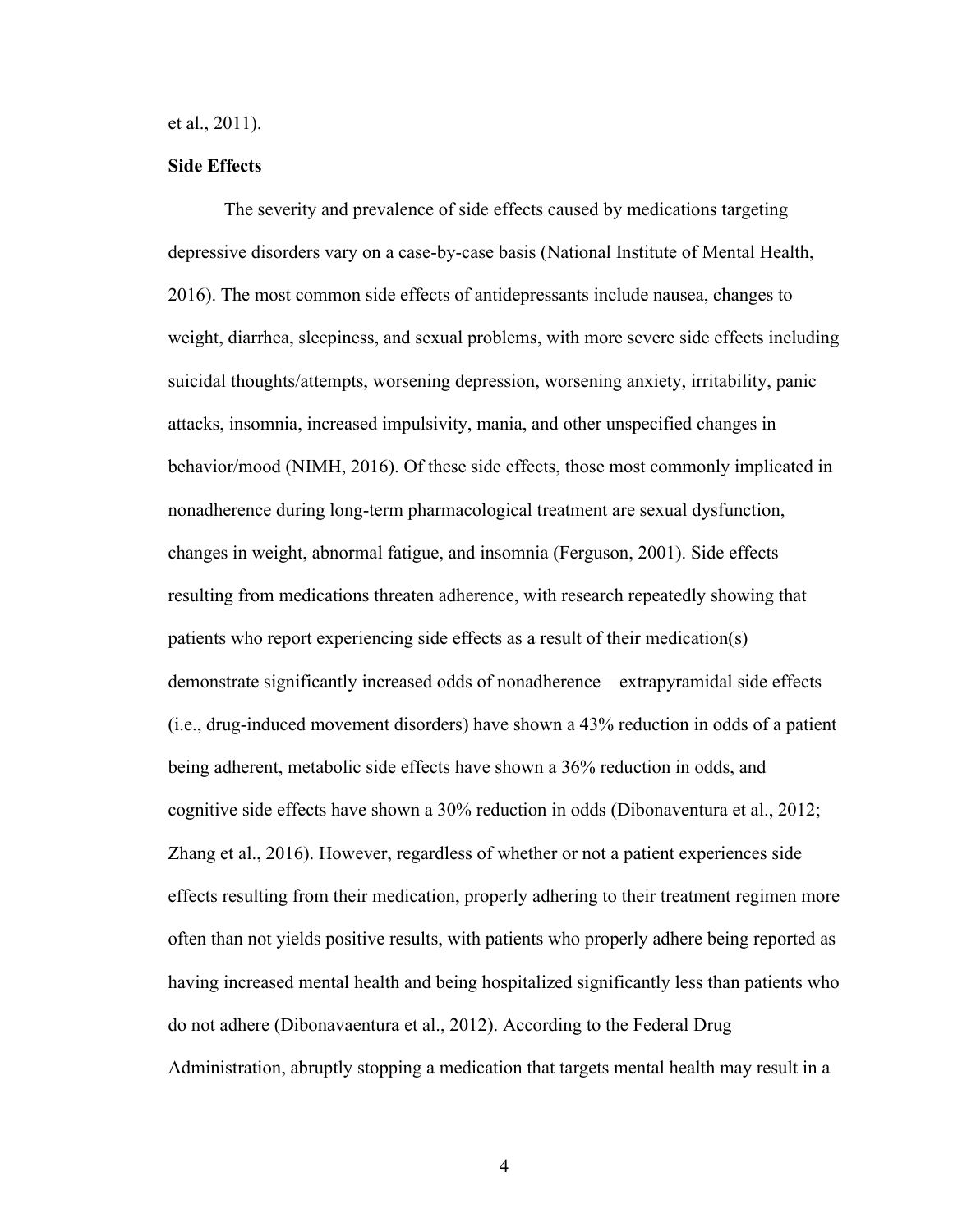patient experiencing an increase in adverse symptoms. Nonadherence caused by side effects can result from a lack of knowledge on the patient's behalf, poor judgment from a health care provider as to what medications are appropriate for an individual patient, or from a patient feeling overwhelmed and unable to cope with the side effects that they experience.

#### **Efficacy**

Treatment efficacy refers to the degree to which a patient believes their treatment regimen works. Treatment efficacy is positively correlated with a patient's ability to cope with their treatment (Zhang et al., 2016); a patient who believes their treatment will have a positive impact on their life is more likely to be successful in coping with negative side effects that result from their treatment. Making sure a patient understands and believes in the importance of their treatment and proper adherence is an important aspect of improving adherence. Specifically, many patients consciously decide not to take their medication (Osterberg & Blaschke, 2005). Poor treatment efficacy has been shown to significantly influence medication adherence when the prescribed medication has delayed results (Yelamos et al., 2015), which is often the case with medications that target mental health disorders. As a result of this, treatment efficacy is both a significant obstacle in adherence to medications that treat mental health disorders, as well as a valuable variable in identifying high-risk patients regarding nonadherence.

#### **Problems Taking Medication**

The treatment of chronic illnesses and mental health disorders through pharmacotherapy often goes hand-in-hand not only with demanding medication regimens, but also with significant lifestyle changes (WHO, 2003). Proper adherence to a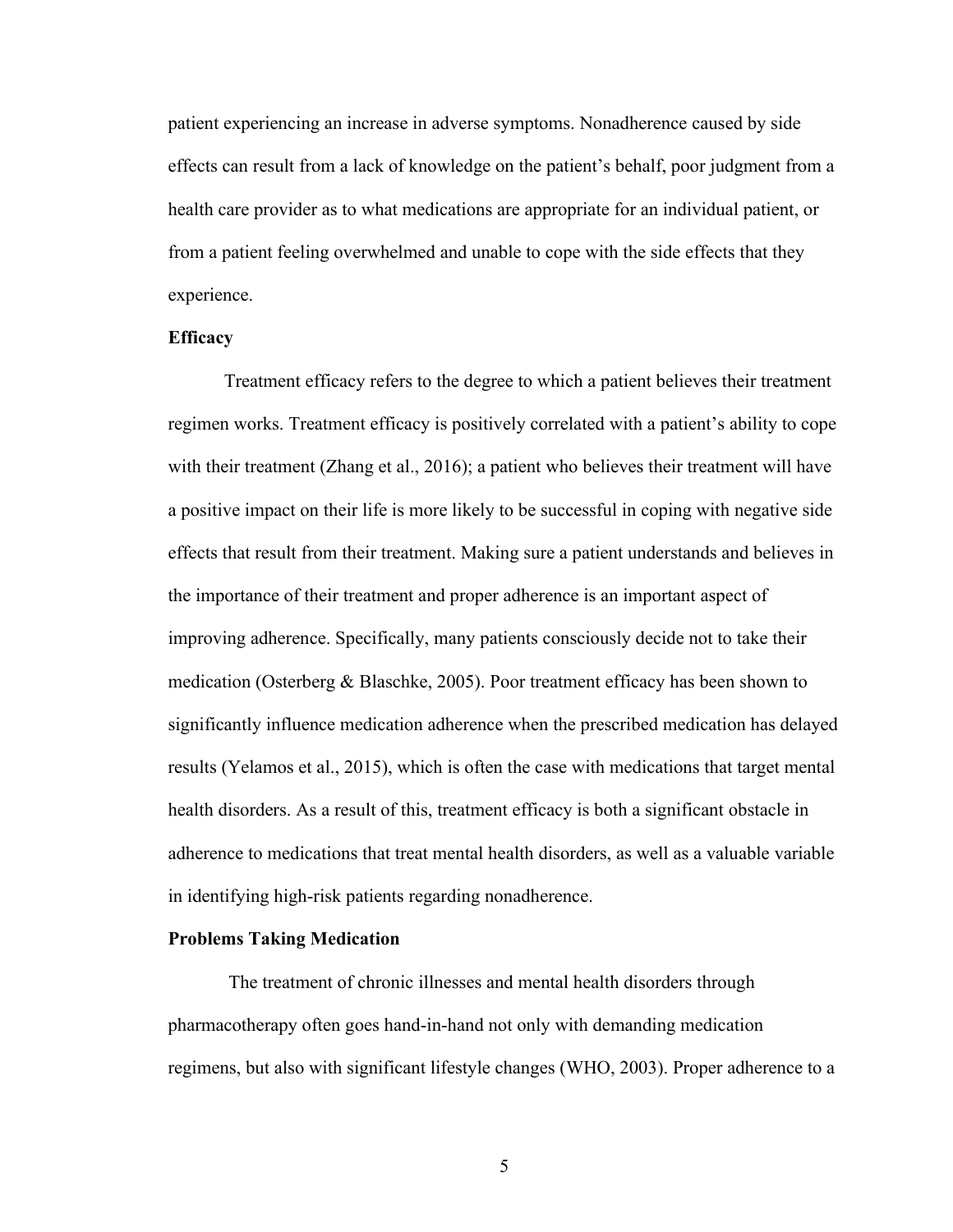medication regimen does not end with taking the medication on time; it also includes both understanding and respecting the limitations on one's lifestyle that comes with proper usage of the medication to reap optimum benefits from it (Brown & Bussell, 2011). The lifestyle requirements that come with taking mental health medications vary from medication to medication, with common restrictions being that patients may not be able to consume alcohol or may not be able to operate heavy machinery after taking their medication. Another common requirement of proper medication adherence that may influence patient lifestyle is having to take medication(s) at a specified time daily. A patient's ability and willingness to modify his/her lifestyle in accordance with their treatment regimen has been shown to be significantly correlated with proper adherence (Yu-Mi et al., 2018). As such, evaluating a patient's willingness to abide by the changes that may come along with their treatment may serve as a way to predict adherence.

#### **Forgetfulness**

Forgetfulness is a much more significant barrier to adherence than one may think, with studies showing that rates of nonadherence resulting from patient forgetfulness can be as high as 62% (Gadkari & McHorney, 2012). The issue of nonadherence resulting from forgetfulness poses a challenge to health care providers unique from cases of intentional nonadherence, with intervention strategies targeting patient attitude and/or patient knowledge being irrelevant. However, nonadherence resulting from forgetfulness can be combatted through various methods, including the previously discussed method of measuring adherence, having a patient keep a diary of their treatment (Santoleri et al., 2019), and is also commonly addressed through specialized smart pill-boxes designed to help patients to remember what medication they need to take each day of the week or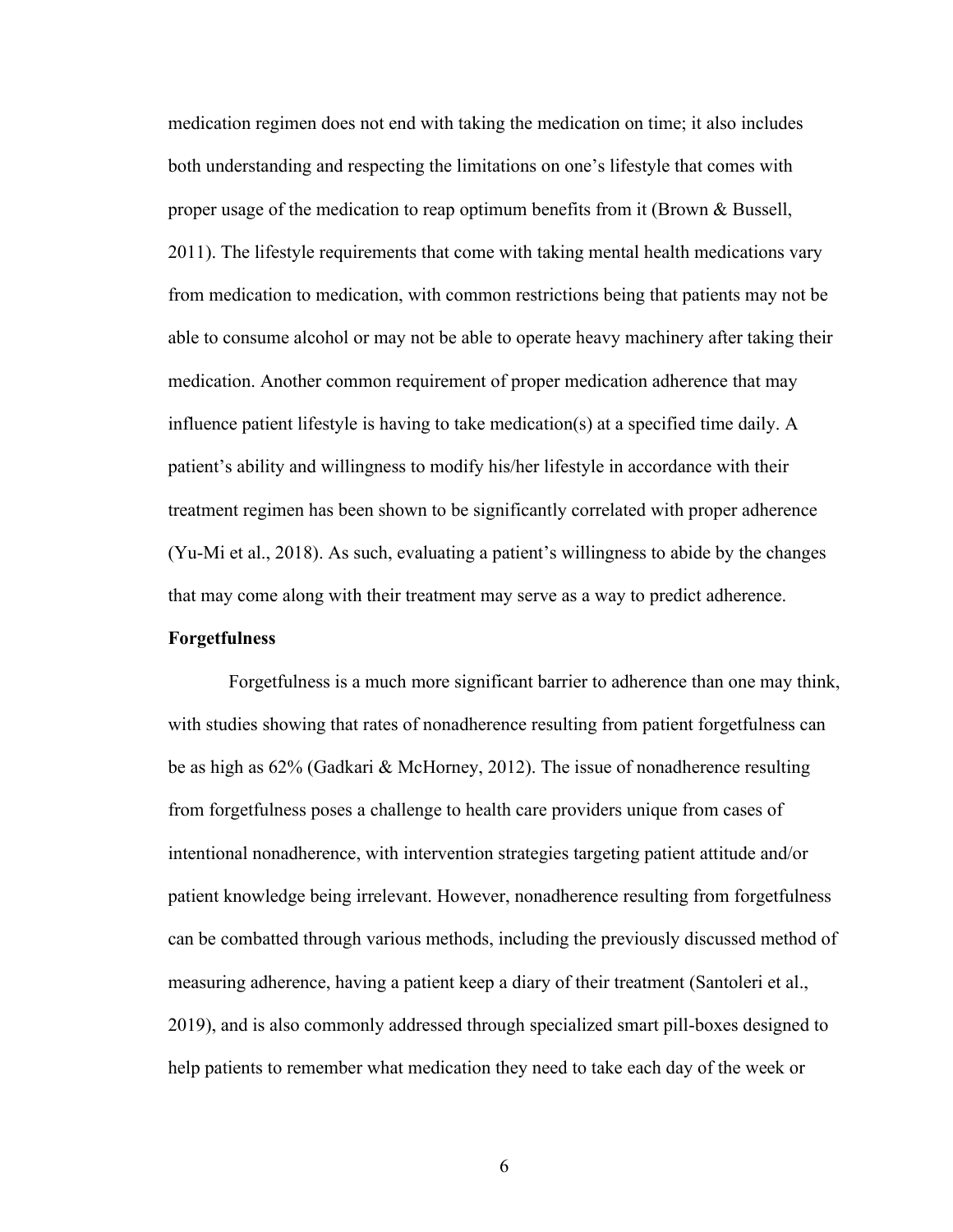technologies such as reminder apps and others that address forgetfulness. Identifying patients who have previously suffered from nonadherence as a result of forgetfulness as well as patients who suffer from general memory lapses could predict and, consequently, reduce nonadherence.

#### **Access**

Tangible barriers to medication adherence include an inability to afford prescribed treatment and/or an inability to perform or attend treatment. Assessing the significance of tangible barriers to adherence for a particular patient is straightforward in practice, but helping a patient overcome those barriers may prove difficult due to various limitations in the healthcare system. The economic situation revolving around adherence issues can seem convoluted, with the United States spending in the hundreds of billions of dollars yearly on prescription drugs (National Center for Health Statistics, 2012) despite adherence rates being as low as 50% (Brown & Bussell, 2011). Identifying patients susceptible to tangible barriers may result in reduced rates of nonadherence and, subsequently, reduced hospitalizations and costs to the healthcare system (Iuga  $\&$ McGuire, 2014).

#### **Beliefs About Medication**

A patient's beliefs about medication and medication-related issues are directly related to whether or not they will choose to properly adhere. Unlike treatment efficacy, which, as previously discussed, refers to whether or not a patient believes that their treatment will work for them, beliefs about medication and medication-related issues refer to a patient's beliefs about medication in general. Patients who have negative beliefs about medication, including believing that medication use may disrupt their lives, that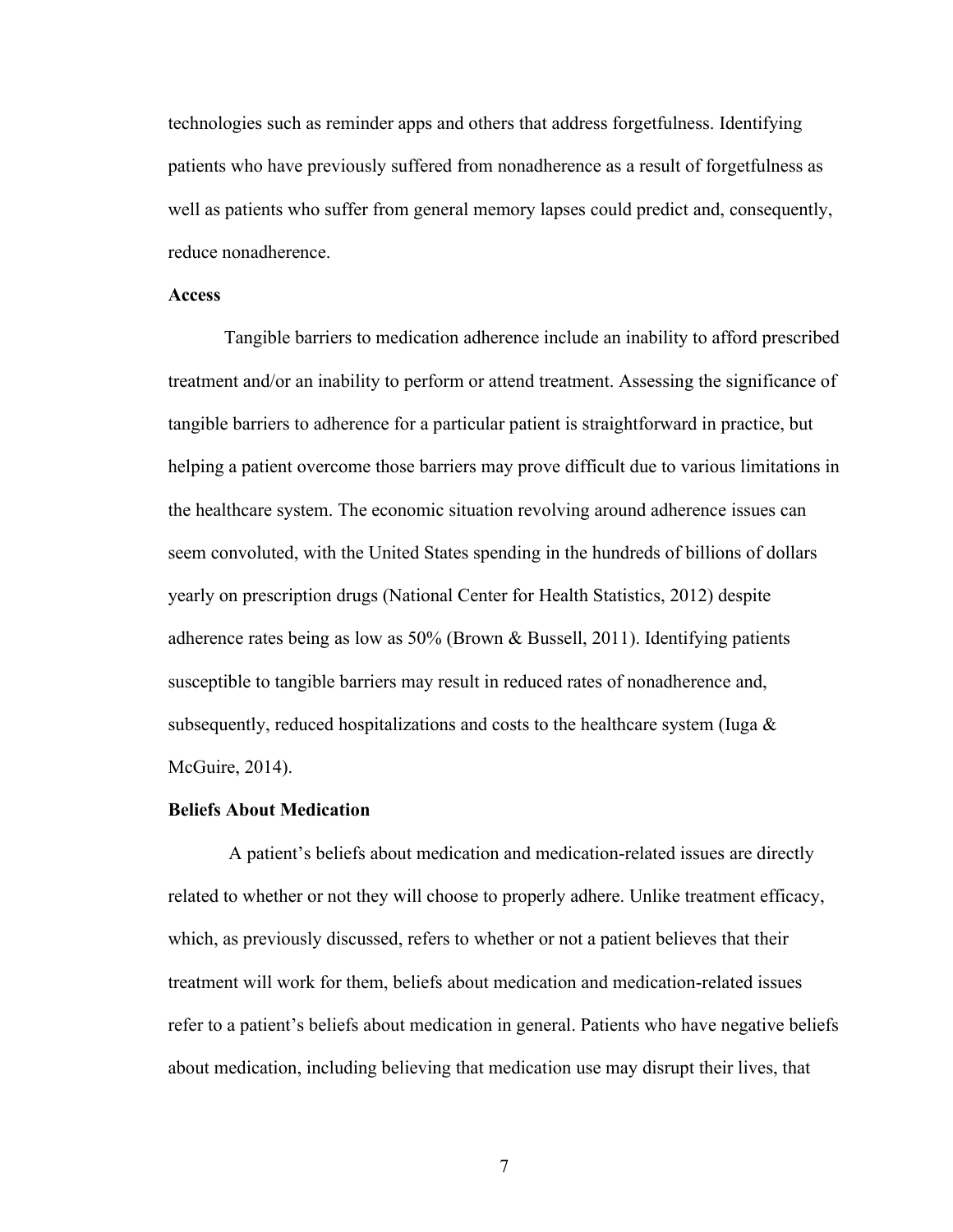they may become dependent on medication, that their medication may be ineffective, or that their healthcare provider has prescribed them medication they do not need, have been shown to be as much as 49% less likely to adhere than patients who do not have negative beliefs about medication (Gagnon et al., 2017).

#### **Adherence and Depressive Disorders**

Depression has been implicated as a factor in nonadherence to treatments for various chronic diseases in the United States, with one meta-analysis of the issue, conducted by Grenard and colleagues (2011), finding across 21 studies encompassing 18,245 total participants that depressed patients are 1.76 times more likely to be nonadherent than nondepressed patients. Qualitative, structured interview approaches toward understanding the relationship between depression and adherence have identified patient-specific, medication-specific, healthcare/health system related, social/cultural, and logistics-related barriers to adherence in depressed patients (Ho et al., 2017). Facilitators identified through similar qualitative approaches include patient insight, perceived health benefits, active-lifestyles, positive patient-provider relationships, usage of reminders, and access to supportive social networks (Ho et al., 2017). In another meta-analysis examining depression as a risk factor for improper adherence to medical treatment, DiMatteo and colleagues (2000) found both depression and anxiety to be linked to noncompliance (i.e., failing to or refusing to comply with prescribed treatment) in medical treatment. Their research included 12 articles observing the relationship between depression and noncompliance and 13 articles observing the relationship between anxiety and noncompliance. Although their findings indicated no significant relationship between anxiety and noncompliance, the relationship between depression and noncompliance was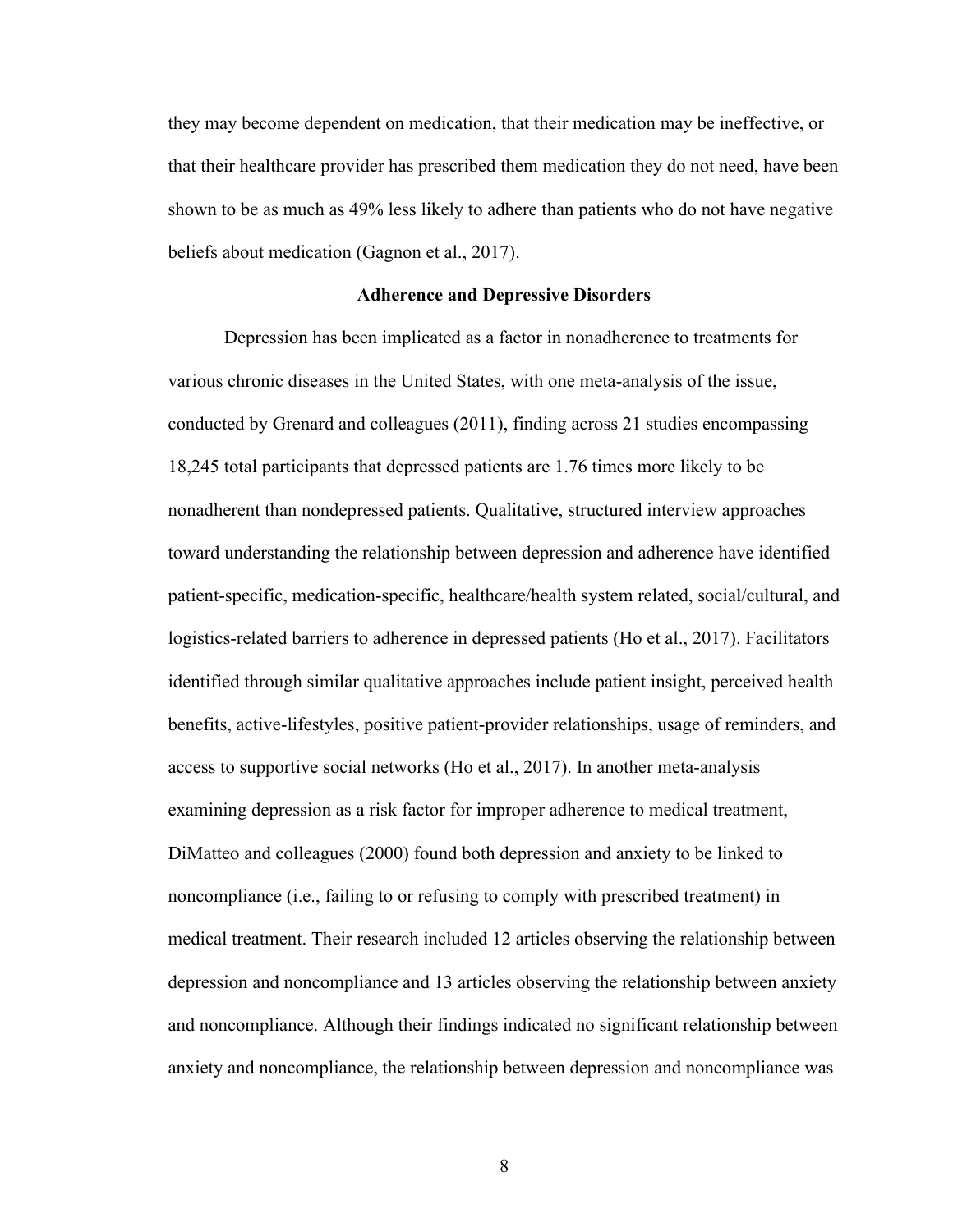found to be significant with an odds ratio of 3.03, suggesting that patients with depression are 3.03 times more likely to be noncompliant than patients without depression. Rates of adherence specifically to antidepressants have been shown to be similar to rates of adherence to medications prescribed for other chronic illnesses, with eight studies examining adherence to antidepressants over a 6-month period displaying an average adherence rate of 53.8% (Sansone & Sansone, 2012). Reasons behind the high rates of nonadherence throughout these studies were similarly as varied as those found through qualitative approaches (e.g., concerns about side effects, fears of becoming dependent on medications, a lack of efficacy, a lack of knowledge regarding proper adherence to prescribed treatments). Nonadherence to antidepressants has also been linked to patients believing they had no say in their prescription, suggesting that proper communication between patient and healthcare provider is essential in establishing adherent behavior (Bauer et al., 2008). The importance of the relationship between patients and their healthcare providers has been shown in other studies as well, with one such study finding that patients receiving treatment/advice from multiple providers were significantly less adherent than patients being treated by a single provider (Bambauer et al., 2007).

Despite the overwhelming amount of research focused on depression, antidepressants, and medication adherence both in general and specific to treatments of depressive disorders, evidence of consistently beneficial interventions is lacking (Pampallona et al., 2002). Interventions that have proven to be successful are multifaceted and complex, targeting several common barriers to medication (often support and knowledge or education), and require both proactive care and the attention of specialized mental health professionals (Chong et al., 2011). Interventions targeting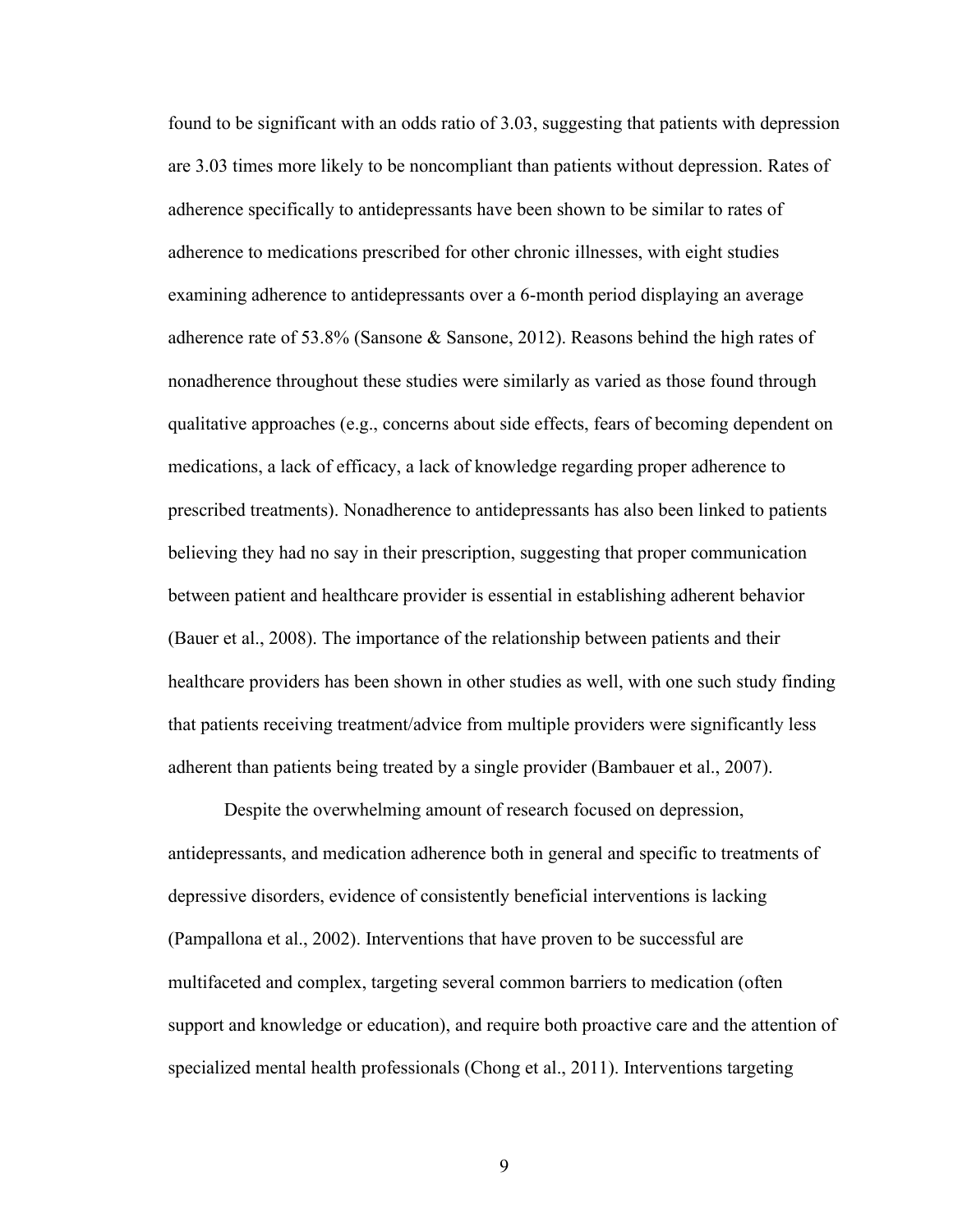single barriers, such as knowledge/education, have been shown to be ineffective more often than not (Chong et al., 2011).

#### **Depressive Disorders and College Students**

Next to anxiety, depression is the second most prevalent mental health concern in college students, with up to 41.1% of college students showing signs of moderate to severe depression (Duffy et al., 2019). Literature related to antidepressant adherence in college students often focuses on the stressors and stigmas underlying nonadherence and prescription medication misuse (Hammonds et al., 2015). Past research suggests that depressed college students are subject to a number of stressors that may affect their depression and subsequently their medication use/misuse, including roommate issues, academic stress, financial/career concerns, and familial expectations (Aselton, 2012). Often, nonmedical methods of coping (e.g., exercise, self-talk, medication, marijuana use, listening to music) have been cited as being more effective than medication therapy (Aselton, 2012). This may be exacerbated by a number of other findings, including both a lack of proper education regarding the nature of mental health disorders (Stone & Merlo, 2011), as well as undertreatment of depression in college students. In a 2005 study, Tjia and colleagues found that only 26.5% of students displaying symptoms of a depressive disorder had received any sort of treatment; in this study, treatment for depression was found to be significantly associated with both personal/family histories of depressive disorder and older age. These findings suggest that many college-aged students, despite being subjected to significant stressors, do not receive proper education into depressive disorders, leading many to go untreated. Furthermore, even when treated, college-aged students have been shown to misuse psychiatric medication by overusing stimulants in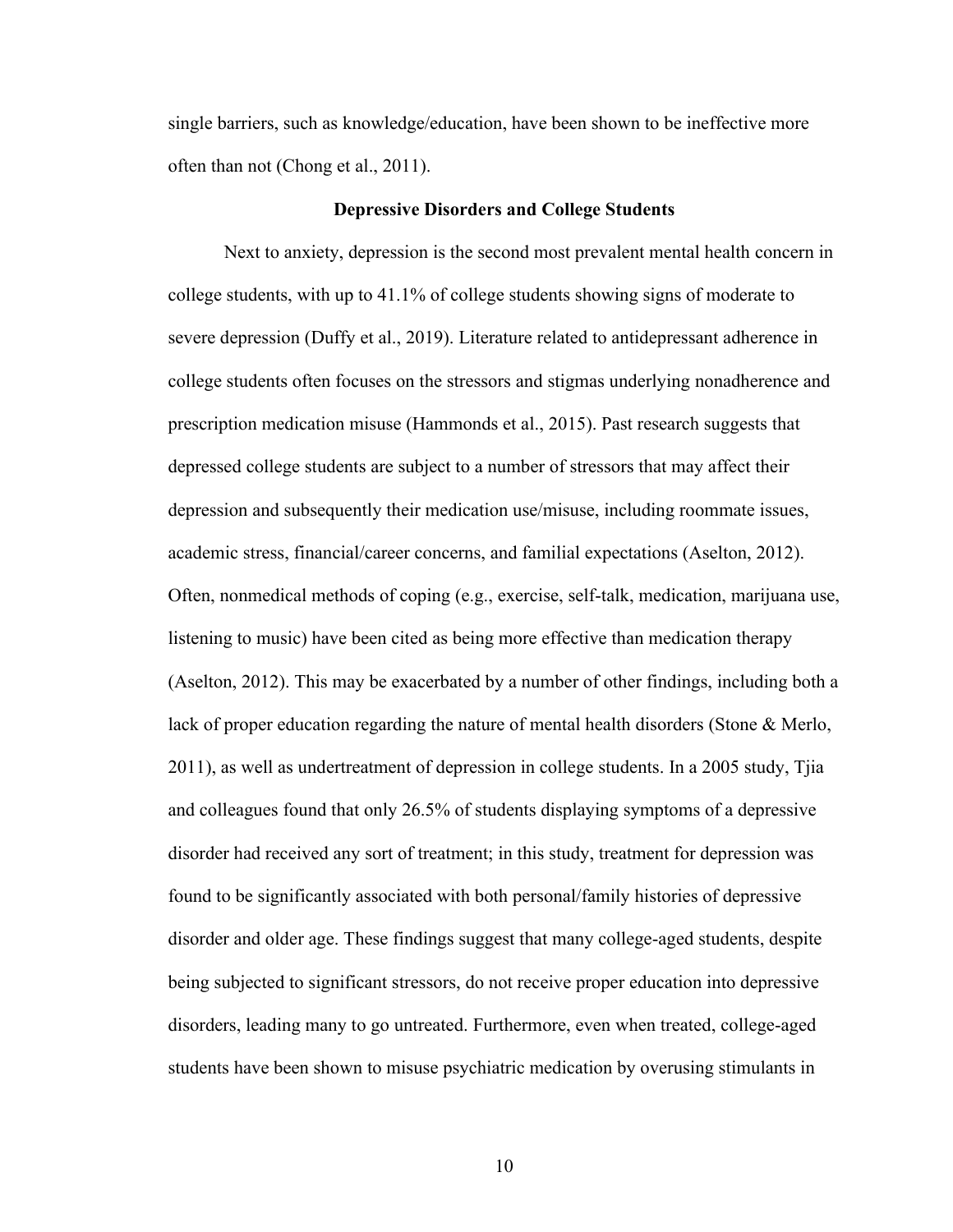attempts to improve their abilities to study, and using benzodiazepines (commonly prescribed alongside antidepressants in the treatment of depression) to get high (Stone & Merlo, 2011).

Efforts to analyze and remedy the lack of adherence to mental health medications in college students have commonly touched on several issues: forgetfulness, gaps in knowledge, attitudes toward mental disorders, and beliefs about the efficacy of different psychiatric medications (Hammonds et al., 2015; Pedrelli et al., 2014; Stone & Merlo, 2011). In investigating the issue of forgetfulness, Hammond et al. (2015) found strong trends indicative of medication reminder phone apps being helpful. However, according to other findings, it has been concluded that the problem is not as simple as making sure that college students remember when they are supposed to take their pills—college students face barriers to proper maintenance of their mental health that can interfere with not only their adherence once they have been prescribed treatment, but also with their initial help-seeking behaviors. These barriers include negative social stigma toward seeking mental health care, a lack of efficacy in mental health related services, and other general barriers (e.g., feelings of hopelessness, desires to be self-sufficient instead of relying on therapy/medication; Gee et al., 2020).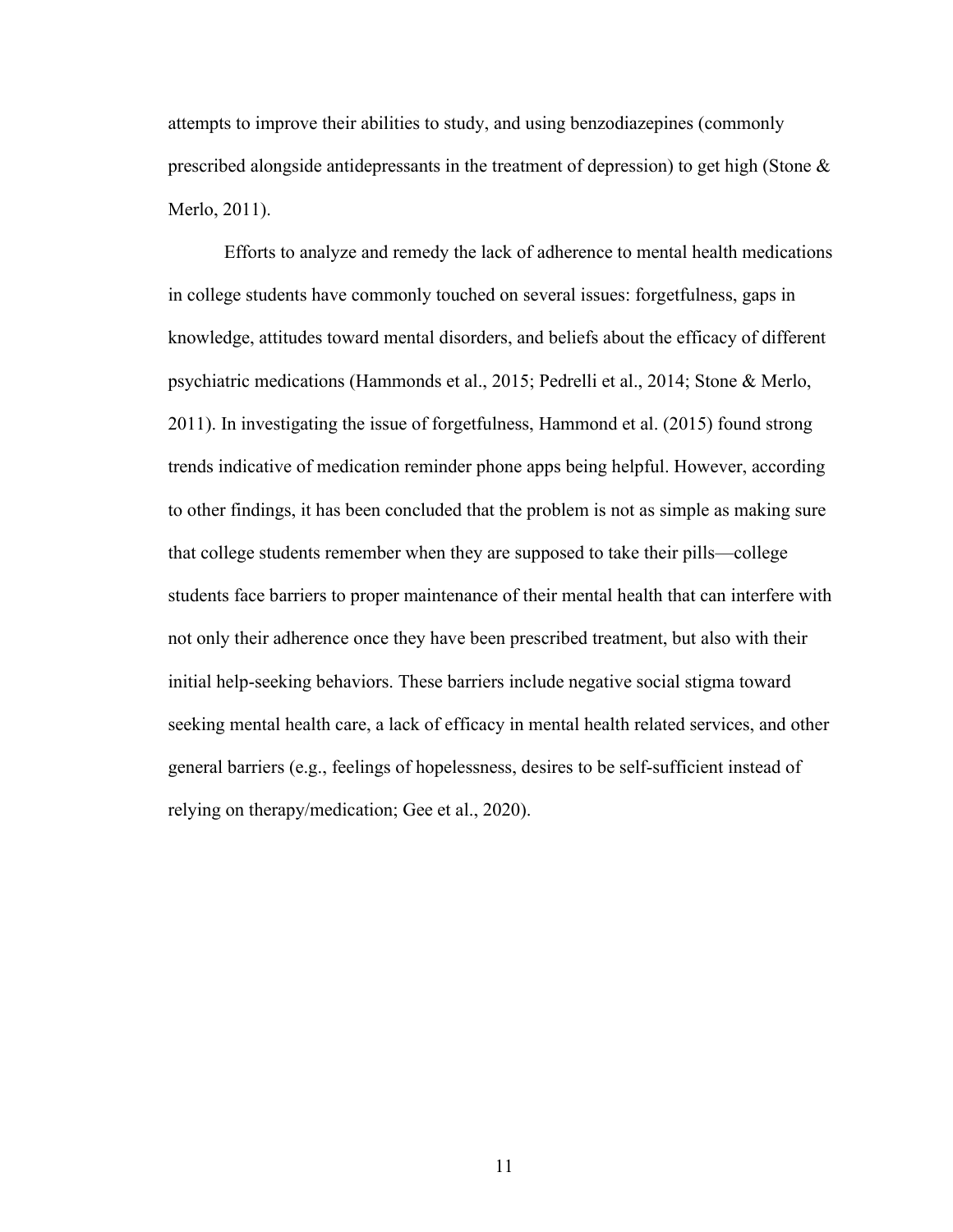#### **II. RESEARCH QUESTIONS, HYPOTHESIS AND METHOD**

The reviewed literature has thoroughly described factors associated with adherence in depressed patients and attempts to provide interventions to this population. It is clear that adherence in depressed populations is influenced by a multitude of underlying factors, and these factors may be different for college students than for the general population. In pursuit of further understanding of the barriers and facilitators for college students and with an eventual goal of providing clear avenues in which adherence in depressed populations may be improved, this study set out to answer the following five research questions.

1. Which barriers to adherence are related to antidepressant adherence in college students with depression? Taking the discussed literature into account, it is hypothesized that scores on all addressed barriers to adherence (side effects, efficacy, problems taking medication, forgetfulness, access, beliefs about medication) will be negatively associated with adherent behavior.

2. Which facilitators to adherence are related to antidepressant adherence in college students with depression? It is hypothesized that all facilitators (support, positive behaviors, knowledge) being addressed will be positively associated with adherent behavior.

3. Is severity of depression related to the prevalence of specific barriers to adherence? It is hypothesized that the prevalence of specific barriers to adherence (side effects, efficacy, problems taking medication, forgetfulness, access, support, beliefs about medication, patient-physician trust) will be higher in severely depressed individuals than in minimal to moderately depressed individuals.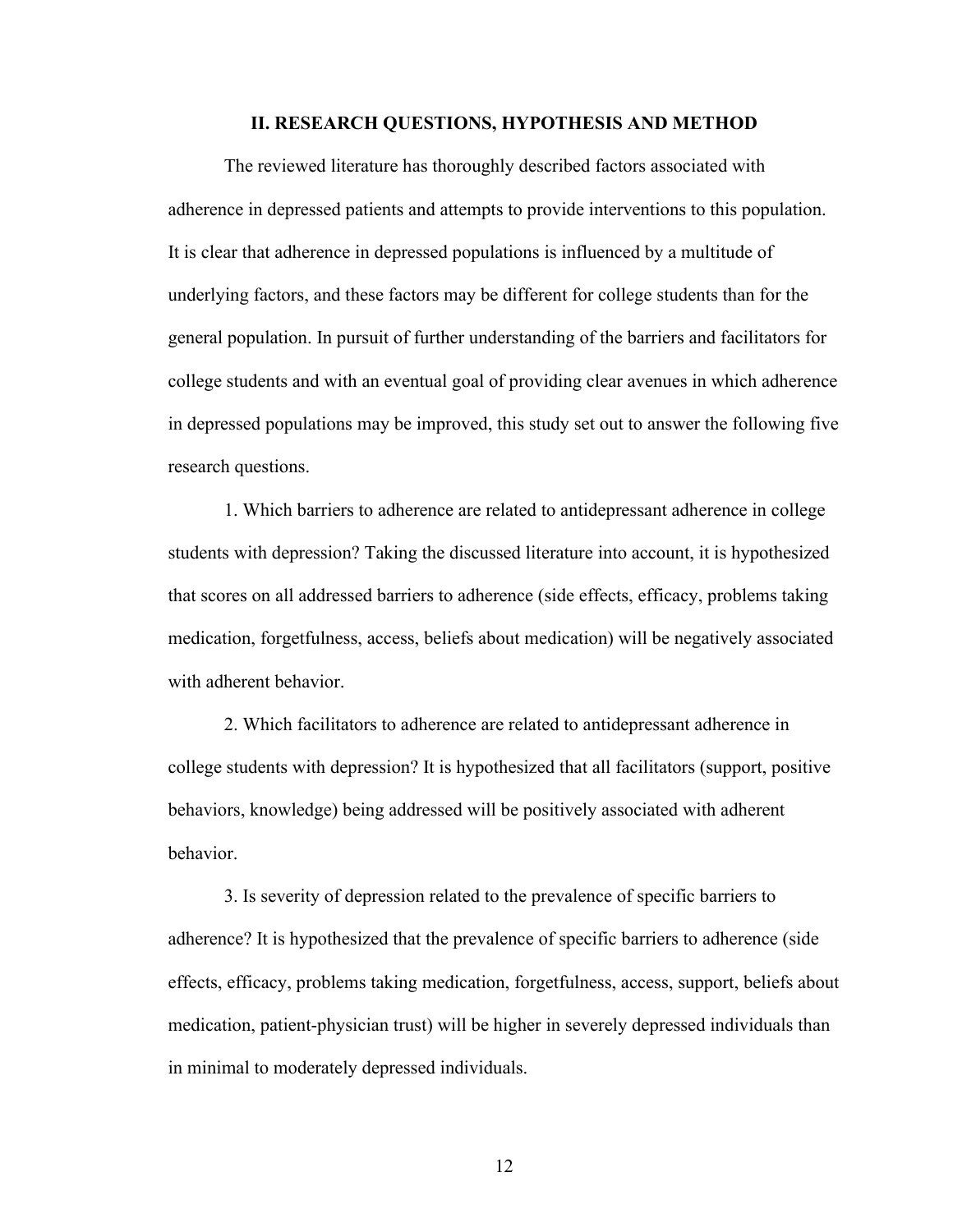4. Is severity of depression related to the prevalence of specific facilitators to adherence? It is hypothesized that the prevalence of specific facilitators to adherence (support, positive behaviors, knowledge) will be lower in severely depressed individuals than in minimal to moderately depressed individuals.

5. Does severity of depression relate to rates of adherence to antidepressants meant to treat depressive disorders? It was hypothesized that severity of depression will be negatively associated with adherence.

#### **Method**

#### **Study Design**

This correlational study used online survey methodology. The online survey consisted of 68 total questions from seven different questionnaires, including a demographics survey. The study was administered online in its entirety with no designated breaks between survey blocks. The compiled and modified questionnaires measured participants' self-reported adherence to medications meant to treat their depression, factors that affect their adherence, the severity of their depression, and details regarding their treatment plans for their depression.

#### **Participants**

Participants consisted of undergraduate Texas State University students enrolled in the Department of Psychology's human participant pool from SONA systems. All participants enrolled in this study were 18 years of age or older. Gender, racial/ethnic composition, age, occupation, and other demographic information were not used as exclusionary criteria for this study. The only inclusionary criteria for this study was that participants must have been prescribed antidepressants to treat a depressive disorder at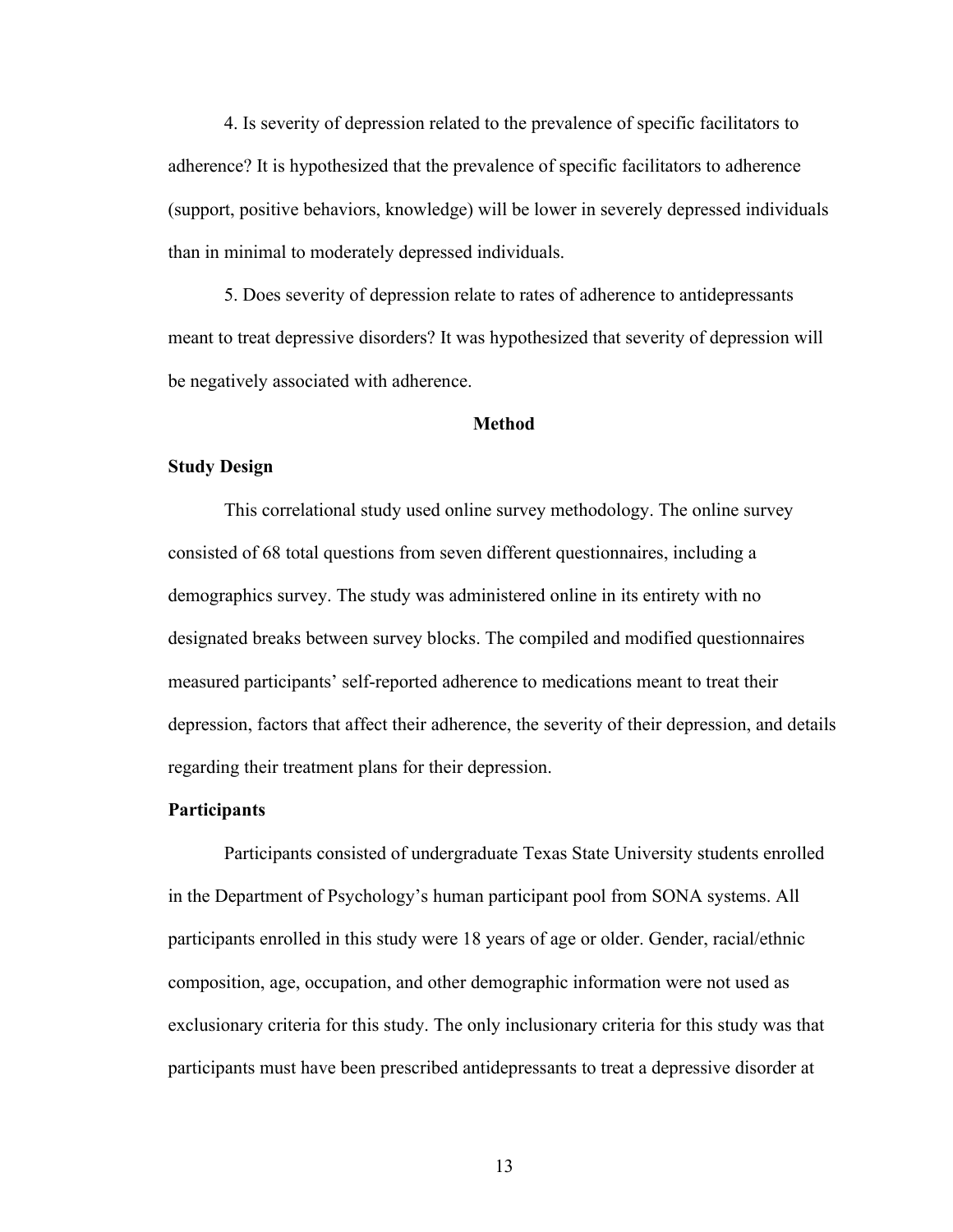the time of participation and for a minimum of 2 months prior to participation.

#### **Procedure**

After providing informed consent, participants completed a series of questionnaires through the online survey software Qualtrics. The questionnaires assessed the participants' self-reported adherence to their medication(s) prescribed to treat their depressive disorder(s), facilitators to their adherence, barriers to their adherence, their general beliefs about medication, the current severity of their depression, general demographic information (e.g., age, gender, ethnicity), and general information regarding the nature of their treatment regimen (e.g., amount of medications prescribed, time since diagnosis, and how long their current treatment regimen had been prescribed). The contents of this study were approved by the Texas State University Institutional Review Board (IRB) on March 23, 2020.

#### **Measures**

The online survey included questionnaires measuring demographics and depression treatment questions, adherence, facilitators and barriers to adherence, and symptoms of depression.

#### *Demographics*

Participants completed a demographic survey consisting of questions about their age, gender, and ethnicity. They were also asked to provide information on their medication use as it concerned their depression (amount of medications prescribed, if their prescription had recently changed, how long they had been prescribed antidepressants, and who provided their prescription). They were also asked to indicate how long it had been since they were first diagnosed with depression.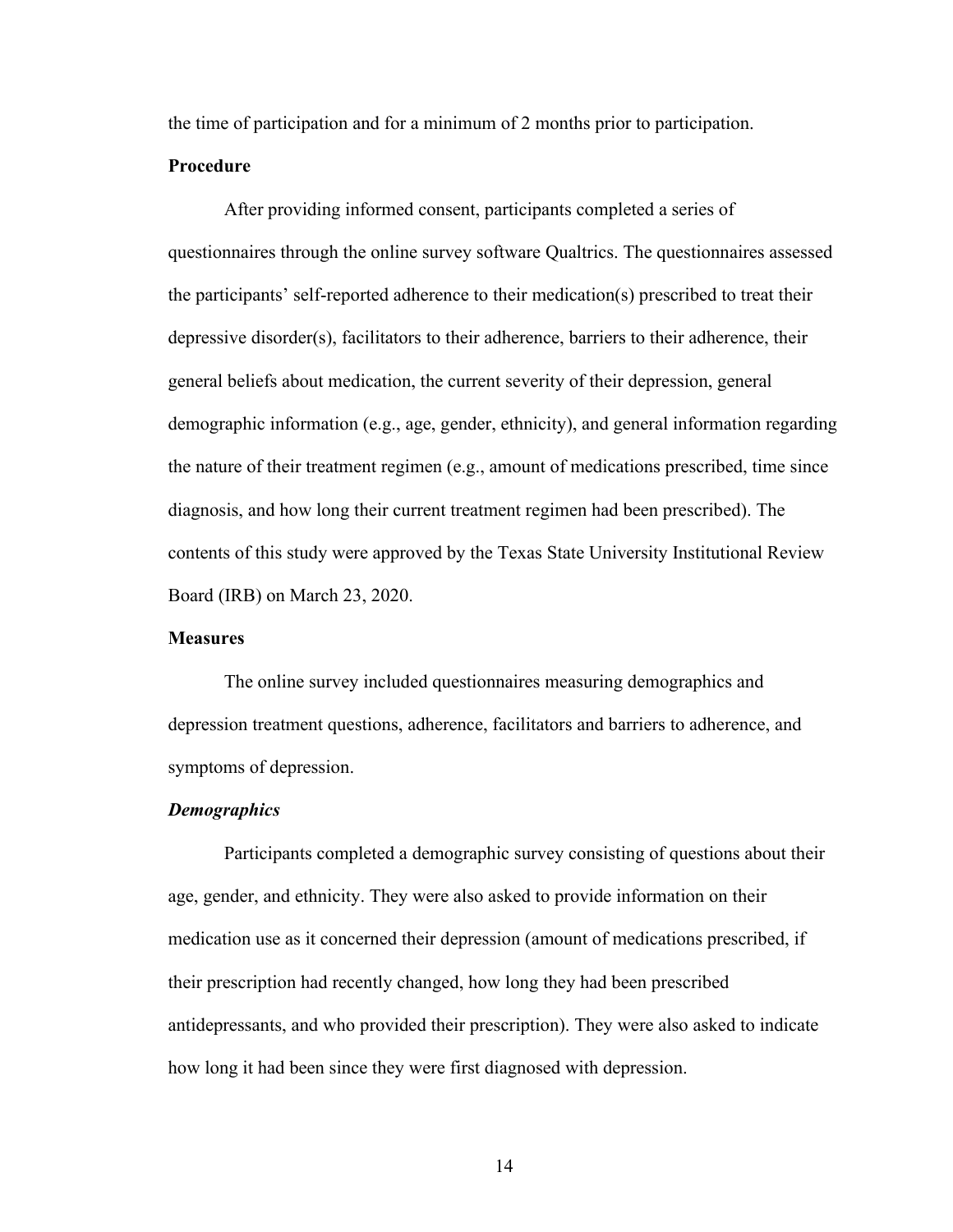#### *Adherence*

Participants completed a Visual Analog Scale (VAS) assessing adherence (Kalichman et al., 2009). Participants were asked to score their adherence to their medication(s) prescribed for their depression from 0% to 100%, with 0% being that they had taken none of their medication(s) prescribed for their depression in the past 2 months and 100% being that they had taken all of their medication(s) prescribed for their depression in the past 2 months. This VAS measure of adherence has been found to display moderate levels of association with other measures (unannounced pill count,  $r =$ .48; self-report recall,  $r = .58$ , all significant at  $p < .01$ ) (Kalichman et al., 2009).

Adherence and specific attitudes that the participants had toward their medication(s) were also assessed through the Medication Adherence Rating Scale (MARS), a scale developed to measure patient adherence to psychoactive medications, which includes medications targeting depressive disorders (Thompson et al., 2000). The MARS is a 10-item questionnaire that consists of yes/no questions. The questions assess medication adherence behavior (e.g., "Do you ever forget to take your primary medication?"), as well as participants' attitudes toward their adherence behavior (e.g., "I take my medication only when I am sick"), and negative side effects that participants suffer (e.g., "I feel weird, like a 'zombie' on medication"). The MARS is scored on a continuous scale with a higher sum total of all scores indicating better adherence, the highest score possible being 20. The MARS has demonstrated good reliability with a Cronbach's alpha of .75, and test-retest reliability using a 2-week interval of .72 (Thompson et al., 2000).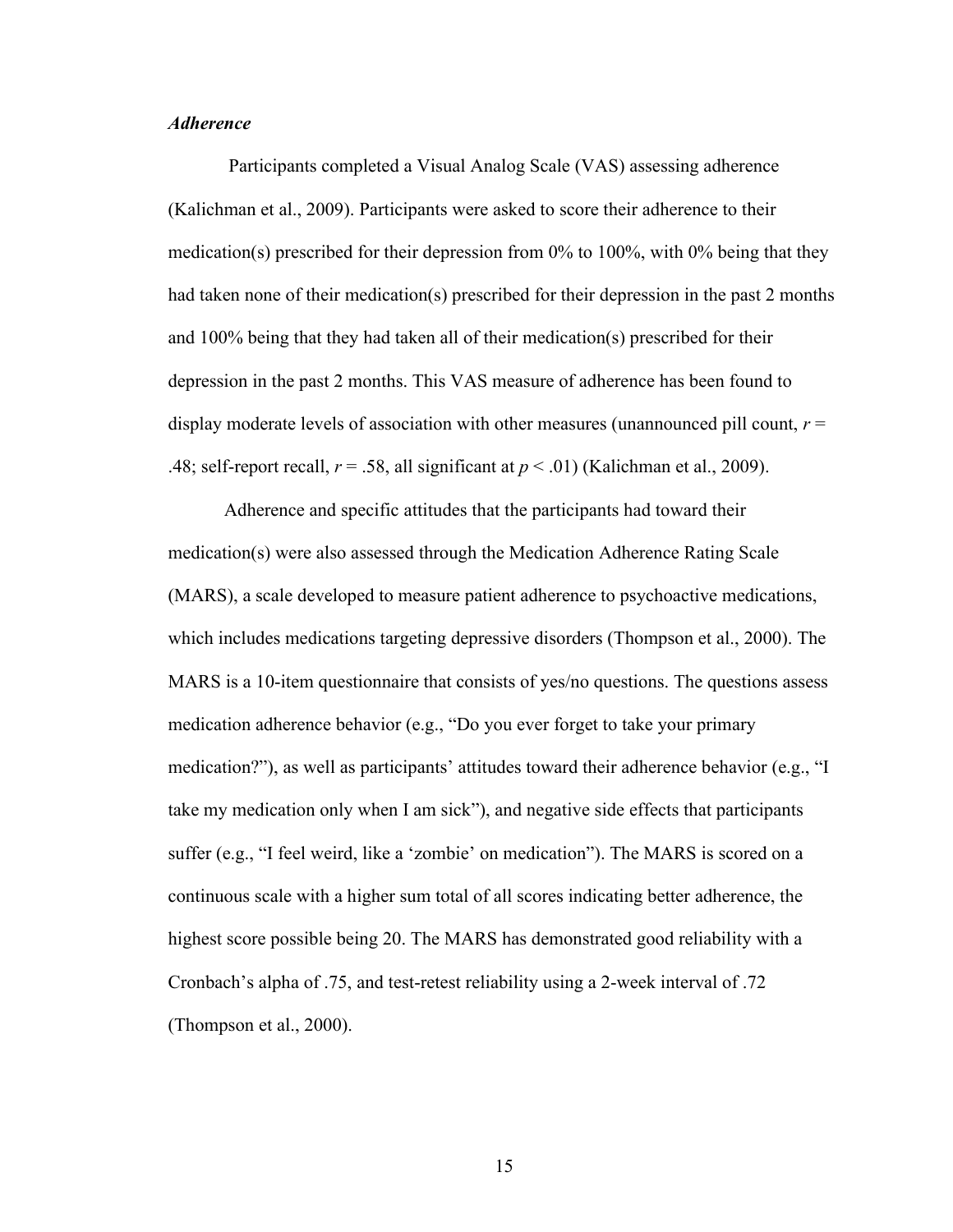#### *Facilitators and Barriers to Adherence*

The Facilitators of and Barriers to Adherence to Hypertension Scale (FATS; Fongwa et al., 2014), modified for adherence to medication(s) prescribed for depression, is a 17-item questionnaire scored on a 1 to 5 Likert-scale, with 1= *none of the time* and 5 = *all of the time*. The FATS consists of 4 subscales: social support, positive behavioral patterns to increase adherence, barriers to recommended treatments, and knowledge. These subscales cover facilitators to adherence as well as the previously discussed barrier to adherence "support." Overall facilitators to adherence are assessed as a continuous variable represented by the sum total of each subscale. The sum of each subscale is assessed as the specific facilitator/barrier that it represents. Example items for these subscales are respectively as follows: "having someone who checks on my mental health helps me to stick to my treatment," "I use reminders to help me to remember to take my primary depression medication," "stress in life has negatively affected my ability to stick to my depression treatment plan," and "my knowledge about depression grounds me on what I should or should not do." The FATS has demonstrated good reliability with a Cronbach's alpha of .78 (Fongwa et al., 2014).

Another measure of predictors of participants' adherence was used in this study. This study included 14 selected items from the Barriers to Adherence Scale (Haskard-Zolnierek & Howard, 2020). Each item is scored on a Likert scale ranging from 1 to 5, with 1 being *strongly disagree*, and 5 being *strongly agree*. A higher score on each of the subscales is indicative of a greater presence of the scale's respective barrier (e.g., a higher score on "efficacy" indicates the participant lacks confidence in their medication, and a higher score on "forgetfulness" indicates that the participant has difficulty remembering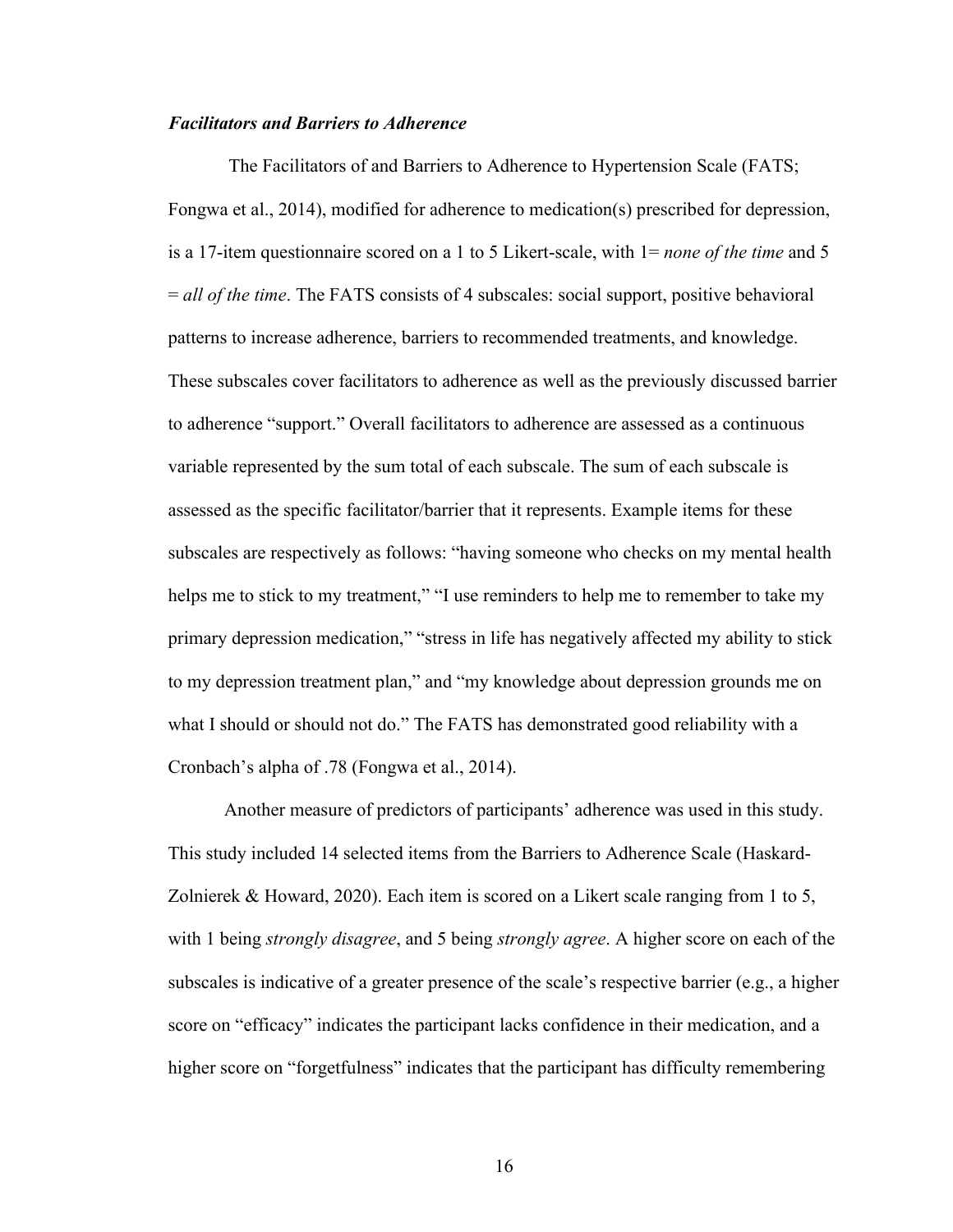to and/or how to properly take their medication). The selected items cover 5 subscales: efficacy, side effects, problems taking medication, forgetfulness, and access. The efficacy subscale consisted of 4 items, the side effects subscale consisted of 2 items, the problems taking medication subscale consisted of 3 items, the forgetfulness subscale consisted of 2 items, and the access subscale consisted of 3 items. Scores were computed using the means of each subscale. Example items from these subscales are respectively as follows: "the dosage of my primary medication is not correct," "I'm afraid I might experience side effects," "taking my medication is a hassle," "I forget to take my primary medication," and "I do not have health insurance to pay for my primary medication."

The barrier to adherence "beliefs about medication" was evaluated based on participants' scores on the Beliefs About Medicine Questionnaire – General (BMQ; Jimenez et al., 2016). The BMQ consists of eight total items which are scored on a 5 point Likert scale, with 1 = *strongly disagree*, and 5 = *strongly agree*. The BMQ is broken down into two 4-item factors, with one factor assessing beliefs that medications are harmful (e.g., "most medicines are addictive") and the second assessing beliefs that medications are overused or overprescribed (e.g., "doctors use too many medicines"). The BMQ is scored on a continuous scale using means, with higher scores indicating more negative perceptions of medications. Both factors of the BMQ have shown good reliability with alphas of .69 and .79 for the harm and overuse subdomains, respectively (Horne et al., 1999; Jimenez et al., 2016).

#### *Depression*

The Patient Health Questionnaire (PHQ-9) was used to assess the severity of participants' depression (Spitzer et al., 1999). The PHQ-9 is a 9-item questionnaire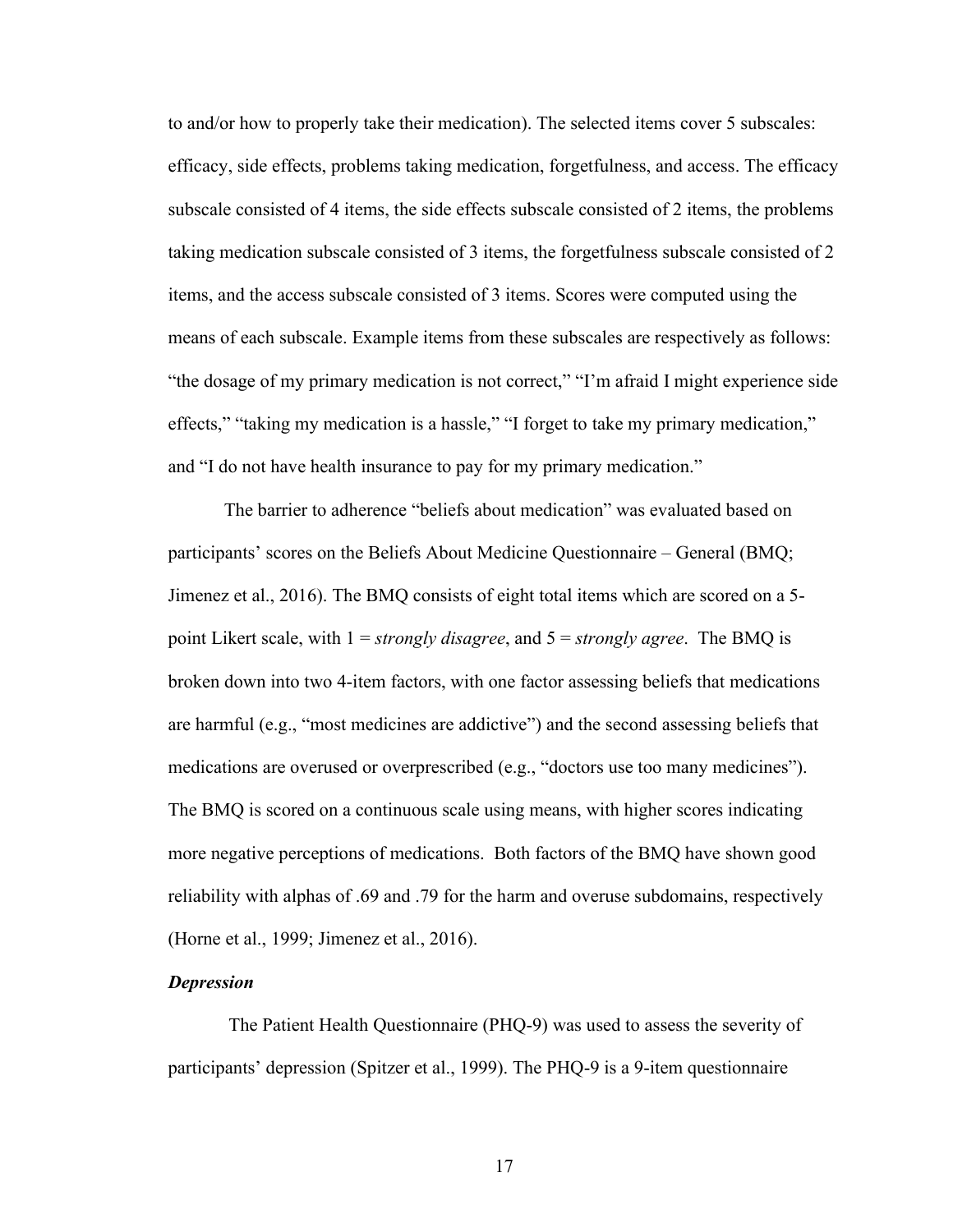scored on a 0 to 3 Likert scale, with 0 = *not at all*, and 3 = *nearly every day*. Items on the PHQ-9 include the patient responding to how often they feel "little interest or pleasure in doing things," how often they suffer from "poor appetite or overeating," and other similarly relevant inquiries into the depressive symptomology of participants. The possible range of scores on the PHQ-9 is 0 to 27. A score of 0 to 4 indicates minimal depression, a score of 5 to 14 indicates mild to moderate depression, and a score of 15 to 27 indicates moderately severe to severe depression. Based on which range of scores they fall under, participants are categorized as having either minimal, moderate, or severe depression. In this study, participants were separated into three categories: those with minimal depression (score of 0 to 4), those with moderate depression (score of 5 to 14), and those with severe depression (score of 15 to 27). The internal consistency of the PHQ-9 is strong, with it previously displaying a test-retest correlation of .91 (Lamers et al., 2008; Spitzer et al., 1999).

#### **Statistical Analysis**

The Visual Adherence Scale (VAS) and Medication Adherence Rating Scale (MARS) were found to correlate significantly with one another,  $r = .52$ ,  $p \le .01$ . Given that the MARS is a more extensive measure of adherence, the decision was made to utilize it over the VAS in analyses.

To answer research question 1, a correlational analysis was conducted between adherence (measured using the MARS) and each of the specific barriers to adherence being addressed in this study (side effects, efficacy, problems taking medication, forgetfulness, and access measured by the Specific Barriers to Adherence Scale, and beliefs about medication measured by the Beliefs about Medication Scale).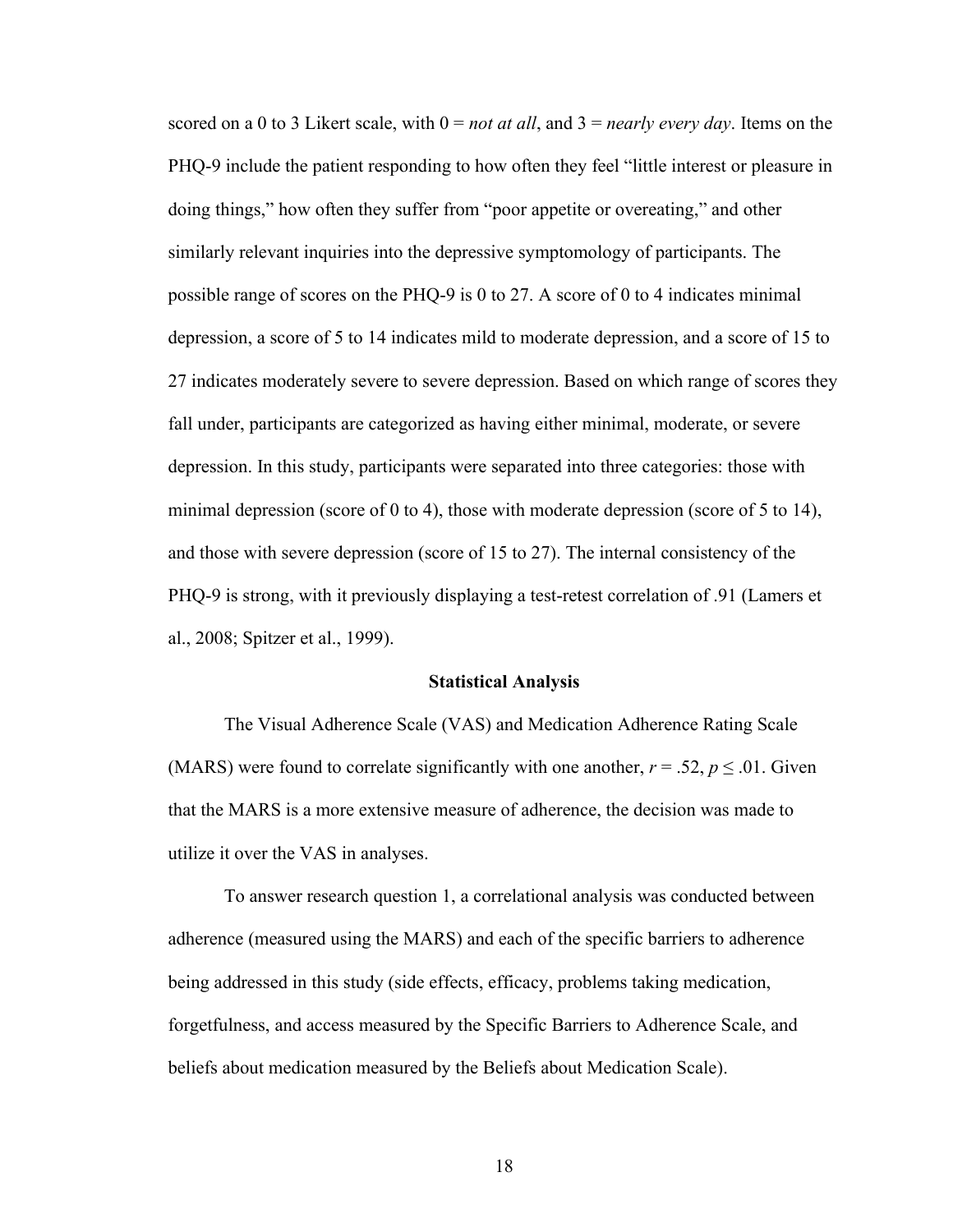Research question 2 was answered by conducting a correlational analysis between adherence (measured using the MARS) and the specific facilitators to adherence being addressed in this study (measured by the FATS).

Research question 3 was answered by conducting a one-way ANOVA between the minimal, moderate, and severe depression groups (categorized by the PHQ-9) and aggregate scores on the barriers to adherence.

Research question 4 was answered by conducting one-way ANOVAs between the minimal, moderate, and severe depression groups (categorized by the PHQ-9) and each of the specific facilitators to adherence being addressed in this study.

Research question 5 was answered by conducting a one-way ANOVA between the minimal, moderate, and severe depression groups (categorized by the PHQ-9) and adherence (measured using the MARS).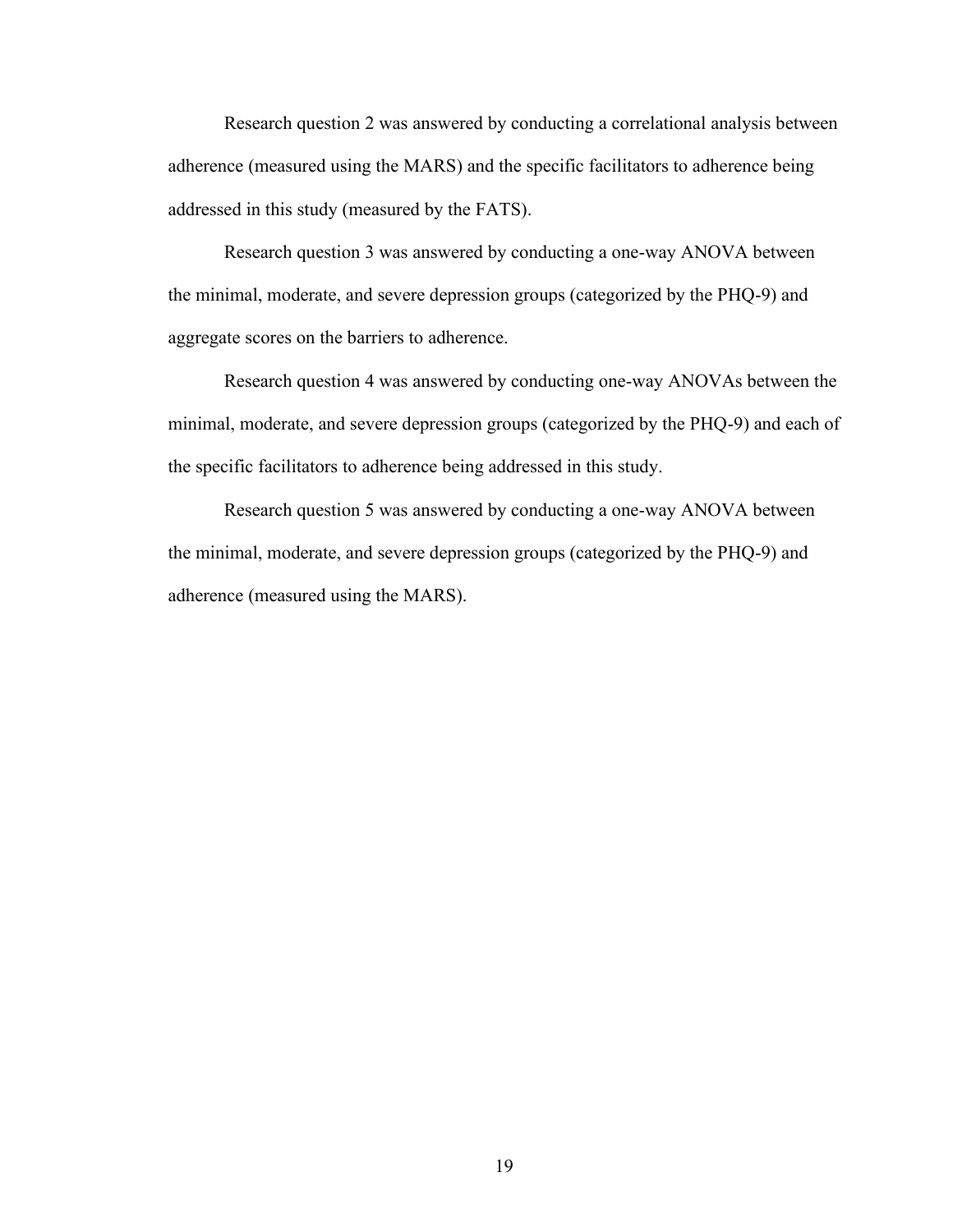#### **III. RESULTS**

#### **Sample Characteristics**

There were 113 total participants included in this study. One participant was excluded from select analyses as a result of missing data, but no participants were completely excluded. There were 86 (76.1%) female participants, 25 (22.1%) male participants, and 2 (1.8%) participants that chose not to identify their gender. Participants were primarily Caucasian, with 56 (49.6%) identifying as such. There were 28 (24.8%) Hispanic/Latino participants, 16 (14.2%) African/African American participants, 4 (3.5%) Asian/Asian American participants, and 8 (7.1%) participants who reported other/chose not to say. Participant ages ranged from 18 to 28 years old, and 102 (90.3%) of the participants were 18 to 21 years old. All participants indicated that they had been prescribed antidepressants meant to treat a depressive disorder for 2 or more months prior to participation, with 13.3% indicating 2 months, 37.2% between 2 and 6 months, 28.3% between 6 months and 1 year, and 18.6% for longer than 1 year. Participants also indicated how many medications to treat depression they were currently prescribed at the time of participation, with 68.1% being prescribed one medication, 22.1% prescribed two medications, and 8.9% prescribed 3 or more medications. Details regarding the sample's characteristics are displayed in Table 1.

For select analyses, participants were separated into three groups (minimal depression, moderate depression, severe depression) based on their scores on the PHQ-9. The minimal depression group consisted of 41 participants, the moderate depression group consisted of 59 participants, and the severe depression group consisted of 12 participants. One participant did not complete the PHQ-9 and was therefore excluded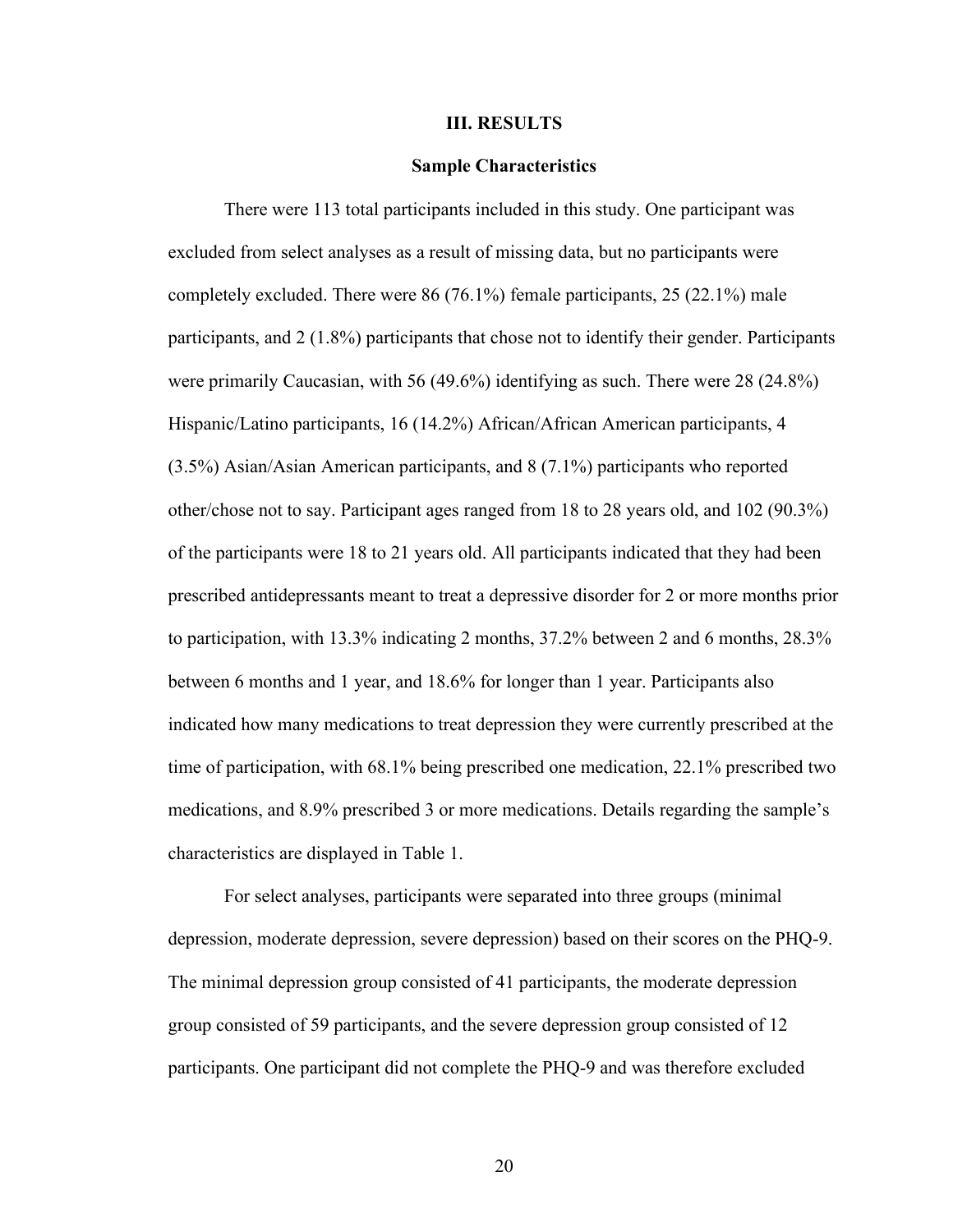from these analyses. Means, standard deviations, ranges, and internal reliability analyses for each scale used can be found in Table 2.

#### **Research Questions**

#### **Research Question 1**

The first research question sought to understand which barriers to adherence were related to antidepressant adherence in college students with depression. To assess which targeted barriers to adherence, if any, were related to antidepressant adherence in college students with depression, correlational analyses were conducted. Statistically significant negative correlations were found between adherence and each specific barrier to adherence, as shown in Table 3. These findings showed that each addressed barrier to adherence (side effects, efficacy, problems taking medication, forgetfulness, access, and beliefs about medication) was negatively associated with adherent behavior, supporting hypothesis 1, which hypothesized that each barrier to adherence being addressed would be negatively associated with adherent behavior (i.e., as the presence of a barrier increases, scores on the adherence measure tend to decrease). In regard to "efficacy," it's important to note that a higher score is indicative of a perception of lack of efficacy or confidence in treatment/medication.

#### **Research Question 2**

The second research question examined which facilitators to adherence were related to antidepressant adherence in college students with depression. To assess the relationships between the facilitators to adherence being addressed (support, positive behaviors, knowledge), correlational analyses were conducted. Statistically significant positive correlations, displayed in Table 4, were found between adherence and support, *r*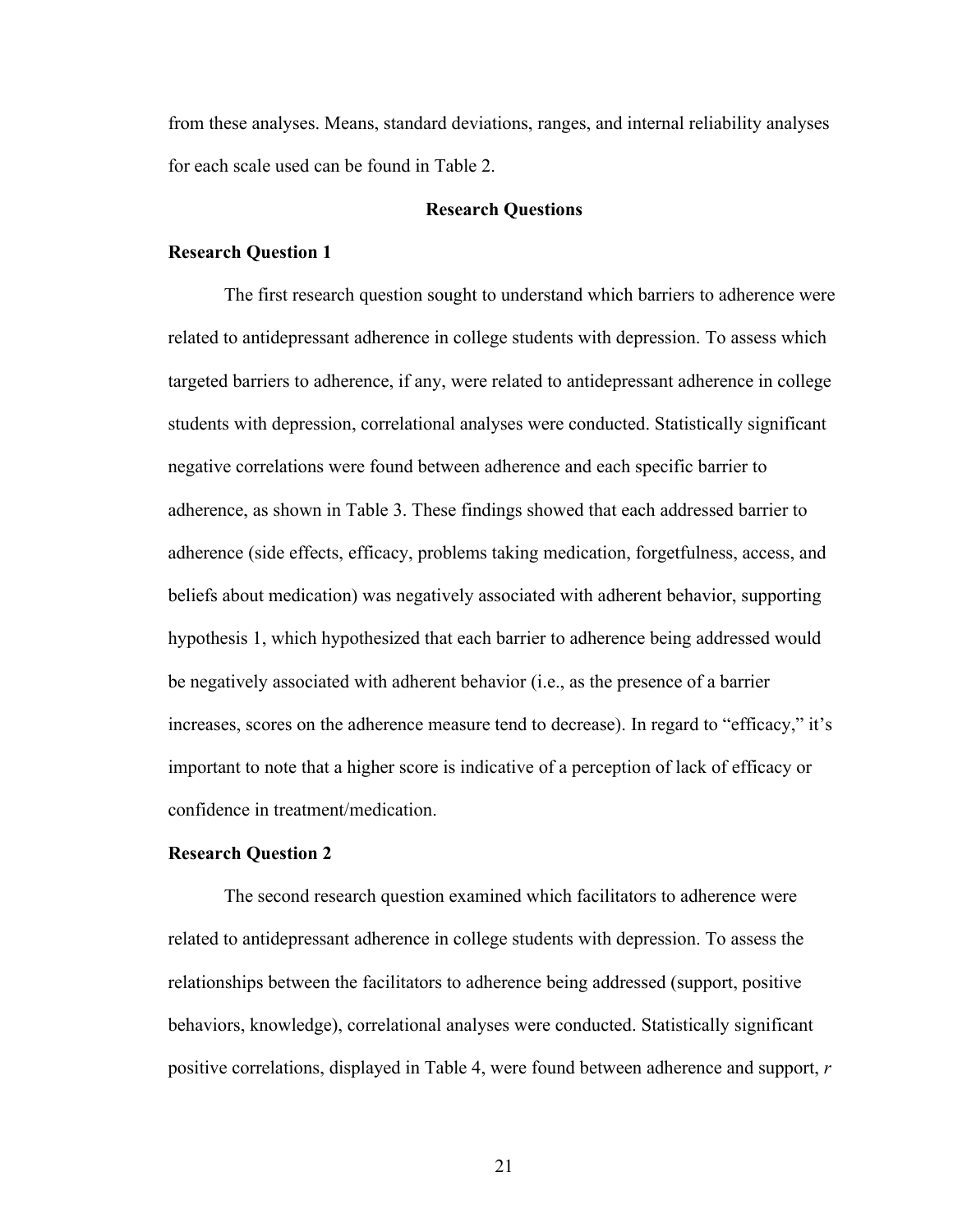$= .24$ ,  $p = .012$ , adherence and positive behaviors,  $r = .30$ ,  $p \le .001$ , and adherence and knowledge),  $r = .29$ ,  $p \le .001$ . These findings show that there was a positive association between self-reported adherence and the three addressed facilitators of adherence (i.e., as the presence of each facilitator increased, scores on the adherence measure tended to increase as well).

#### **Research Question 3**

The third research question attempted to understand if severity of depression was related to the prevalence of specific barriers to adherence. To address research question 3, participants' scores on the PHQ-9 were calculated and used to separate them into three groups: minimal depression, moderate depression, and severe depression. A one-way ANOVA was conducted to determine any differences between depression groups (minimal, moderate, severe) in relation to barriers to adherence. Statistically significant differences were found between groups for the barrier "efficacy"  $(F(2,108) = 5.21, p =$ .007). Significant differences were again found between groups for the barrier "problems taking medication"  $(F(2,109) = 7.12, p = .001)$ . Finally, significant differences were found between groups for the barrier "forgetfulness"  $(F(2,108) = 4.61, p = .012)$ . Significant differences were not found between groups for the barriers "side effects"  $(F(2,109) = 2.84, p = .063)$ , "access"  $(F(2,108) = 1.10, p = .336)$ , or "beliefs about medication"  $(F(2,108) = 1.19, p = .309)$ . These findings partially supported hypothesis 3, which hypothesized that each barrier to adherence would see significant differences between depression groups, with the groups scoring higher in depression also scoring higher in the barriers. Post-hoc comparisons revealed that "efficacy" held significantly different results between the minimal and severe depression groups, "problems taking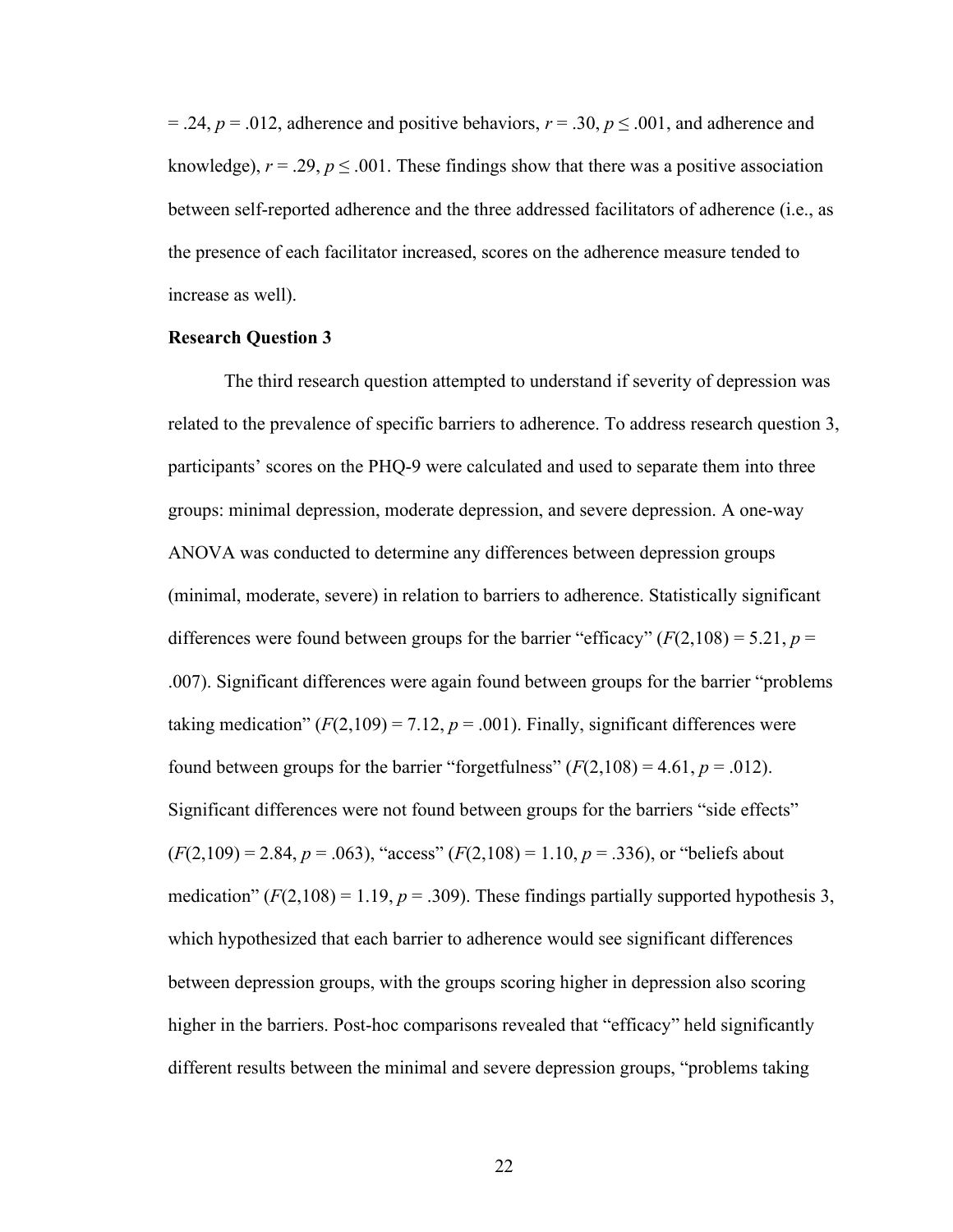medication" between the minimal and moderate as well as the minimal and severe groups, and "forgetfulness" between the minimal and severe groups. Means, standard deviations, and post hoc comparisons using Tukey's HSD are shown in Tables 5a and 5b.

#### **Research Question 4**

The fourth research question explored if severity of depression was related to the prevalence of specific facilitators to adherence. Three one-way ANOVAs were conducted to assess the possibility of differences between depression groups (minimal, moderate, severe) in relation to facilitators of adherence. No statistically significant differences were found between groups in "support"  $(F(2,109) = 1.45, p = .239)$ . Similarly, no significant differences were found between groups in "positive behaviors"  $(F(2,107) =$ 1.17,  $p = 0.315$ ). Finally, differences approaching significance were found between groups in "knowledge"  $(F(2,107) = 3.03, p = .053)$ . Means and standard deviations and post hoc comparisons using Tukey's HSD are shown in Tables 6a and 6b.

#### **Research Question 5**

Research question 5 assessed whether severity of depression was related to rates of adherence to antidepressants in depressed college students. A one-way ANOVA was conducted to determine any differences between depression groups (minimal, moderate, severe) in relation to adherence as measured by the MARS. Significant differences were found between groups  $(F(2,106) = 7.45, p = .001)$ . Post hoc comparisons using Tukey's HSD revealed significant differences between the minimal group and the moderate group, as well as between the minimal group and the severe group. However, there was not a significant difference between the moderate and severe groups. These findings indicate that adherence was significantly higher in the minimal group than in both the moderate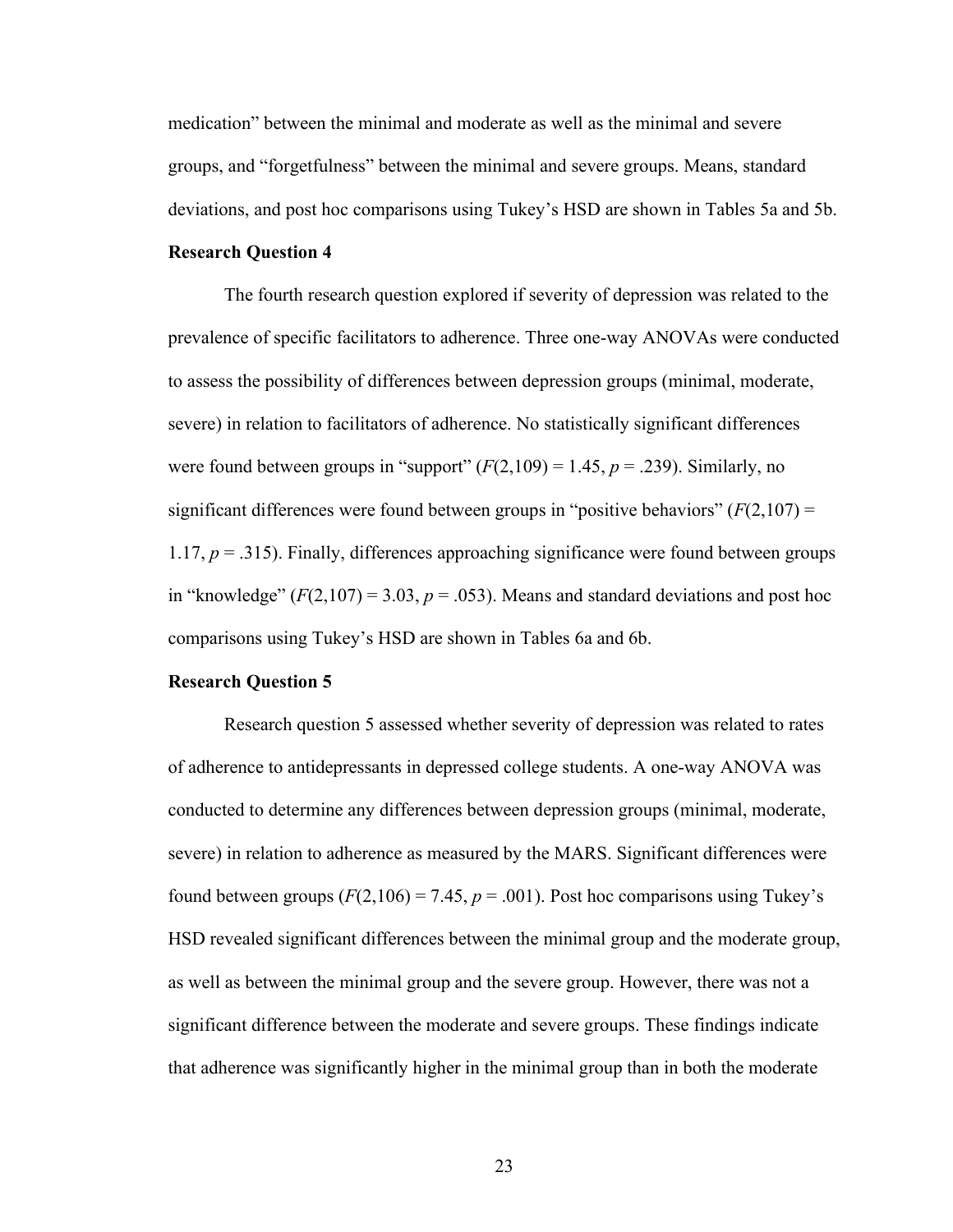and severe groups, but it was not significantly different in the moderate group compared to the severe group, thereby partially supporting hypothesis 5. Means and standard deviations and post hoc comparisons using Tukey's HSD are shown in Tables 7a and 7b.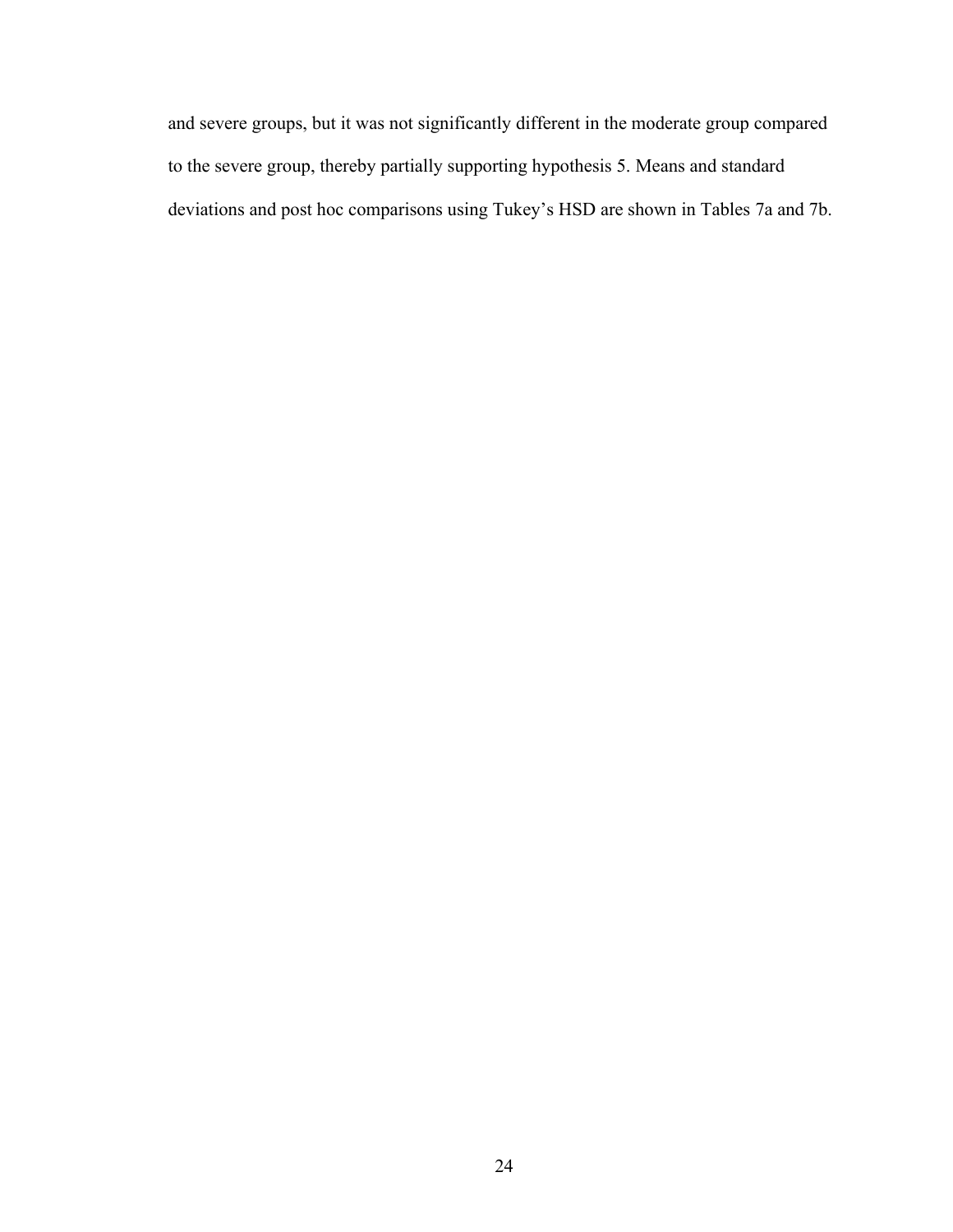#### **IV. DISCUSSION**

This study examined the relationships between severity of depression, antidepressant adherence, specific barriers to adherence, and specific facilitators of adherence in college students taking antidepressant medication. This study used correlational analyses of self-reported identification with multiple barriers to and facilitators of adherence, as well as factorial analyses that separated participants based on severity of depression (minimal, moderate, severe). Descriptive statistics showed that the majority of participants were Caucasian females. Furthermore, at the time of participation, 68.1% of participants were currently prescribed one medication to treat their depression, 22.1% were prescribed two, 6.2% were prescribed three, and 2.7% were prescribed more than three.

The first research question this study set out to answer concerned the following barriers to adherence: side effects, efficacy, problems taking medication, forgetfulness, access, and beliefs about medication and their relationships with adherence to antidepressant medications. The hypothesis for this research question was that participants' adherence would decrease as their scores on each barrier to adherence being addressed increased. It was found that each of the addressed barriers to adherence were significantly negatively correlated with antidepressant adherence, indicating that as identification with any of the addressed barriers to adherence increased, self-reported adherent behavior decreased, confirming the stated hypothesis.

It is important to note that, although each of the barriers to adherence being addressed were implicated similarly to each other in their relationships with antidepressant adherence, they are separate in context from each other. Each of the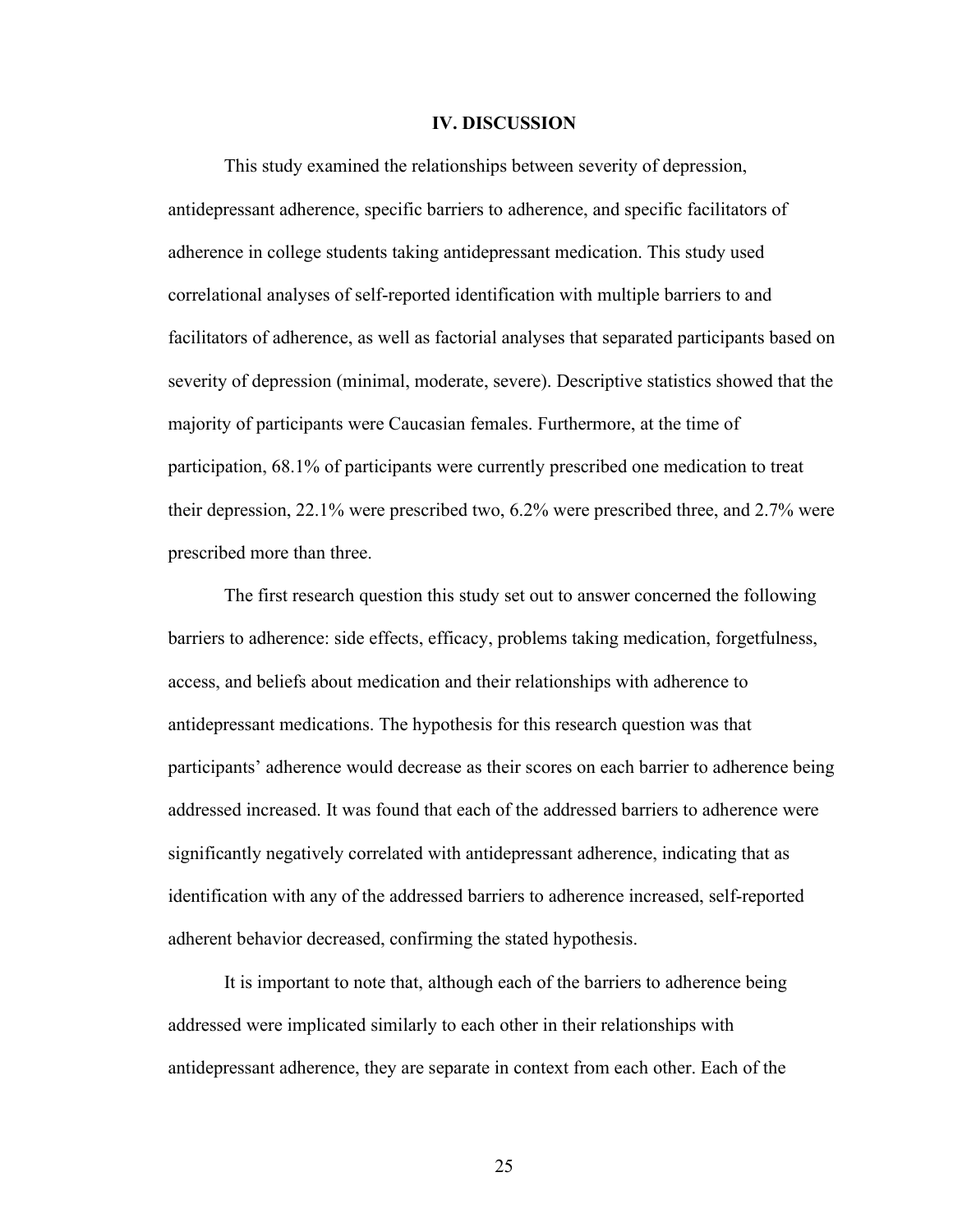barriers to adherence being significantly negatively correlated with participants' adherence indicates that challenges in participants' adherence may result from a variety of sources. These findings support previous research suggesting the existence of multiple reasons behind lapses in adherence (Chisholm-Burns & Spivey, 2012), as well as research specific to antidepressant nonadherence, which has similarly found lapses in adherence to have multifaceted underlying problems (Aselton, 2012). Previous findings related specifically to college students, which have been shown to suffer from forgetfulness as well as negative attitudes toward both mental health disorders and the efficacy of different medications are also supported by the current study's findings (Hammonds et al., 2015). In addition to the findings regarding the barriers observed in this study, as has been presented in previous research, adherence-related research and treatment specifically in college students should be expanded to include other common difficulties uniquely prevalent in that population, including academic-related stress, familial issues, and peer pressure (Stone & Merlo, 2011).

The second research question concerned facilitators to adherence (taking charge, positive behavior, knowledge) and their relationships with adherence. The hypothesis that each facilitator to adherence would be positively related to adherence was confirmed. Participants' scores on each of the facilitators being addressed were found to be significantly positively correlated with their self-reported adherence, indicating that greater association with the facilitators was related to better adherence. These findings support past research which has found that increasing patient support, encouraging positive habits, and educating patients properly leads to increases in adherent behavior (Chong et al., 2011). Past research has also suggested that multifaceted approaches to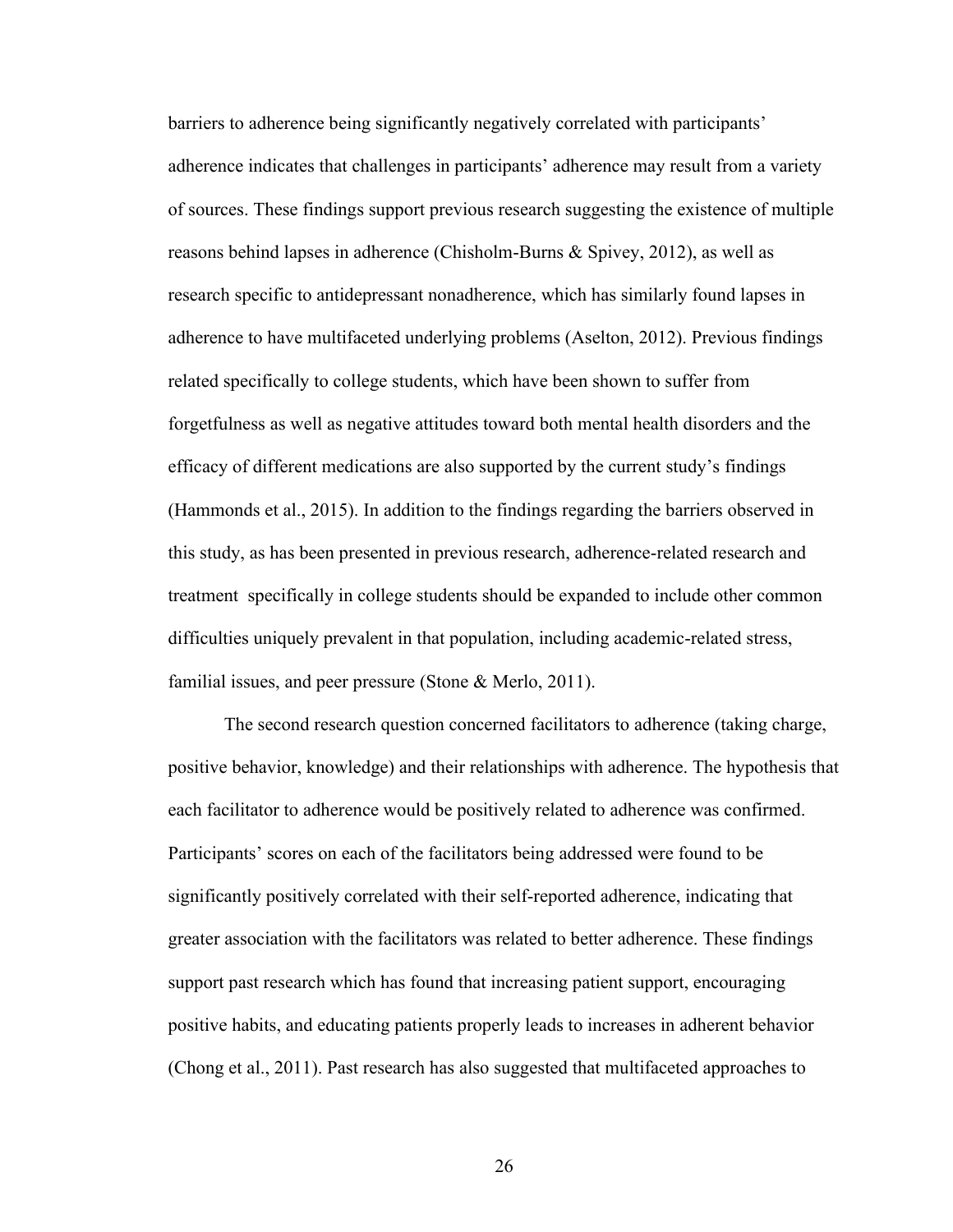interventions and/or proactive therapy are the most successful approaches to take in improving patient adherence (Chong et al., 2011). Based on the current study's findings, it's important moving forward to consider ways in which college students can be encouraged to take charge in regard to their mental health, and practice positive healthrelated behaviors and routines. It's also evident that college students' knowledge about their disorders and treatments is related to their ability to properly adhere to said treatments.

This study's third research question concerned the prevalence of the addressed barriers to adherence between the participants as they were separated into three groups of minimal, moderate, and severe depression. It was hypothesized that the groups would score lowest to highest in the barrier's assessment in the following order: minimal, moderate, severe. This hypothesis was partially confirmed—statistically significant differences between the depression groups were found for the barriers "efficacy," "problems taking medication," and "forgetfulness." but not for "side effects," "access," and "beliefs about medication." Considering that side effects from medications and access to medications are variables that do not discriminate according to the severity of the disorders they are prescribed to treat, the lack of significant differences regarding these barriers between depression groups is not completely unexpected. The lack of significant differences between groups on "beliefs about medication" is more surprising. It is possible that college students' beliefs about medication are previously established and uninfluenced by the severity of their depression. Previous research, which has found positive correlations between depression and nonadherence (DiMatteo et al., 2000), led to the hypothesis that barriers to adherence would have increased presence in the more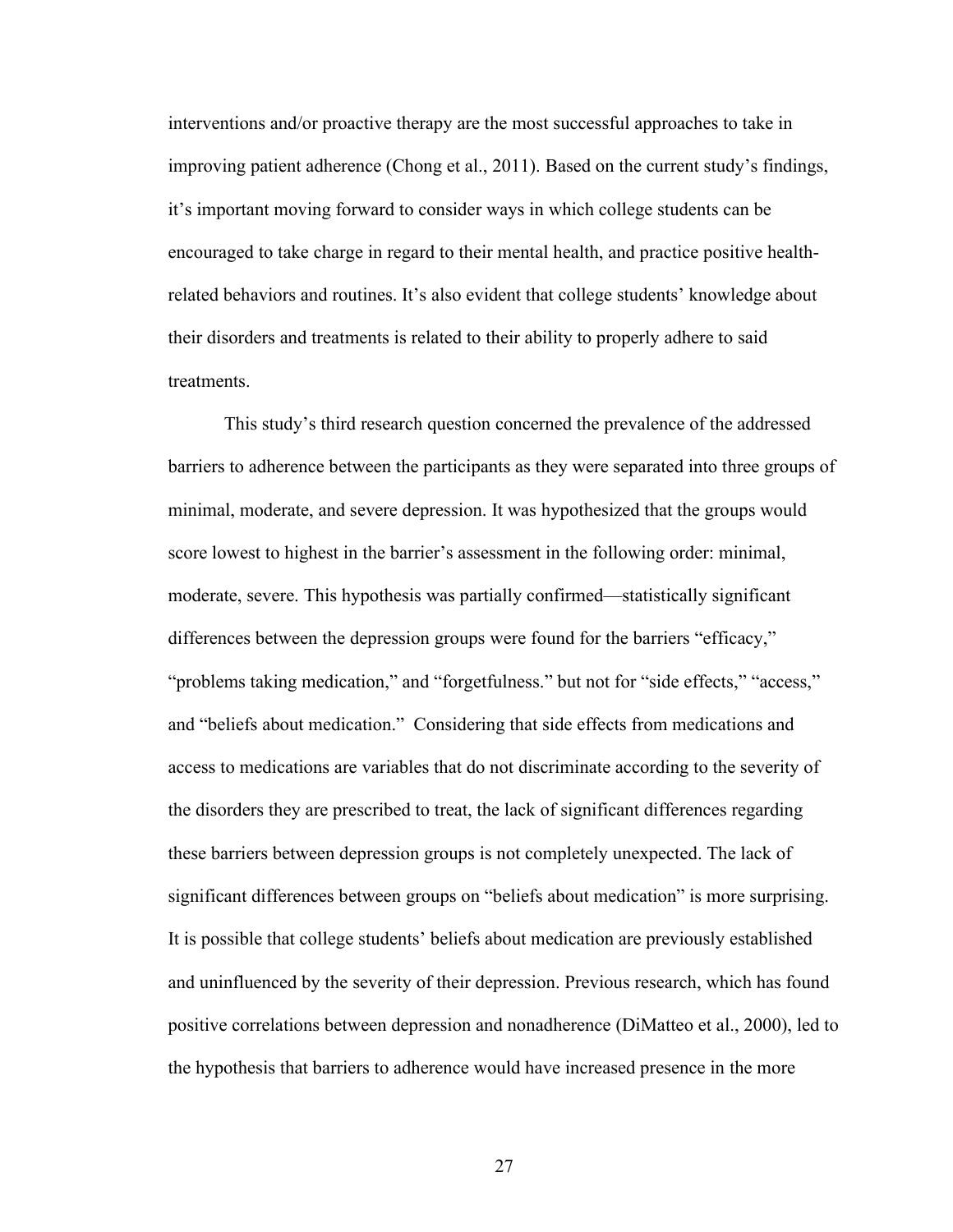depressed groups. Although the current study's findings only partially support previous research, it can still be concluded that more severely depressed college students are likely to have increased susceptibility to certain barriers. As previously discussed, depression has been shown to significantly impact rates of adherence (Grenard et al., 2011); in concordance with this past research, the findings in this study suggest that severity of depression is an important factor to consider when evaluating common barriers to adherence for college students.

The fourth research question addressed the prevalence of the addressed facilitators of adherence between the participants, again separated into three groups of minimal, moderate, and severe depression. It was hypothesized that the minimal, moderate, and severe groups would score highest, in the middle, and lowest on each of the facilitators of adherence assessments, respectively. For each of the three facilitators, "knowledge, "taking charge," and "positive behaviors," no significant differences were found between groups. It is possible that no significant differences were found in "taking charge" and "positive behaviors" because college students' willingness to take charge of their treatments, as well as their willingness to practice positive behaviors, are unrelated to the severity of their depression. Concerning "knowledge," while there were no significant differences found between groups, the result was approaching significance  $(F(2,107) =$ 3.03,  $p = 0.053$ ). This result indicates that this study has no statistical evidence of a relationship between severity of depression and the facilitator to adherence "knowledge." However, previous research suggests severity of depression is related to patient's understanding of depression (Tomita et al., 2020), and other research has shown increases in adherence to be positively associated with patient education (Bambauer et al., 2007);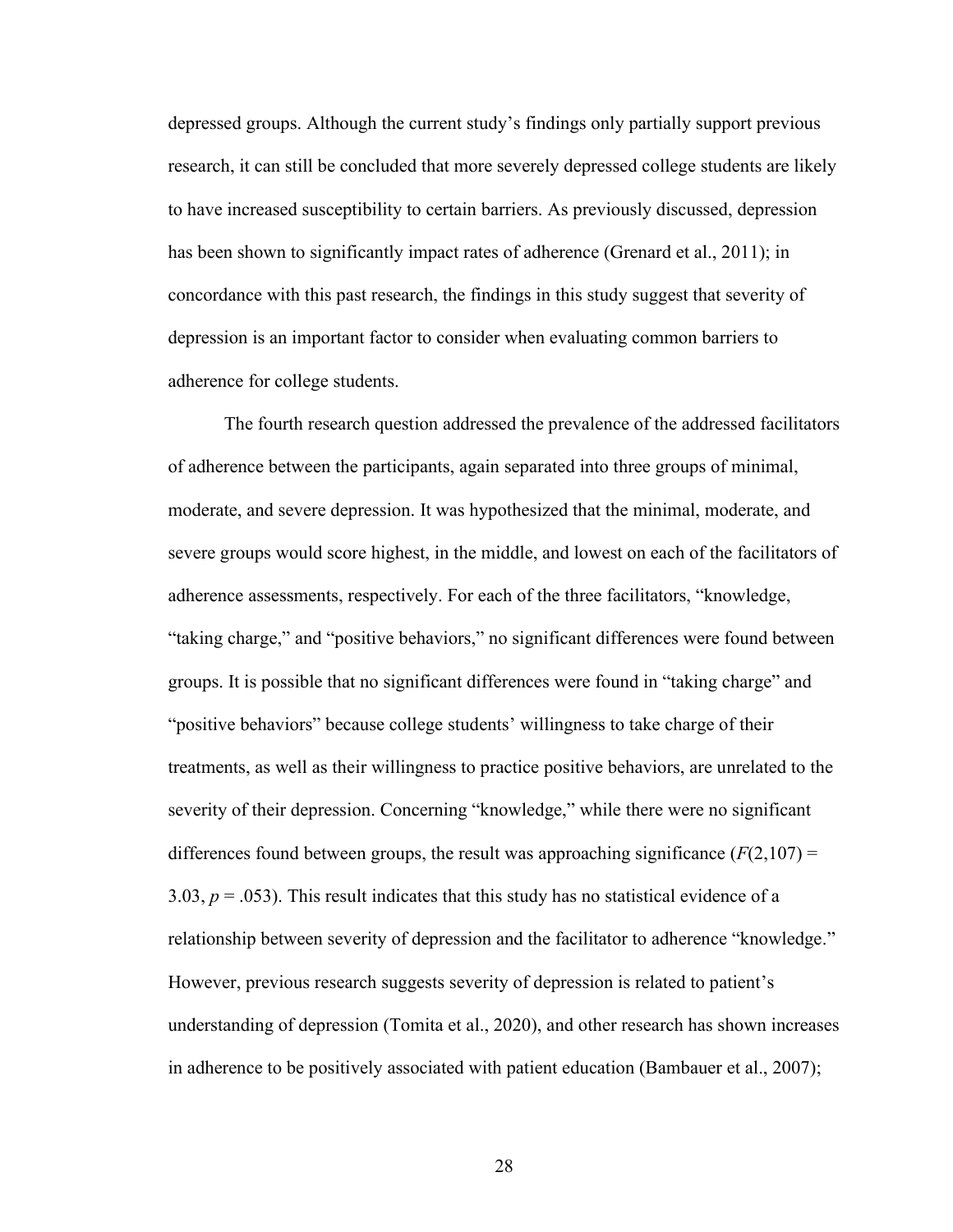thus, it's important in future research to evaluate the potential relationship between severity of depression and patient knowledge of their disorder and treatment.

The fifth and final research question addressed the relationship between rates of adherence and severity of depression, again separating the participants into minimal, moderate, and severe groups based on their depressive symptoms. It was hypothesized that rates of adherence would be highest in the minimal group, then the moderate group, and that the severe group would score lowest. This hypothesis was mostly confirmed, with the minimal group scoring significantly higher than the moderate and severe groups; however, the moderate group did not score significantly higher than the severe group. Interestingly, these findings mirror the differences between the groups in their scores on the barriers to adherence. These findings support the well-established notion that more severe depression is negatively associated with adherence and may also challenge other aspects of life that require consistent attention (Tomita et al., 2020). According to these findings, we can conclude that college students' adherence to antidepressants is likely to suffer as the severity of their depression increases; considering this and that nonadherence to prescribed treatments leads to worsening conditions, college students with depressive disorders should have the severity of those disorders evaluated at regular intervals in order to prevent a downward spiral. Patients that are found to have worse or worsening depression should work with their healthcare provider in order to identify and combat barriers to their adherence that may become more present as the severity of their depression increases.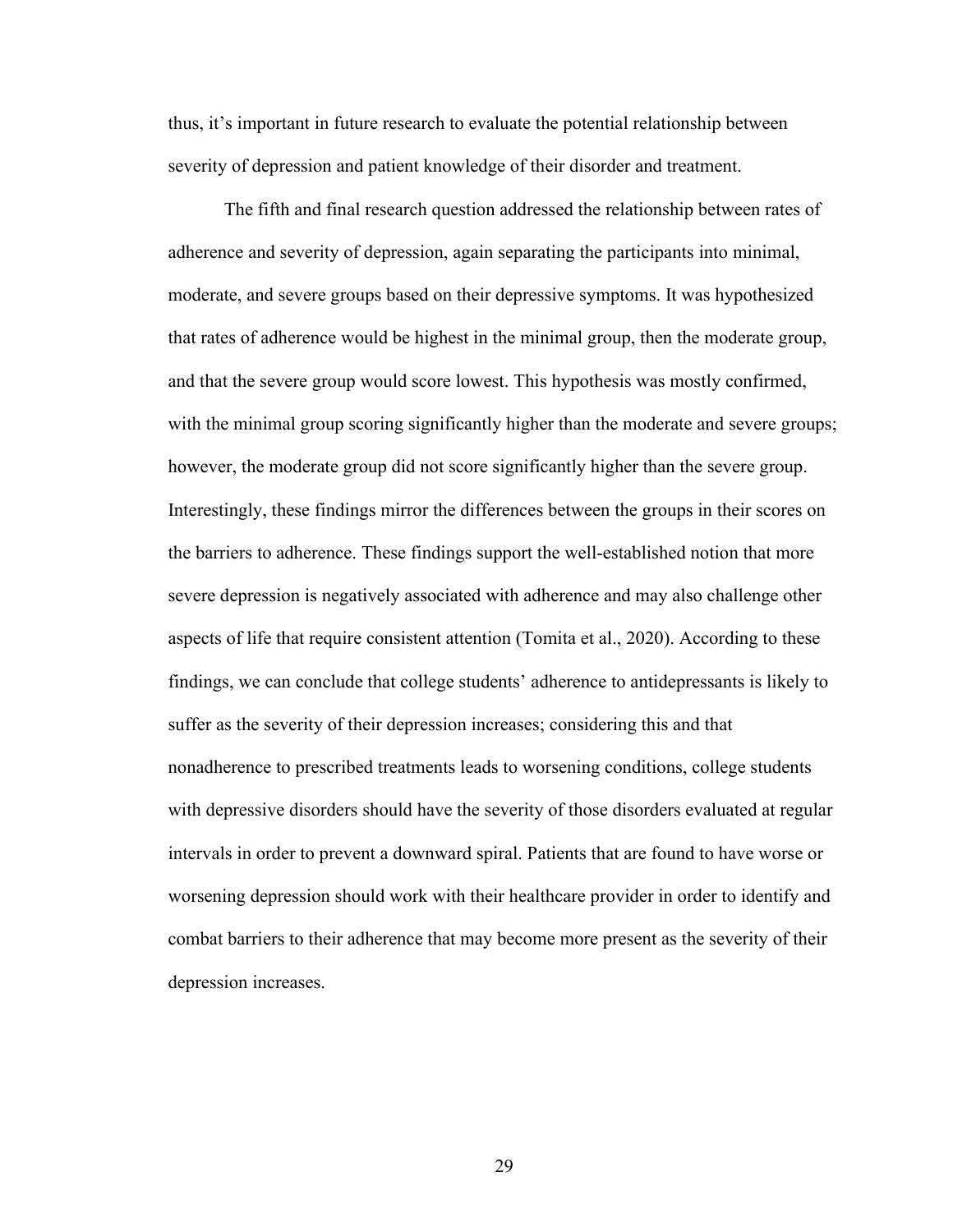#### **Limitations**

The findings of this study are subject to discretion under several limitations that should be considered in any instance of their future use. The participants were a convenience sample of undergraduate psychology students at Texas State University, the majority of which were aged 18 to 21. Taking this into account, results from this study cannot be generalized beyond undergraduate students. Furthermore, the sample size of 113 would have ideally been above 200 to further increase the power of analyses. The subject pool recruited from was limited in size—only undergraduate psychology students were available, which, combined with the prerequisite of being prescribed antidepressants meant to treat a depressive disorder for a minimum of two months prior to participation resulted in fewer participants than desired. Unfortunately, the sample size was too small to control for potential differences between demographic groups. Of over 400 potential participants that opened the survey, only the 113 participants were able to complete the survey after answering the initial screening question.

In addition to limitations related to the samples, the methodology of measuring adherence used in this study is subject to bias. Self-report measures of adherence do not provide the same level of accuracy that objective measures would (Osterberg  $\&$ Blaschke, 2005). Although self-report questionnaires are the most convenient and least expensive method of measuring adherence, they suffer from an inherent lack of reliability resulting from self-report bias (Luce et al., 2007). Future studies would benefit from combining self-report measures of adherence with objective measures, such as pill counts, tracking prescription refills, or electronic drug monitoring, to ensure more accurate results.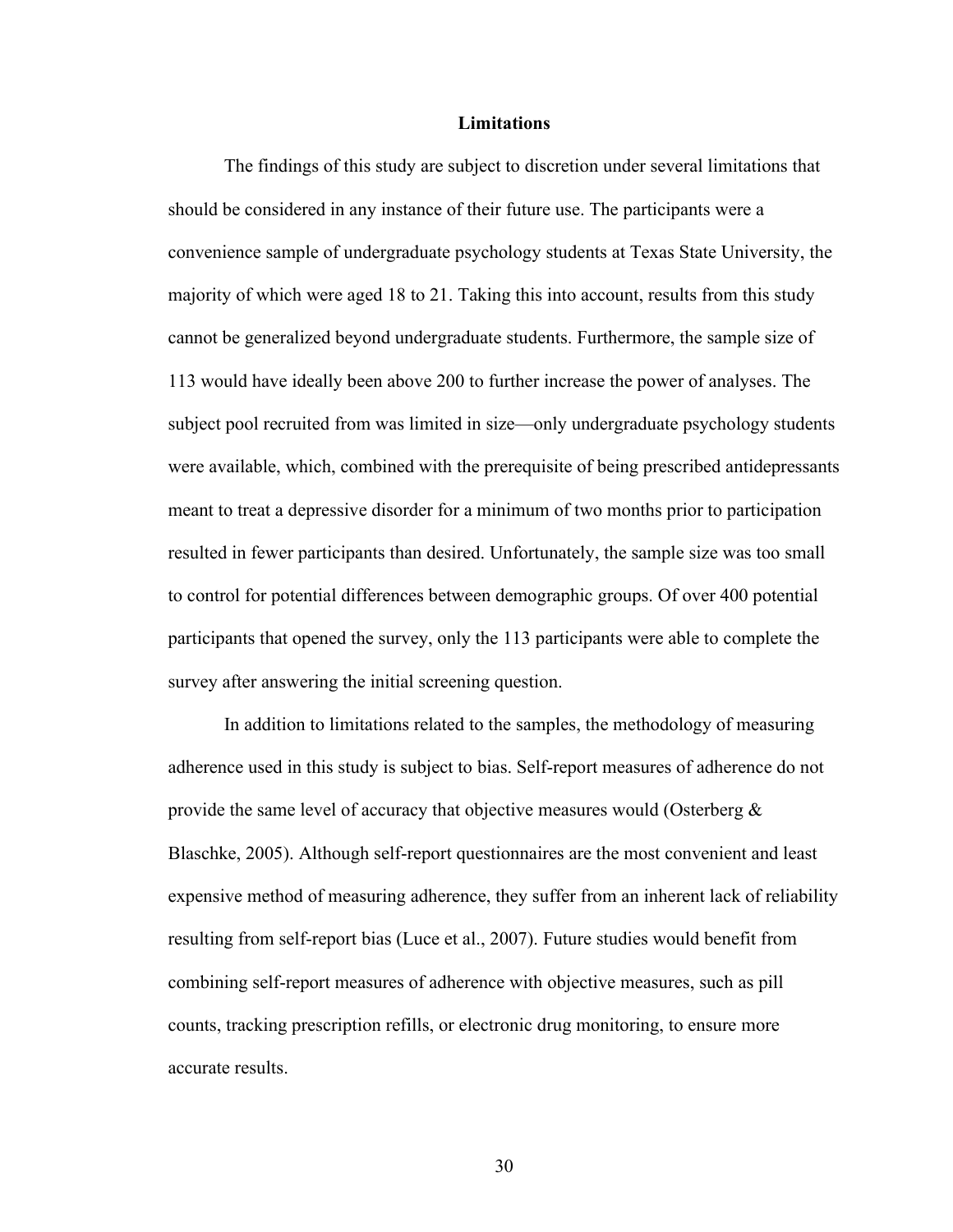Internal reliability analysis, shown in Table 2, revealed several Cronbach's alpha levels in some of the scales that were lower than is considered ideal. In many cases, Cronbach's alpha levels would be above .7. In the current study, multiple scales with very few items were used. Increasing the number of items in the scales displaying less than desirable alpha levels would allow problematic items to be identified and either removed or corrected. Given the low alpha levels of multiple scales in this study, interpretation of the findings related to those scales should be conducted with caution.

Additionally, this study did not account for possible differences between antidepressants. It is possible that participants' results varied based on their specific prescribed medications. The results of this study did not account for differences between groups based on types of medications, amount of medications prescribed, or any other possible differences in the participants' treatment plans that may have related to their adherence. Furthermore, this study did not conduct analyses that considered the amount of time that participants had been prescribed and taking their medication(s). Although information regarding these factors was collected, they were ultimately not used in analyses of the proposed research questions.

Finally, this study did not account for participants that may have been undergoing a combination of medicinal and therapeutic treatment for their depression. Evidence of the benefits of talk therapy for depression suggests that it could be as effective as medication treatment; as this study did not assess whether patients were undergoing talk therapy in addition to their medication treatment, it could to determine how multiple therapeutic approaches may have been related to their adherence, barriers, and facilitators.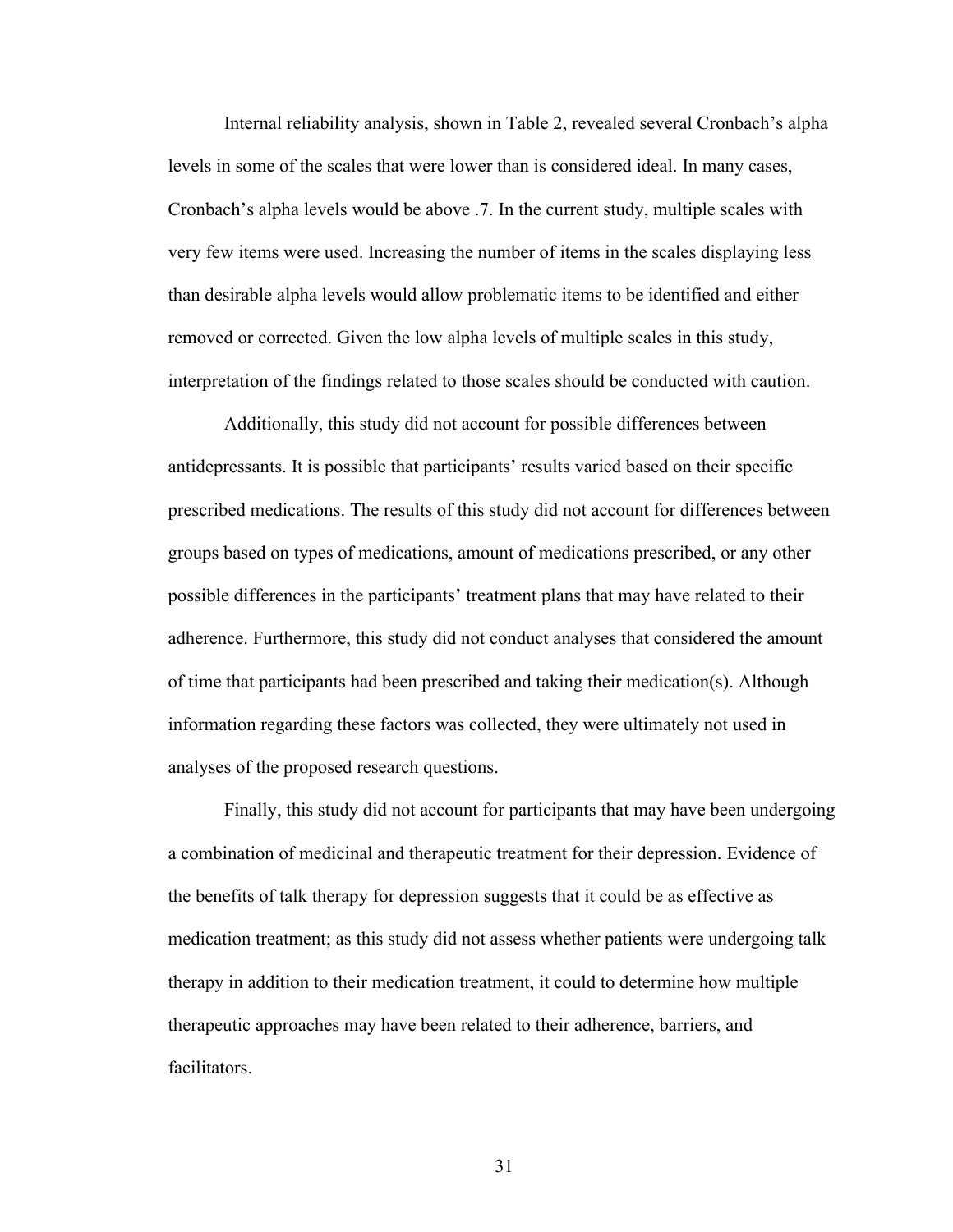#### **Implications and Future Research**

The results of this study provide insight into antidepressant adherence in college students and factors that may be associated with adherence. The addressed barriers to adherence and facilitators of adherence shown to be statistically significant in their relationships with antidepressant adherence provide avenues for future research to build upon in search of specific factors that may be targeted in predicting and improving adherence. Furthermore, the findings relating to differences between groups based on severity of depression contribute to existing literature supporting the importance of patient-to-patient attention based on severity of depression; the best way to improve adherence to antidepressants in depressed patients is to tailor multifaceted treatments and use proactive health care based off specific patient's needs (Chong et al., 2011). In addition to the discussed barriers and facilitators to adherence, other factors, such as stress from comorbid disorders, denial, apathy, and more should be taken into account during treatment.

Future research should seek to further expand on the findings in this study through examinations of other possible underlying factors to adherence (e.g., comorbid disorders, denial, apathy toward treatment) as well as observing the significant barriers/facilitators and the possible influences of the barriers/facilitators more in-depth. Given the inconsistent nature from patient-to-patient of the underlying factors that result in lapses in adherence, it may be beneficial to pursue a deeper understanding of the ways in which adherent patients cope and the struggles that nonadherent patients suffer from through qualitative methods. This approach may also serve to alleviate an inherent difficulty in assessing the relationship and the underlying factors relevant between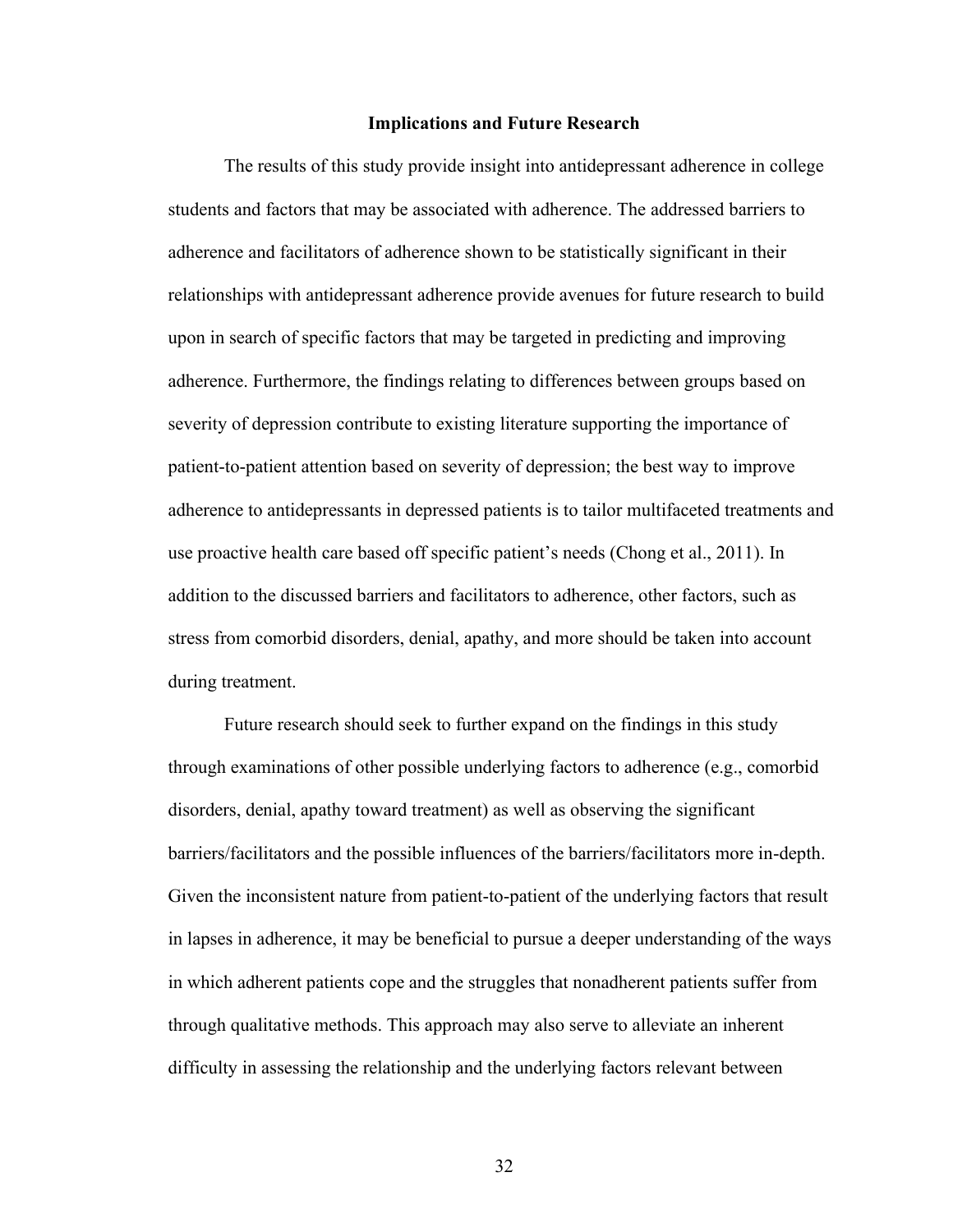depression and adherence; specifically, although a relationship between depression and adherence is apparent, no causal direction of that relationship can be assumed. Does worsening depression cause lapses in adherence, or do lapses in adherence cause worsening depression? If we assume both of the aforementioned hold true in different cases, establishing ways in which we may be able to predict and prevent underlying causes for each pathway is important. Multiple avenues toward this goal are feasible given the findings in this study; for example, following the findings concerned with severity of depression in relation to barriers and facilitators to adherence, interactions between severity of depression and specific covariates related to adherence shows potential for improving proactive care tailored to individual patients that may be more likely to struggle with specific barriers and/or facilitators to adherence. Ultimately, any research that builds on the knowledge of underlying factors that affect adherence in depressed patients should aim to educate healthcare providers on the critical factors to improve healthcare providers' abilities to provide effective treatment—this study has identified multiple factors that require further attention in order to achieve that goal. The findings of this study suggest healthcare providers should look to evaluate and provide solutions when necessary in regard to their patients' efficacy toward their treatment(s), tolerability toward side effects, potential issues with taking medication(s) (e.g., lifestyle, pill size), potential to forget how or when to take their medication(s), inability to access their needed medication(s), and any negative beliefs toward medication. Healthcare providers should also encourage their patients to take charge of their treatments by making decisions collaboratively with them, and providers should encourage their patients to practice positive behaviors (e.g., healthy routines that incorporate consistency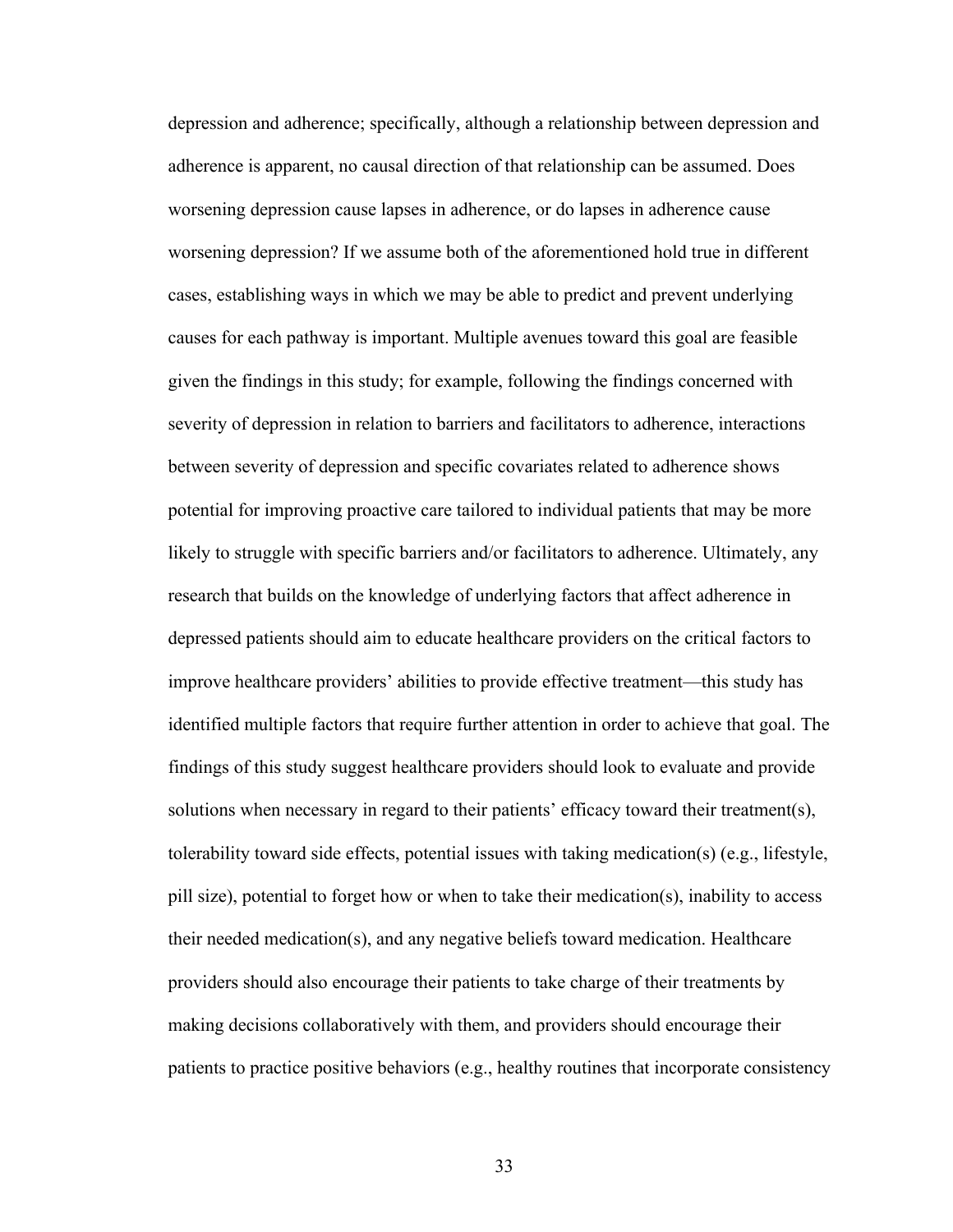in their adherence). Furthermore, researchers and healthcare providers alike should constantly aim to improve knowledge surrounding depression, treatments for depression, and ways to both cope and seek help. In regard to college students, future research should take the findings presented in this study as a basis for future research. It has been shown that adherence to antidepressants in college students is heavily impacted by a variety of barriers and facilitators to adherence, as well as by the severity of the depressive disorders that they suffer from. More than anything, the present study's findings demonstrate that there are ways in which adherence to antidepressants in college students can be predicted and improved. Through careful evaluation of common barriers and facilitators to adherence associated with antidepressant adherence in college students as they are relevant on a patient-to-patient basis, healthcare providers can better tailor therapeutic interventions and preventative measures to improve adherence.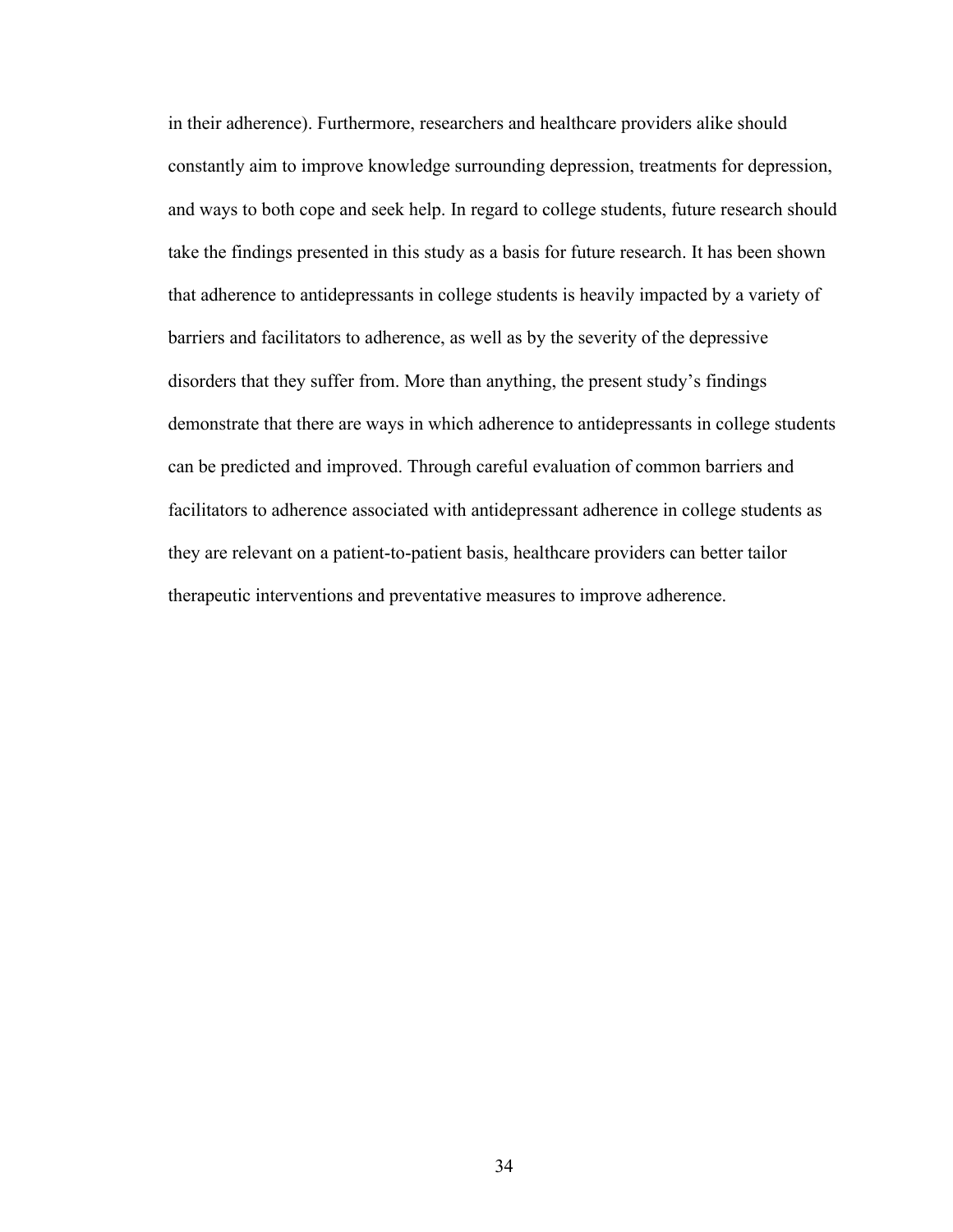|            | <b>Table 1.</b> Sample Characteristics |           |
|------------|----------------------------------------|-----------|
|            | Variable                               | n(%)      |
| Gender     |                                        |           |
|            | Male                                   | 25(22.1)  |
|            | Female                                 | 86 (76.1) |
|            | Other                                  | 2(1.8)    |
| Ethnicity  |                                        |           |
|            | Asian/Asian American                   | 4(3.5)    |
|            | African/African                        |           |
|            | American                               | 16(14.2)  |
|            | Caucasian                              | 56 (49.6) |
|            | Hispanic/Latino                        | 28 (24.9) |
|            | Other                                  | 8(7.1)    |
| Age        |                                        |           |
|            | 18                                     | 27(23.9)  |
|            | 19                                     | 49 (43.4) |
|            | 20                                     | 14 (12.4) |
|            | $21+$                                  | 21 (18.6) |
| Depression |                                        |           |
|            | Minimal                                | 19(16.8)  |
|            | Moderate                               | 50 (44.2) |
|            | Severe                                 | 43 (38.1) |

# **APPENDIX SECTION**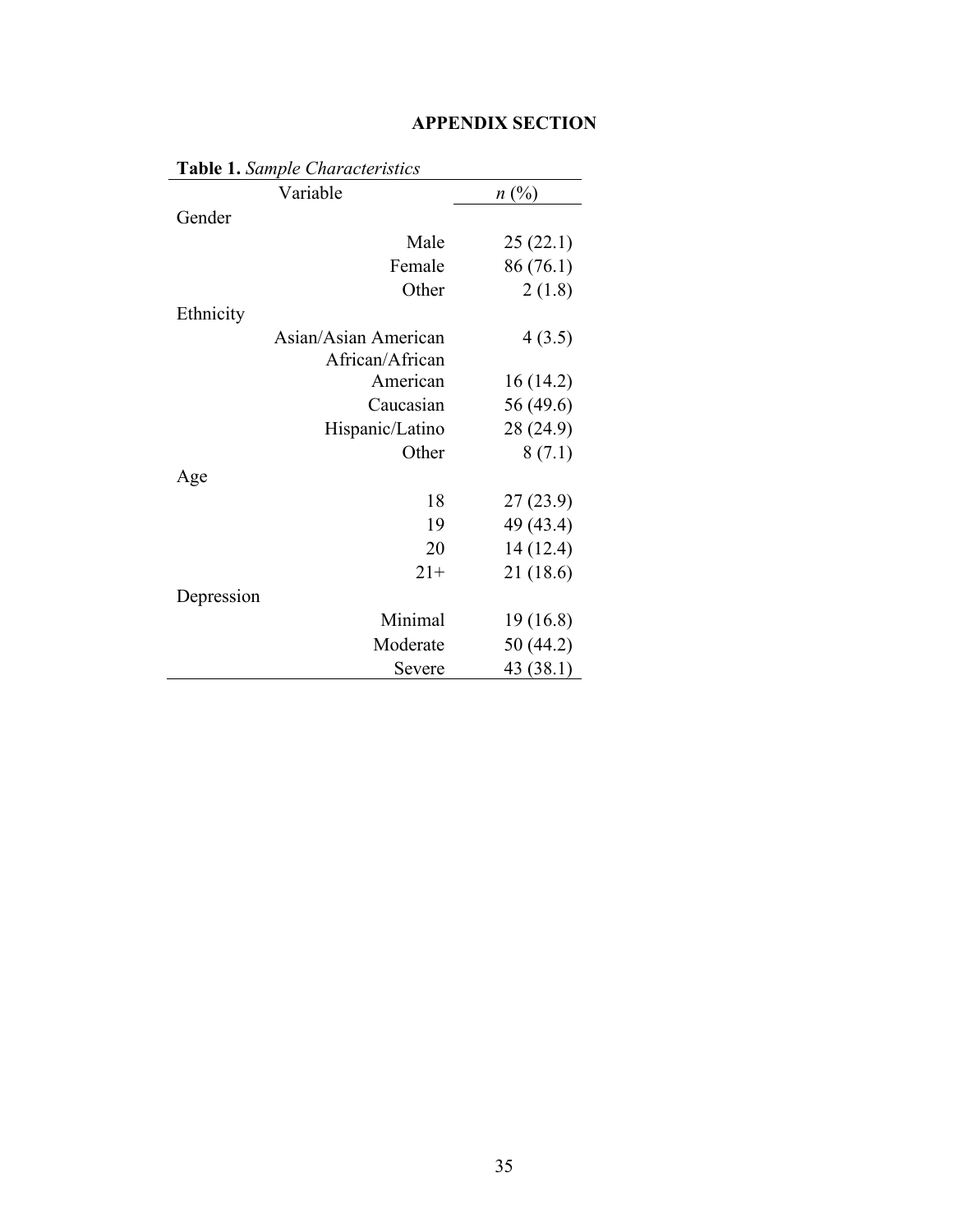|                    |       | Cronbach's |                |       |      |                |         |
|--------------------|-------|------------|----------------|-------|------|----------------|---------|
| Scale              | $\,N$ | Alpha      | Items          | M     | SD   | Minimum        | Maximum |
| Efficacy           | 111   | .66        | 4              | 11.09 | 3.45 | 4              | 20      |
| Side Effects       | 112   | .51        | $\overline{2}$ | 6.04  | 1.91 | $\overline{2}$ | 10      |
| Problems taking    |       |            |                |       |      |                |         |
| medication         | 112   | .83        | 3              | 7.96  | 3.44 | 3              | 15      |
| Forgetfulness      | 111   | .62        | $\overline{2}$ | 5.64  | 2.19 | $\overline{2}$ | 10      |
| Access             | 111   | .54        | 3              | 7.72  | 2.94 | 3              | 15      |
| Beliefs about      |       |            |                |       |      |                |         |
| mediation(s)       | 111   | .84        | 8              | 27.25 | 6.51 | 10             | 40      |
| Taking charge      | 112   | .68        | $\overline{4}$ | 17.34 | 1.86 | 13             | 20      |
| Positive behaviors | 110   | .37        | 6              | 25.85 | 2.02 | 18             | 30      |
| Knowledge          | 110   | .56        | 3              | 12.74 | 1.57 | 9              | 15      |
| Adherence (MARS)   | 110   | .55        | 10             | 14.75 | 2.09 | 10             | 19      |
| Depression         | 112   | .88        | 9              | 11.92 | 6.36 | 0              | 24      |

**Table 2.** *Scale Reliability and Descriptive Statistics*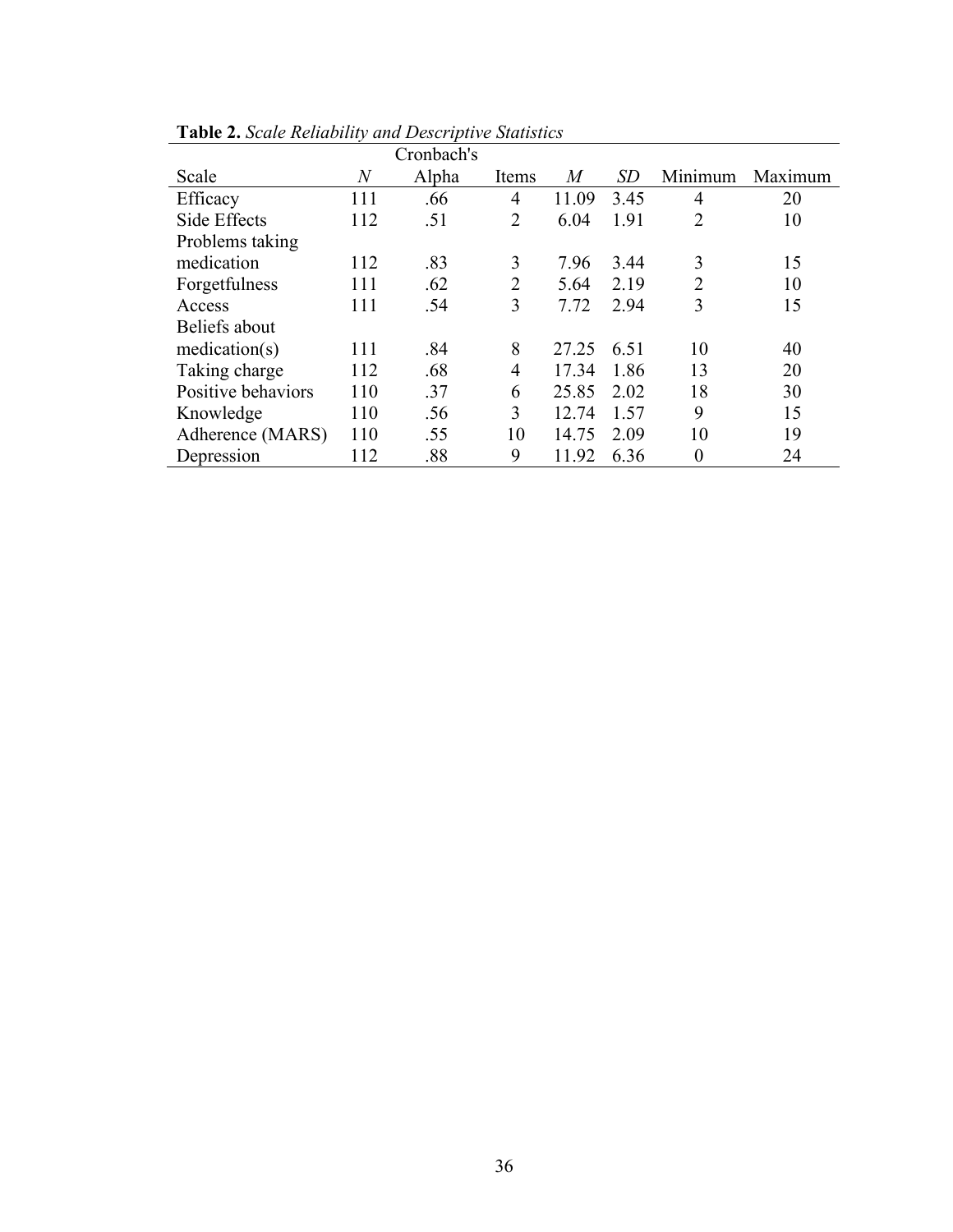| <i>Aunerence</i>           |                  |
|----------------------------|------------------|
| Variable                   | Adherence (MARS) |
| Efficacy                   | $-37**$          |
| Side Effects               | $-32**$          |
| Problems taking medication | $-.51**$         |
| Forgetfulness              | $-45**$          |
| Access                     | $-29**$          |
| Beliefs about medication   | $-41**$          |

**Table 3.** *Correlations Between Adherence and Barriers to Adherence*

*Note.* Sample includes all participants that completed related items  $(n = 109)$ .  $\frac{b}{p} < .05$ .  $\frac{b}{p} < .01$ .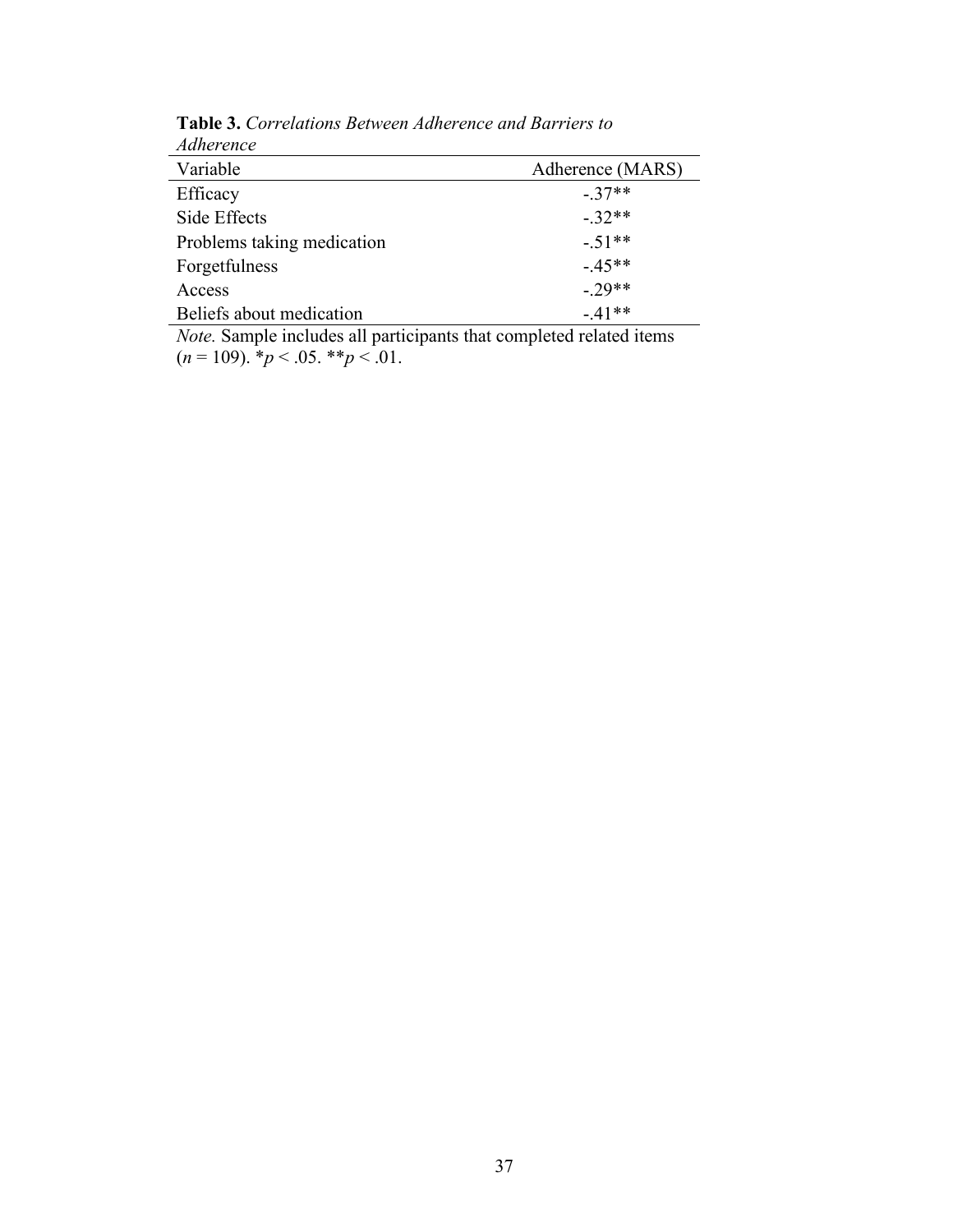| Adherence          |                  |
|--------------------|------------------|
| Variable           | Adherence (MARS) |
| Taking charge      | $.24*$           |
| Positive behaviors | $30**$           |
| Knowledge          | $29**$           |

**Table 4.** *Correlations Between Adherence and Facilitators of Adherence*

*Note.* Sample includes all participants that fully completed related items  $(n=109)$ .  $\frac{p}{6}$  < .05.  $\frac{p}{6}$  × .01.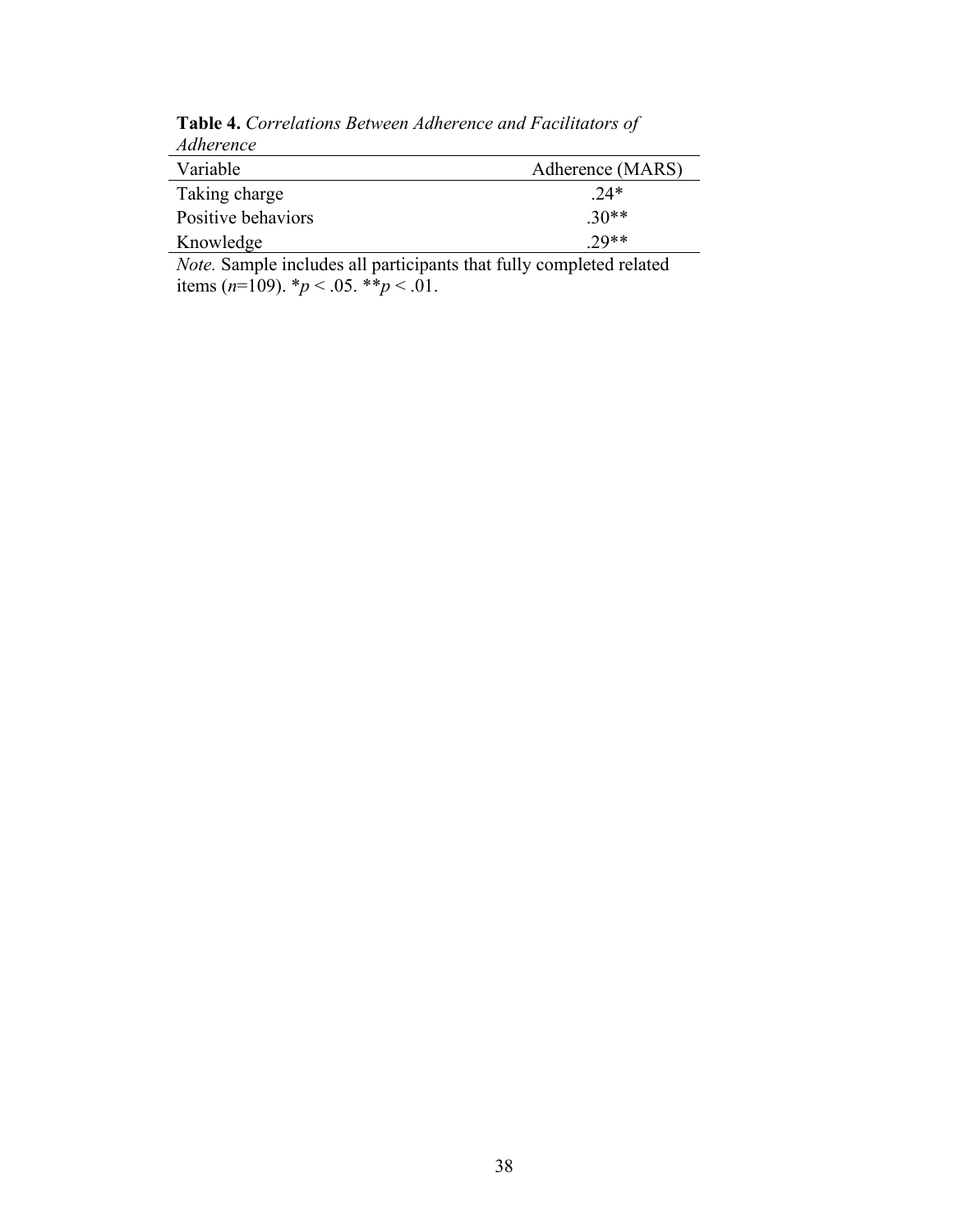| Depression and Barriers to Adherence |         |      |          |                            |                      |                             |      |                  |
|--------------------------------------|---------|------|----------|----------------------------|----------------------|-----------------------------|------|------------------|
| aure /                               | Minimal |      | Moderate |                            | Severe               |                             |      | $rac{a}{b}$      |
|                                      |         |      |          |                            |                      |                             |      |                  |
|                                      | 9.22    | 3.86 | 10.84    | 3.02                       | 12.16                | 3.43                        | 5.21 |                  |
| ide Effects                          | 5.68    | 2.24 | 5.72     | 1.69                       | 6.58                 | 1.93                        | 2.84 |                  |
| roblems taking medica                | 5.63    | 2.24 | 7.94     |                            |                      |                             | 7.12 | 85<br>852<br>368 |
| orgettulness                         | 4.58    | 2.14 | 5.48     | $3.32$<br>$2.11$<br>$2.60$ | 9.31<br>6.31<br>8.21 | $3.\overline{2}.12$<br>2.39 | 4.61 |                  |
| <b>ACCESS</b>                        | 7.11    | 3.78 | 7.54     |                            |                      |                             | 1.10 |                  |
| Beliefs about med                    | 29.26   | 6.69 | 27.10    | 6.02                       | 26.52                | 1.07                        | 119  |                  |
|                                      |         |      |          |                            |                      |                             |      |                  |

Table 5a. Means, Standard Deviations, and One-Way Analyses of Variance in Severity of **Table 5a.** *Means, Standard Deviations, and One-Way Analyses of Variance in Severity of*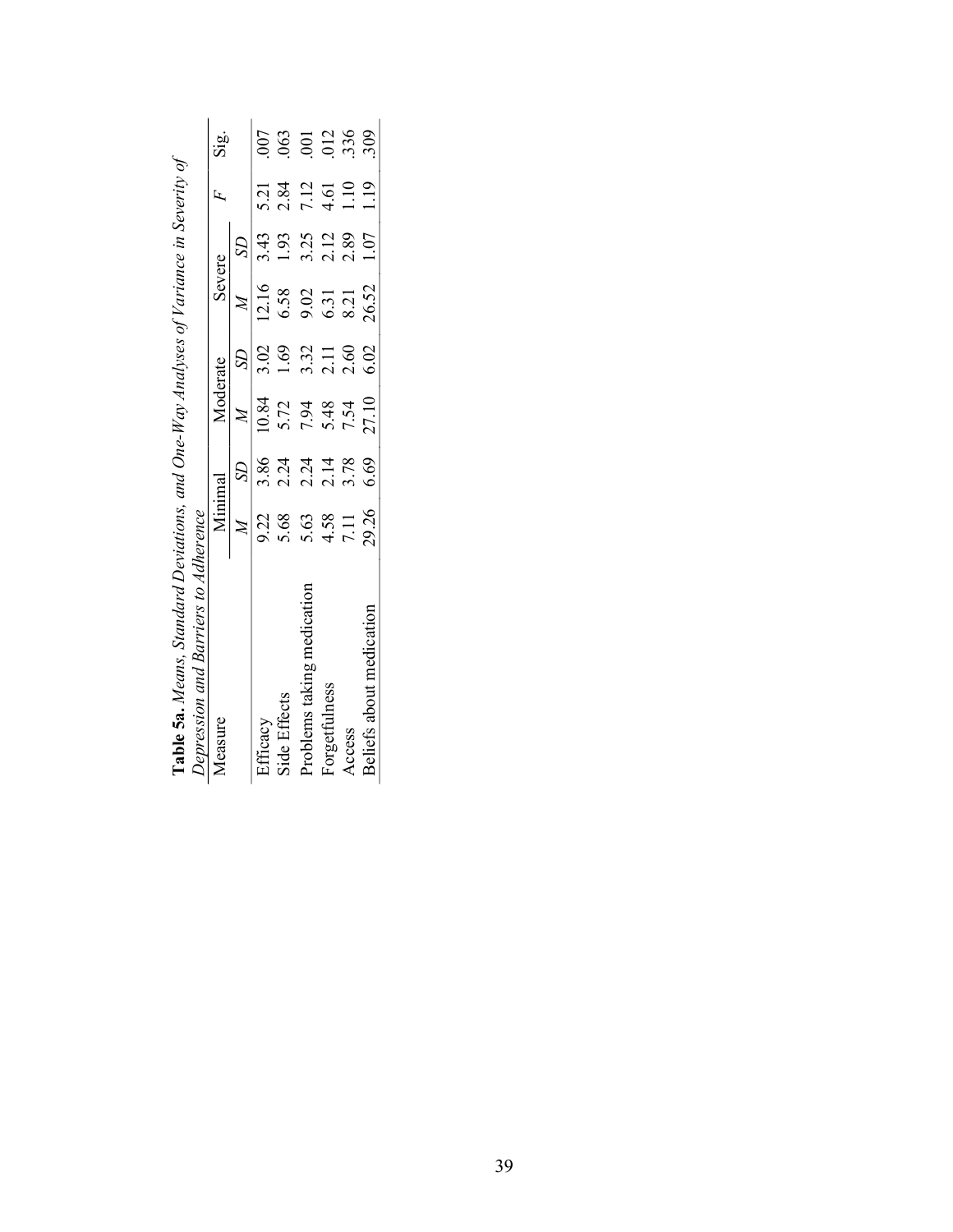|               |                            |          | Mean       |              |
|---------------|----------------------------|----------|------------|--------------|
|               |                            |          | Difference | Significance |
| Efficacy      |                            |          |            |              |
|               | Minimal                    | Moderate | $-1.61$    | .184         |
|               |                            | Severe   | $-2.94$    | .006         |
|               | Moderate                   | Severe   | $-1.32$    | .140         |
| Side Effects  |                            |          |            |              |
|               | Minimal                    | Moderate | $-0.04$    | .997         |
|               |                            | Severe   | $-0.89$    | .199         |
|               | Moderate                   | Severe   | $-0.86$    | .076         |
|               | Problems taking medication |          |            |              |
|               | Minimal                    | Moderate | $-2.31$    | .027         |
|               |                            | Severe   | $-3.39$    | .001         |
|               | Moderate                   | Severe   | $-1.08$    | .252         |
| Forgetfulness |                            |          |            |              |
|               | Minimal                    | Moderate | $-0.90$    | .260         |
|               |                            | Severe   | $-1.73$    | .011         |
|               | Moderate                   | Severe   | $-0.83$    | .153         |
| Access        |                            |          |            |              |
|               | Minimal                    | Moderate | $-0.43$    | .847         |
|               |                            | Severe   | $-1.11$    | .363         |
|               | Moderate                   | Severe   | $-0.67$    | .519         |
|               | Beliefs about medication   |          |            |              |
|               | Minimal                    | Moderate | 2.16       | .435         |
|               |                            | Severe   | 2.74       | .284         |
|               | Moderate                   | Severe   | 0.58       | .906         |

**Table 5b.** *Tukey HSD Comparisons Between Severity of Depression and Barriers to Adherence*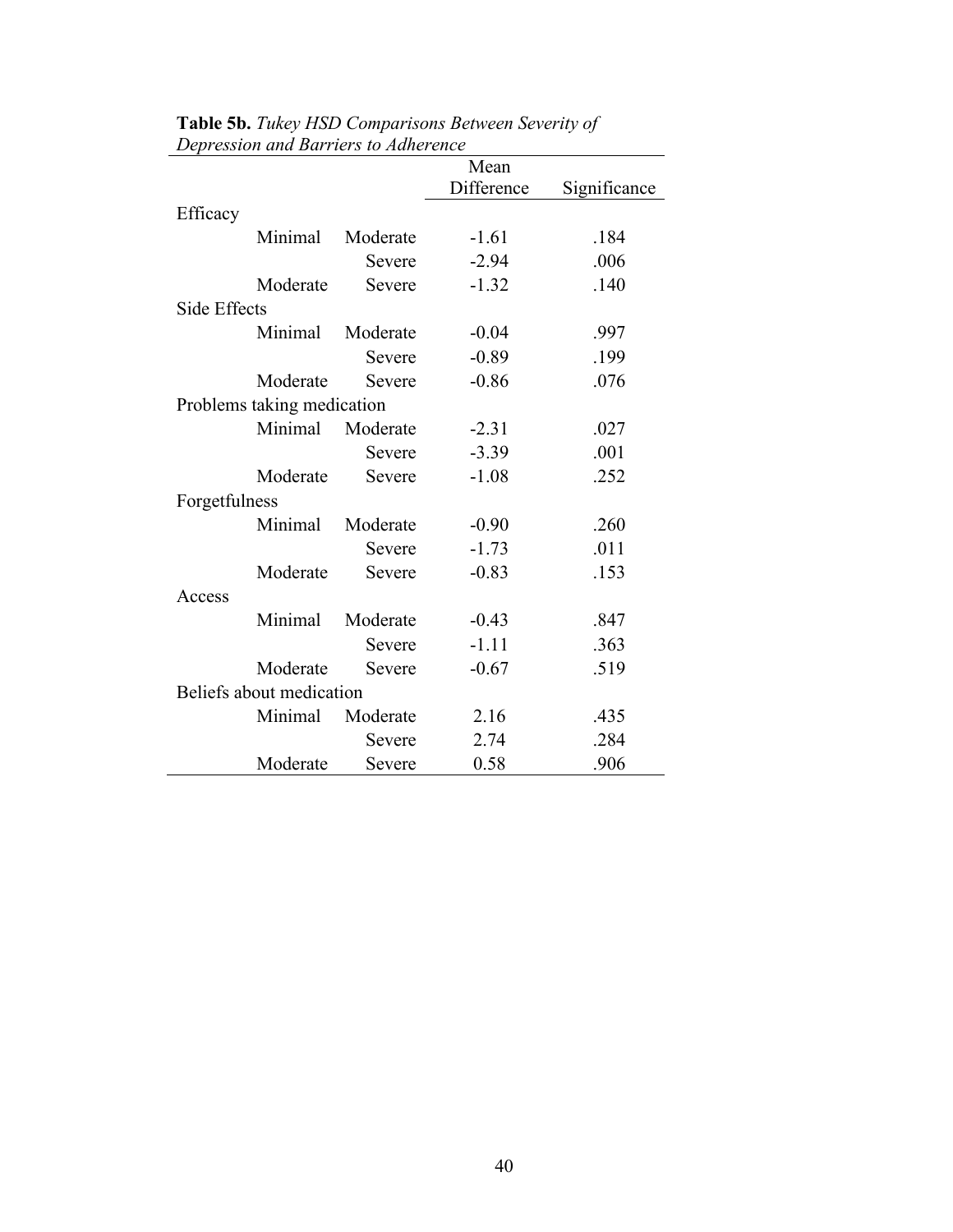| Depression and Facilitators of Adherence |         |      |                                              |            |      |         |
|------------------------------------------|---------|------|----------------------------------------------|------------|------|---------|
| <b>1casure</b>                           | Minimal |      | Moderate                                     | Severe     |      | άg<br>Κ |
|                                          |         |      |                                              |            |      |         |
| Taking charge                            |         |      | 1.83 17.20 1.87 17.21 1.85                   |            | 1.45 | .239    |
| Positive behavio                         | 26.21   | 2.07 | 25.53 1.68                                   | 26.07 2.33 | 1.17 | 315     |
| Snowledge                                |         |      | $13.47$ $1.50$ $12.70$ $1.52$ $12.46$ $1.45$ |            | 3.03 | .053    |
|                                          |         |      |                                              |            |      |         |

Table 6a. Means, Standard Deviations, and One-Way Analyses of Variance in Severity of **Table 6a.** *Means, Standard Deviations, and One-Way Analyses of Variance in Severity of*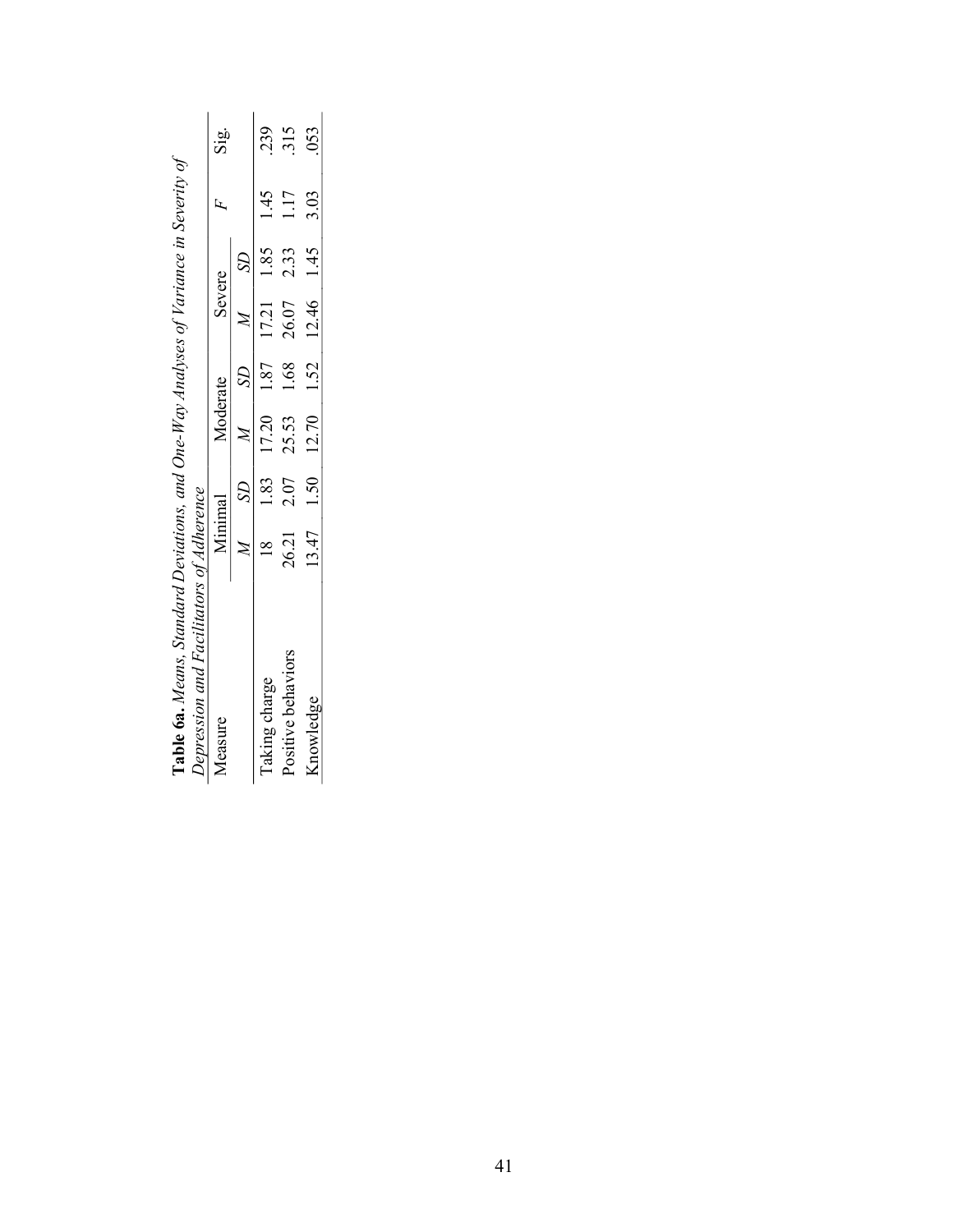|                       |          |          | Mean       |              |
|-----------------------|----------|----------|------------|--------------|
|                       |          |          | Difference | Significance |
| Taking charge         |          |          |            |              |
|                       | Minimal  | Moderate | 0.80       | .250         |
|                       |          | Severe   | 0.79       | .273         |
|                       | Moderate | Severe   | $-0.01$    | .990         |
| Positive<br>behaviors |          |          |            |              |
|                       | Minimal  | Moderate | 0.68       | .429         |
|                       |          | Severe   | 0.14       | .966         |
|                       | Moderate | Severe   | $-0.54$    | .413         |
| Knowledge             |          |          |            |              |
|                       | Minimal  | Moderate | 0.77       | .136         |
|                       |          | Severe   | 1.01       | .042         |
|                       | Moderate | Severe   | 0.24       | .732         |

**Table 6b.** *Tukey HSD Comparisons Between Severity of Depression and Facilitators of Adherence*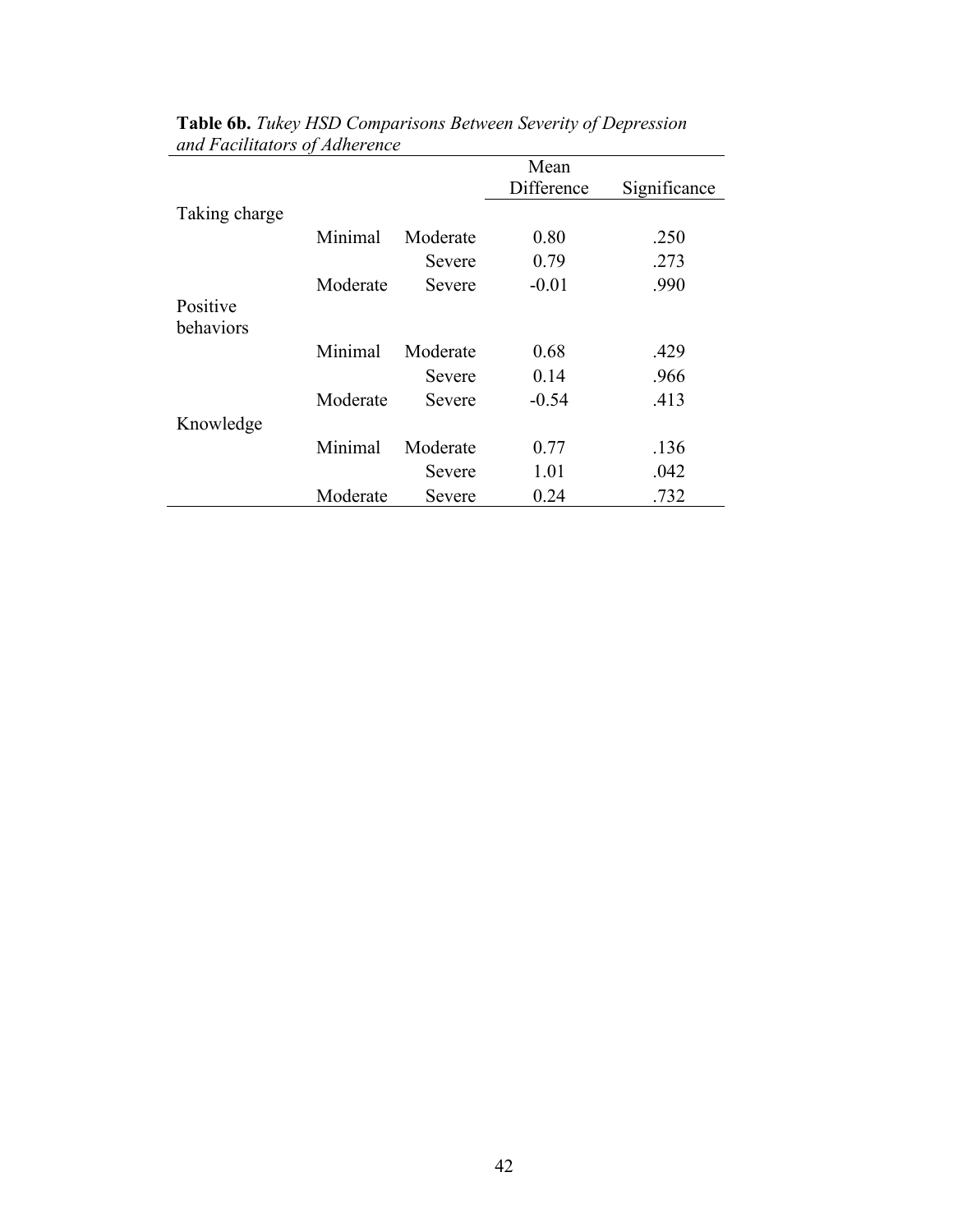|           |         |                | Depression                            |               |        |                        |   |               |
|-----------|---------|----------------|---------------------------------------|---------------|--------|------------------------|---|---------------|
| Measure   | Minimal |                | Moderate                              |               | Severe |                        | Ľ | Sig.          |
|           |         | $\overline{S}$ |                                       | $\frac{1}{2}$ |        | $\overline{\text{SD}}$ |   |               |
| Adherence |         |                |                                       |               |        |                        |   |               |
| (MARS)    |         |                | 16.39 1.61 14.52 1.96 14.31 2.14 7.45 |               |        |                        |   | $\frac{1}{2}$ |

| $\sim 7a$<br>.<br>֧֖֖֖֧֚֚֚֚֚֚֚֚֚֚֚֚֚֚֚֚֝֡֓֡֓֡֡֬֓ <u>֓</u> | - uns, Standard Deviations, and One-Way Analyses of Variance in Severity or |  |
|-----------------------------------------------------------|-----------------------------------------------------------------------------|--|
| DEN ESSION UNU AUNEI ENL<br>an non no                     |                                                                             |  |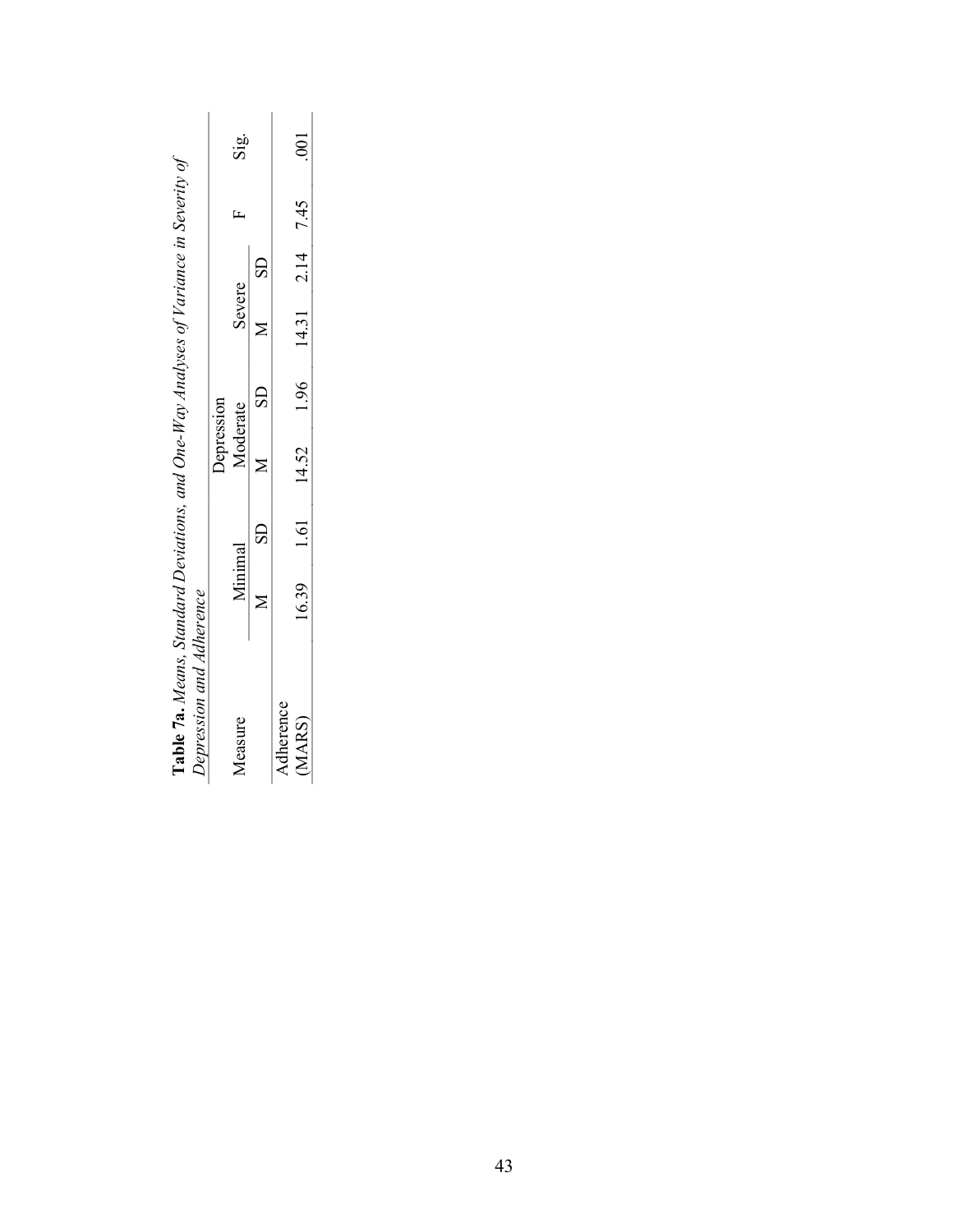|           |          | Mean<br>Difference | Significance |
|-----------|----------|--------------------|--------------|
| Adherence |          |                    |              |
| Minimal   | Moderate | 1.87               | .003         |
|           | Severe   | 2.07               | .001         |
| Moderate  | Severe   | 0.20               |              |

**Table 7b.** *Tukey HSD Comparisons Between Severity of Depression and Adherence*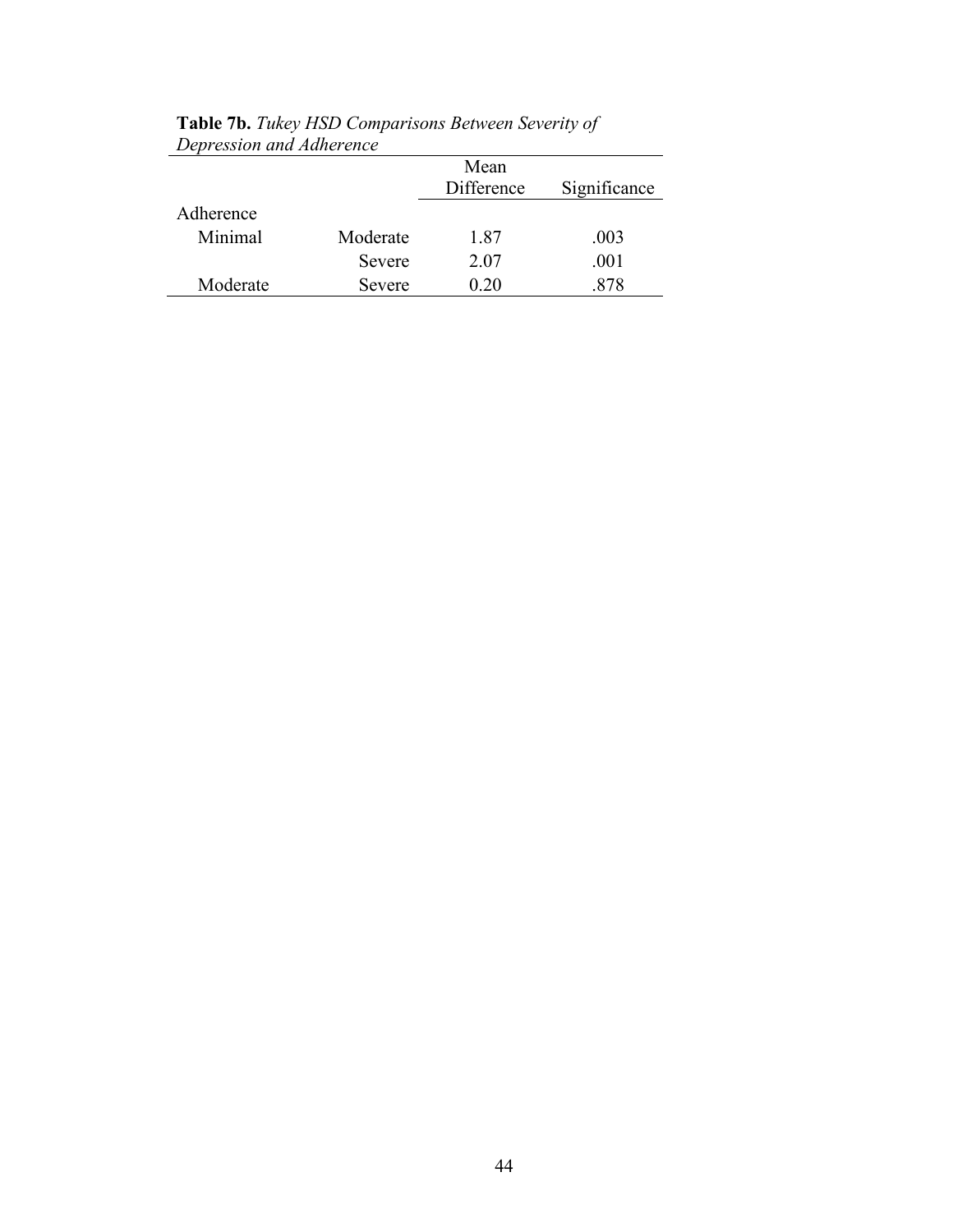#### **REFERENCES**

- Aselton, P. (2012). Sources of stress and coping in American college students who have been diagnosed with depression. *Journal of Child and Adolescent Psychiatric Nursing*, *25*(3), 119–123. https://doi.org/10.1111/j.1744-6171.2012.00341.x
- Bambauer, K. Z., Soumerai, S. B., Adams, A. S., Zhang, F., & Ross-Degnan, D. (2007). Provider and patient characteristics associated with antidepressant nonadherence: The impact of provider specialty. *The Journal of Clinical Psychiatry*, *68*(6), 867– 873. https://doi.org/10.4088/jcp.v68n0607
- Bauer, L. K., Caro, M. A., Beach, S. R., Mastromauro, C. A., Lenihan, E., Januzzi, J. L., & Huffman, J. C. (2012). Effects of depression and anxiety improvement on adherence to medication and health behaviors in recently hospitalized cardiac patients. *The American Journal of Cardiology*, *109*(9), 1266–1271. https://doi.org/10.1016/j.amjcard.2011.12.017
- Berry, L. L., Parish, J. T., Janakiraman, R., Ogburn-Russell, L., Couchman, G. R., Rayburn, W. L., & Grisel, J. (2008). Patients' commitment to their primary physician and why it matters. *Annals of Family Medicine, 6*(1), 6–13. https://doi.org/10.1370/afm.757
- Brown, M. T., & Bussell, J. K. (2011). Medication adherence: WHO cares? *Mayo Clinic Proceedings, 86*(4), 304–314. https://doi.org/10.4065/mcp.2010.0575
- Center for Behavioral Health Statistics and Quality. (2018). *2017 National Survey on Drug Use and Health: Detailed Tables.* Substance Abuse and Mental Health Services Administration, Rockville, MD.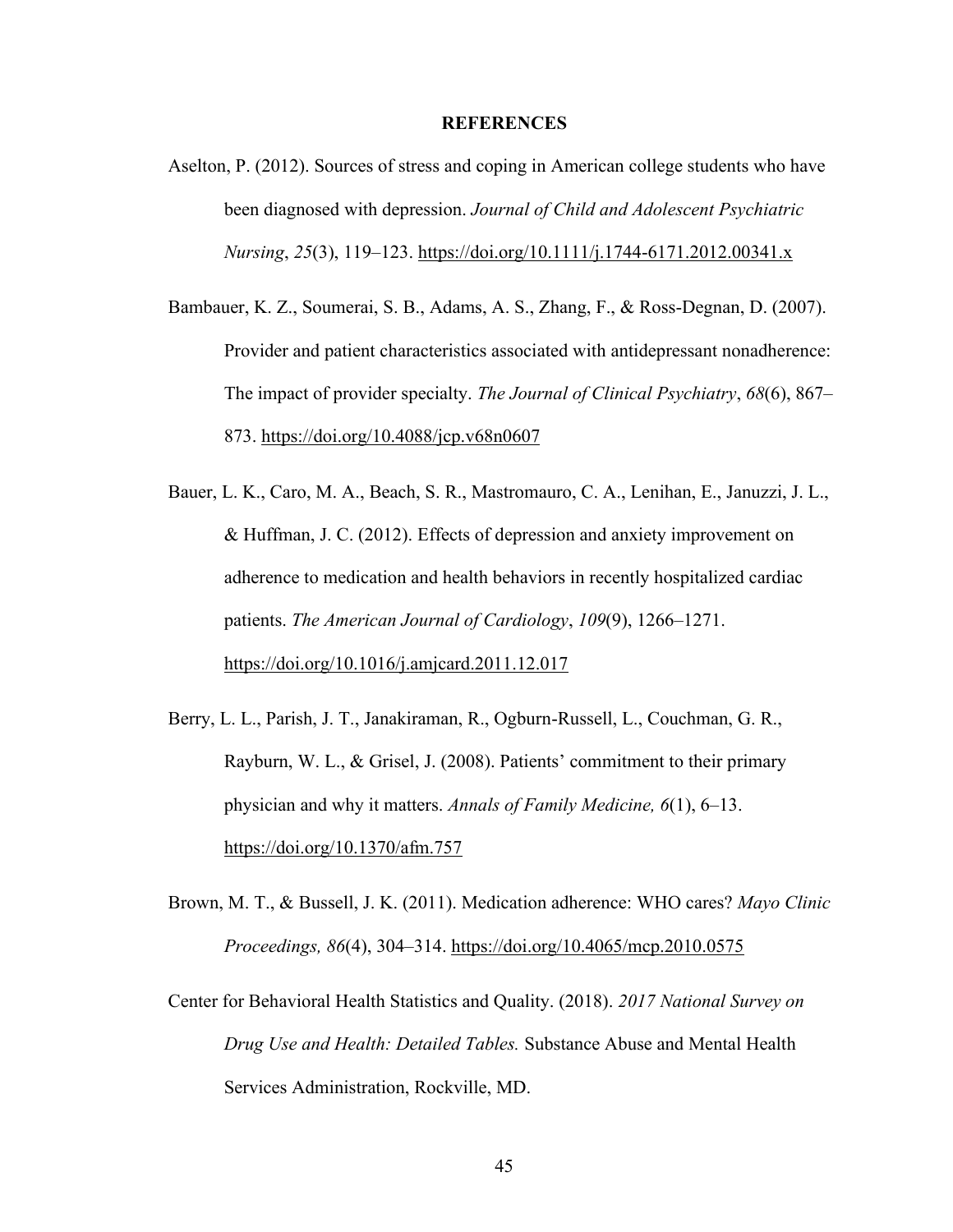- Chong, W.W., Aslani, P. and Chen, T.F. (2011), Effectiveness of interventions to improve antidepressant medication adherence: a systematic review. *International Journal of Clinical Practice, 65*, 954-975. https://doi.org/10.1111/j.1742- 1241.2011.02746.x
- Chisholm-Burns, M. A., & Spivey, C. A. (2012). The "cost" of medication nonadherence: Consequences we cannot afford to accept. *Journal of the American Pharmacists Association*, *52*(6), 823–826. https://doi.org/10.1331/JAPhA.2012.11088
- Colom F, Vieta E. (2002). Treatment adherence in bipolar patients. *Clinical Approaches in Bipolar Disorders, 1*, 49–56.
- Dibonaventura, M., Gabriel, S., Dupclay, L., Gupta, S., & Kim, E. (2012). A patient perspective of the impact of medication side effects on adherence: Results of a cross-sectional nationwide survey of patients with schizophrenia. *BMC Psychiatry, 12*, 20–20. https://doi.org/10.1186/1471-244X-12-20
- DiMatteo, M., Haskard-Zolnierek, K., & Martin, L. (2012). Improving patient adherence: A three-factor model to guide practice. *Health Psychology Review, 6*(1), 74-91.
- DiMatteo, M. R., Lepper, H. S., & Croghan, T. W. (2000). Depression is a risk factor for noncompliance with medical treatment: Meta-analysis of the effects of anxiety and depression on patient adherence. *Archives of Internal Medicine*, *160*(14), 2101–2107. https://doi.org/10.1001/archinte.160.14.2101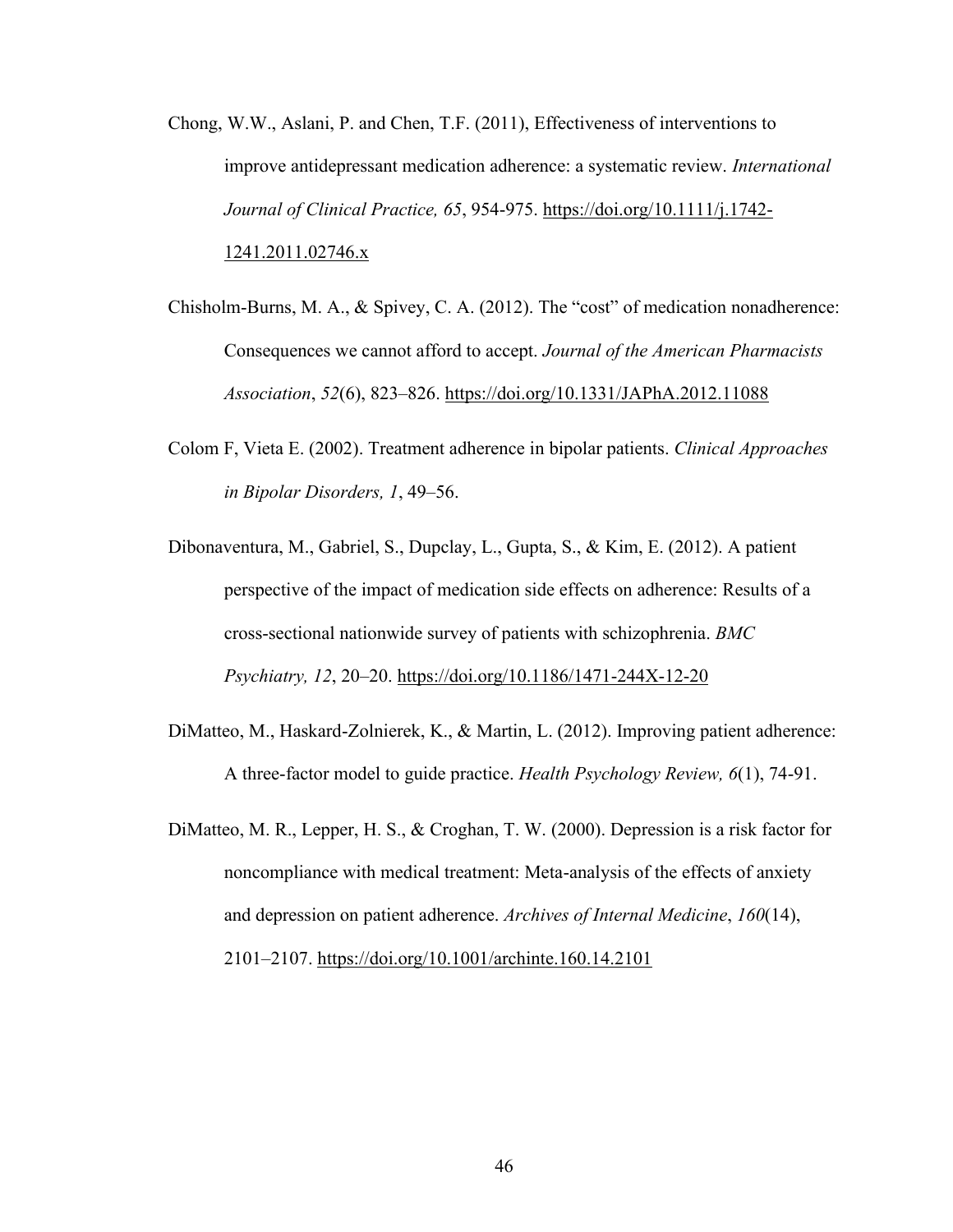- Duffy, M. E., Twenge, J. M., & Joiner, T. E. (2019). Trends in mood and anxiety symptoms and suicide-related outcomes among U.S. undergraduates, 2007–2018: Evidence from two National surveys. *Journal of Adolescent Health*, *65*(5), 590– 598. https://doi.org/10.1016/j.jadohealth.2019.04.033
- Farmer K. C. (1999). Methods for measuring and monitoring medication regimen adherence in clinical trials and clinical practice. *Clinical Therapeutics, 21*, 1074– 1090. https://doi.org/10.1016/S0149-2918(99)80026-5
- Ferguson, J. M. (2001). The effects of antidepressants on sexual functioning in depressed patients: A review. *The Journal of Clinical Psychiatry, 62*(Suppl3), 22–34. https://doi.org/10.4088/JCP.v62n0106
- Fongwa, M., Nandy, K., Yang, Q., & Hays, R. (2014). The Facilitators of and Barriers to Adherence to Hypertension Treatment Scale. *The Journal of Cardiovascular Nursing, Publish Ahead of Print.* https://doi.org/10.1097/JCN.0000000000000206
- Gadkari, A. S., & McHorney, C. A. (2012). Unintentional non-adherence to chronic prescription medications: How unintentional is it really? *BMC Health Services Research, 12*(1), 98. https://doi.org/10.1186/1472-6963-12-98
- Gagnon, M. D., Waltermaurer, E., Martin, A., Friedenson, C., Gayle, E., & Hauser, D. L. (2017). Patient beliefs have a greater impact than barriers on medication adherence in a community health center. *The Journal of the American Board of Family Medicine, 30*(3), 331. https://doi.org/10.3122/jabfm.2017.03.160129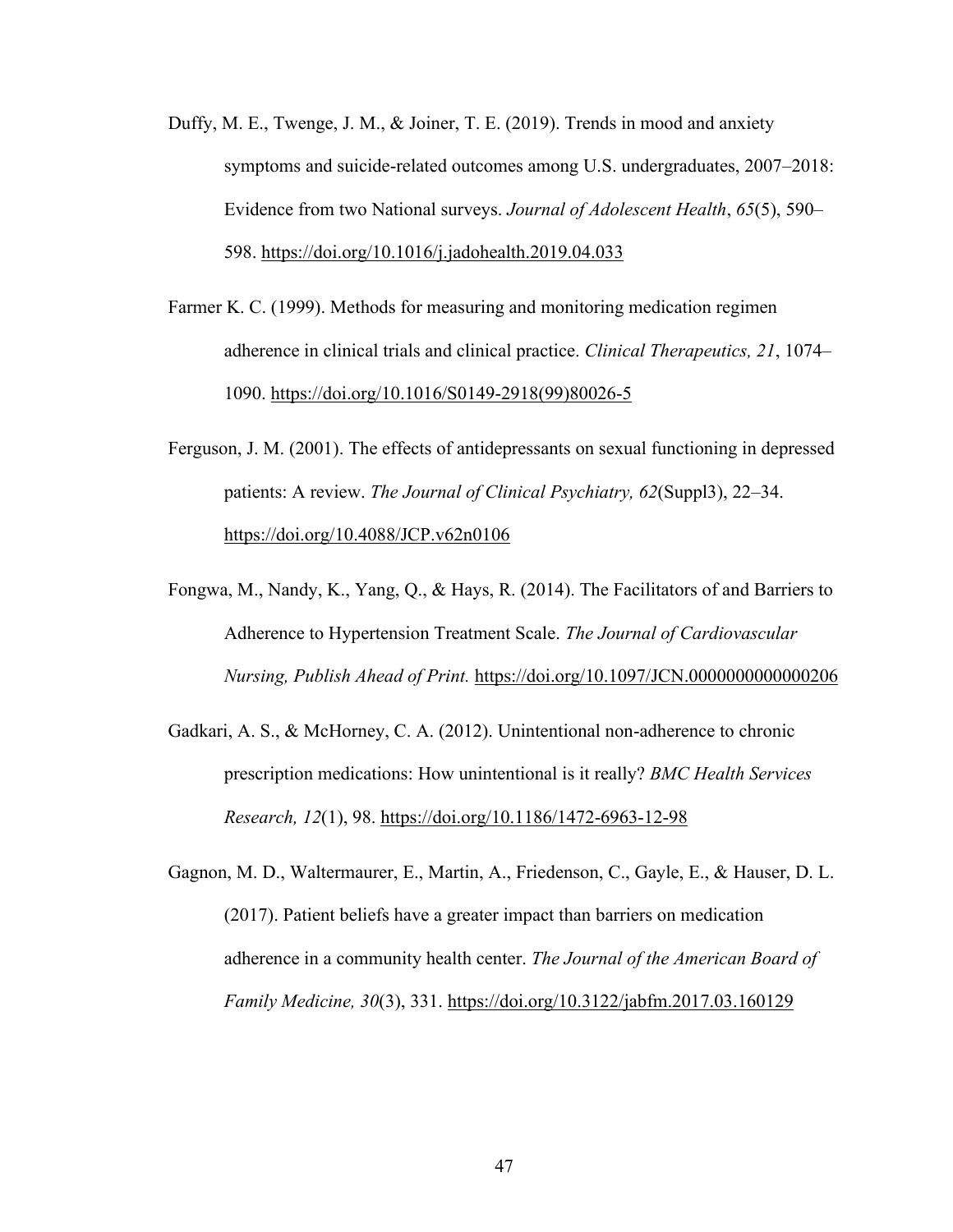- Grenard, J. L., Munjas, B. A., Adams, J. L., Suttorp, M., Maglione, M., McGlynn, E. A., & Gellad, W. F. (2011). Depression and medication adherence in the treatment of chronic diseases in the United States: A meta-analysis. *Journal of General Internal Medicine, 26*(10), 1175–1182. https://doi.org/10.1007/s11606-011-1704 y
- Hammonds, T., Rickert, K., Goldstein, C., Gathright, E., Gilmore, S., Derflinger, B., Bennett, B., Sterns, A., Drew, B. L., & Hughes, J. W. (2015). Adherence to antidepressant medications: A randomized controlled trial of medication reminding in college students. *Journal of American College Health*, *63*(3), 204– 208. https://doi.org/10.1080/07448481.2014.975716
- Haskard-Zolnierek, K.B., & Howard, K. (2020). Development and validation of the Barriers to Patient Adherence Scale. [Manuscript in preparation]. Department of Psychology, Texas State University.
- Ho, S. C., Jacob, S. A., & Tangiisuran, B. (2017). Barriers and facilitators of adherence to antidepressants among outpatients with major depressive disorder: A qualitative study. *PloS One, 12*(6), e0179290–e0179290. https://doi.org/10.1371/journal.pone.0179290
- Horne, R., Weinman, J., & Hankins, M. (1999). The beliefs about medicines questionnaire: The development and evaluation of a new method for assessing the cognitive representation of medication. *Psychology & Health, 14*(1), 1–24. https://doi.org/10.1080/08870449908407311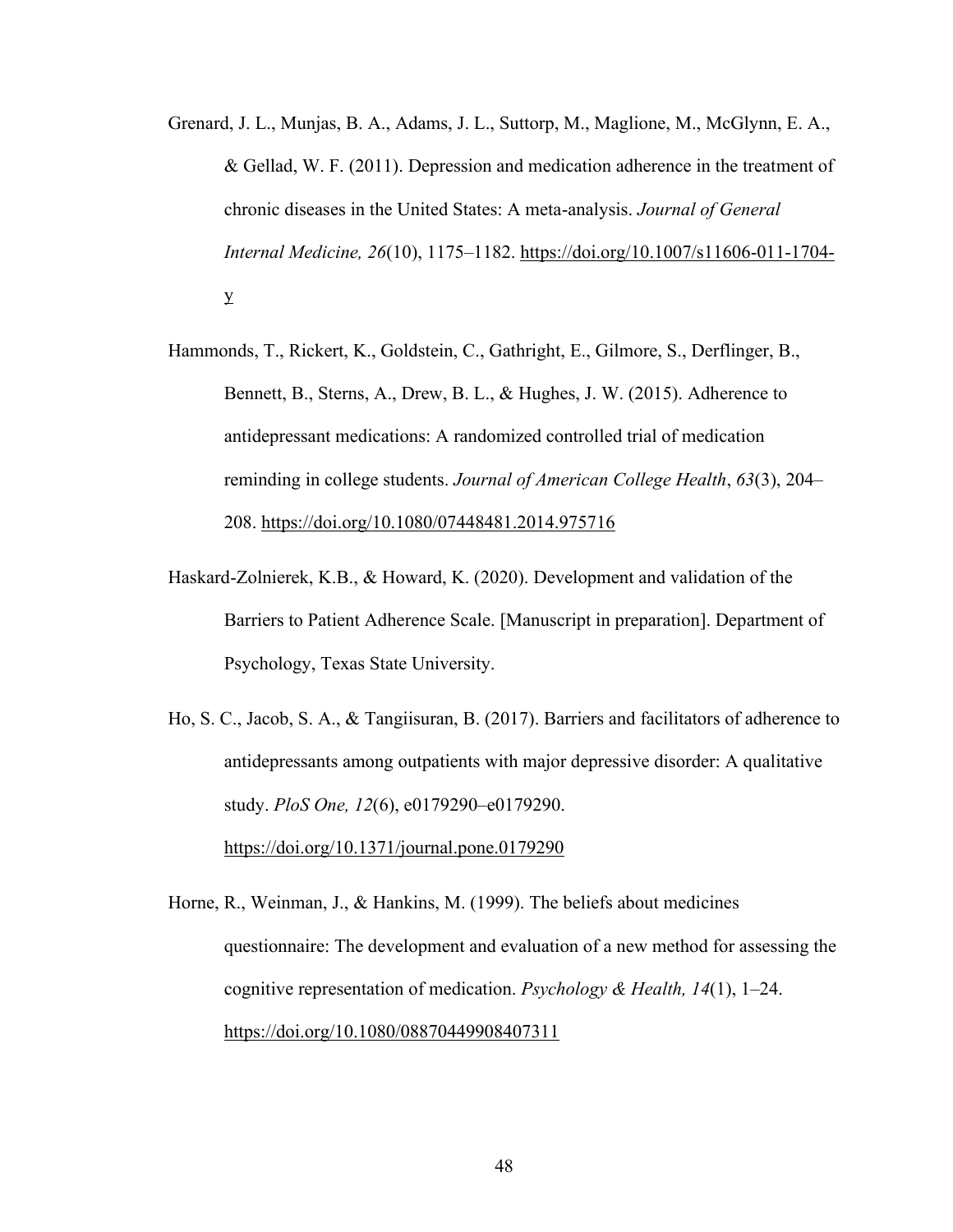Hugtenburg, J. G., Timmers, L., Elders, P. J., Vervloet, M., & van Dijk, L. (2013). Definitions, variants, and causes of nonadherence with medication: a challenge for tailored interventions. *Patient Preference and Adherence*, *7*, 675–682. https://doi.org/10.2147/PPA.S29549

Iuga, A. O., & McGuire, M. J. (2014). Adherence and health care costs. *Risk Management and Healthcare Policy, 7*, 35–44. https://doi.org/10.2147/RMHP.S19801

Jimenez, K., Vargas, C., Garcia, K., Guzman, H., Angulo, M., & Billimek, J. (2017). Evaluating the validity and reliability of the beliefs about medicines questionnaire in low-income, Spanish-speaking patients with diabetes in the United States. *The Diabetes Educator, 43*(1), 114–124. https://doi.org/10.1177/0145721716675740

Kalichman, S. C., Amaral, C. M., Swetzes, C., Jones, M., Macy, R., Kalichman, M. O., & Cherry, C. (2009). A simple single-item rating scale to measure medication adherence: Further evidence for convergent validity. *Journal of the International Association of Physicians in AIDS Care, 8*(6), 367–374.

https://doi.org/10.1177/1545109709352884

- Kreys E. (2016). Measurements of medication adherence: In search of a gold standard. *Journal of Clinical Pathways, 2*, 43–47.
- Lam, W. Y., & Fresco, P. (2015). Medication adherence measures: An overview. *BioMed Research International*, *2015*, 217047. https://doi.org/10.1155/2015/217047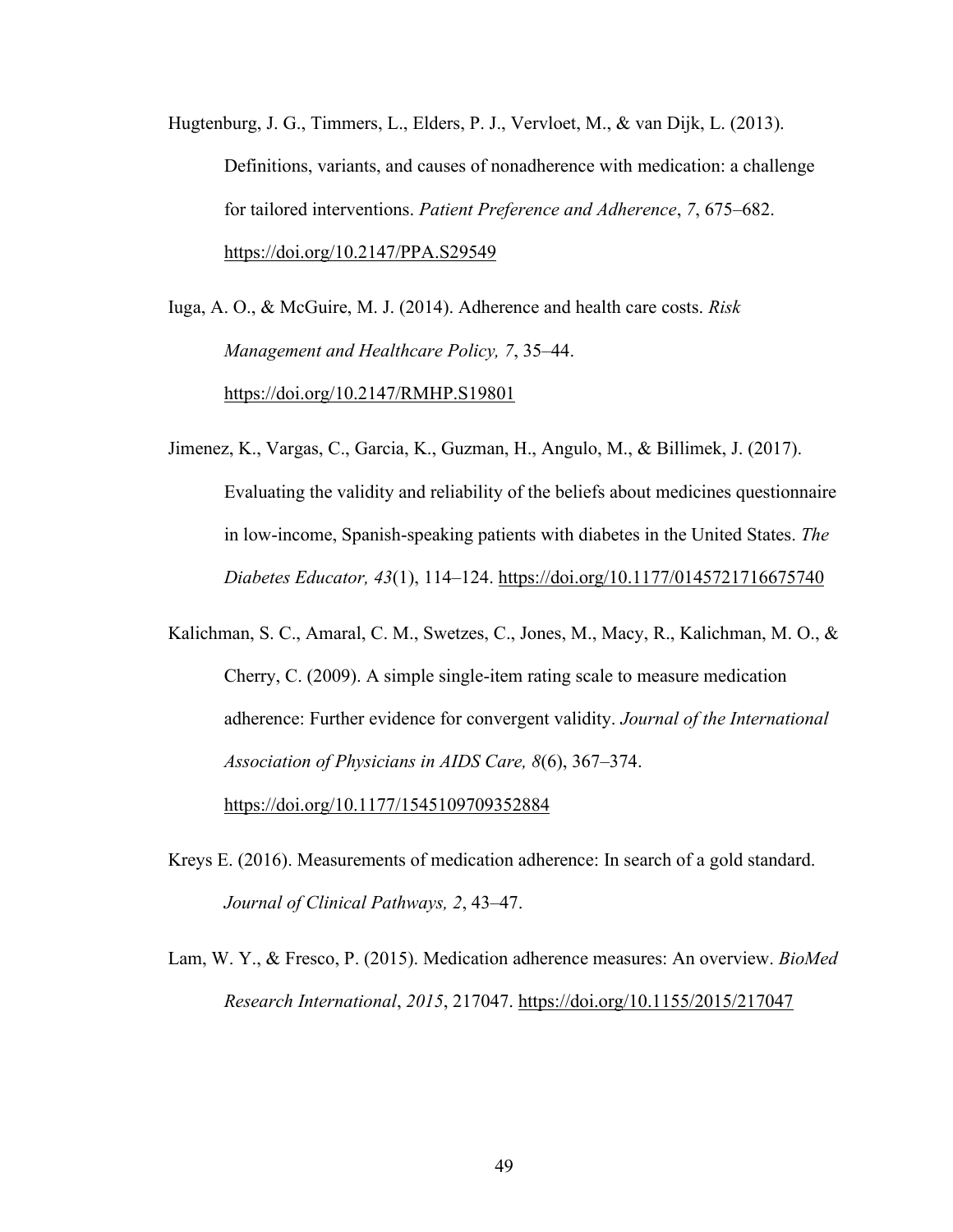- Lamers, F., Jonkers, C. C. M., Bosma, H., Penninx, B. W. J. H., Knottnerus, J. A., & van Eijk, J. Th. M. (2008). Summed score of the Patient Health Questionnaire-9 was a reliable and valid method for depression screening in chronically ill elderly patients. *Journal of Clinical Epidemiology, 61*(7), 679–687. https://doi.org/10.1016/j.jclinepi.2007.07.018
- Lee, J. K., Grace, K. A., Foster, T. G., Crawley, M. J., Erowele, G. I., Sun, H. J., Turner, P. T., Sullenberger, L. E., & Taylor, A. J. (2007). How should we measure medication adherence in clinical trials and practice? *Therapeutics and Clinical Risk Management*, *3*(4), 685–690.
- Lee, Y.-M., Kim, R. B., Lee, H. J., Kim, K., Shin, M.-H., Park, H.-K., Ahn, S.-K., Kim, S. Y., Lee, Y.-H., Kim, B.-G., Lee, H., Lee, W. K., Lee, K. S., Kim, M.-J., & Park, K.-S. (2018). Relationships among medication adherence, lifestyle modification, and health-related quality of life in patients with acute myocardial infarction: A cross-sectional study. *Health and Quality of Life Outcomes, 16*(1), 100–100. https://doi.org/10.1186/s12955-018-0921-z
- Luce, K., Winzelberg, A., Das, S., Osborne, M., Bryson, S., & Taylor, C. (2007). Reliability of self-report: Paper versus online administration. *Computers in Human Behavior, 23*, 1384–1389. https://doi.org/10.1016/j.chb.2004.12.008

McHorney, C. A. (2009). The Adherence Estimator: A brief, proximal screener for patient propensity to adhere to prescription medications for chronic disease. *Current Medical Research and Opinion, 25*(1), 215–238. https://doi.org/10.1185/03007990802619425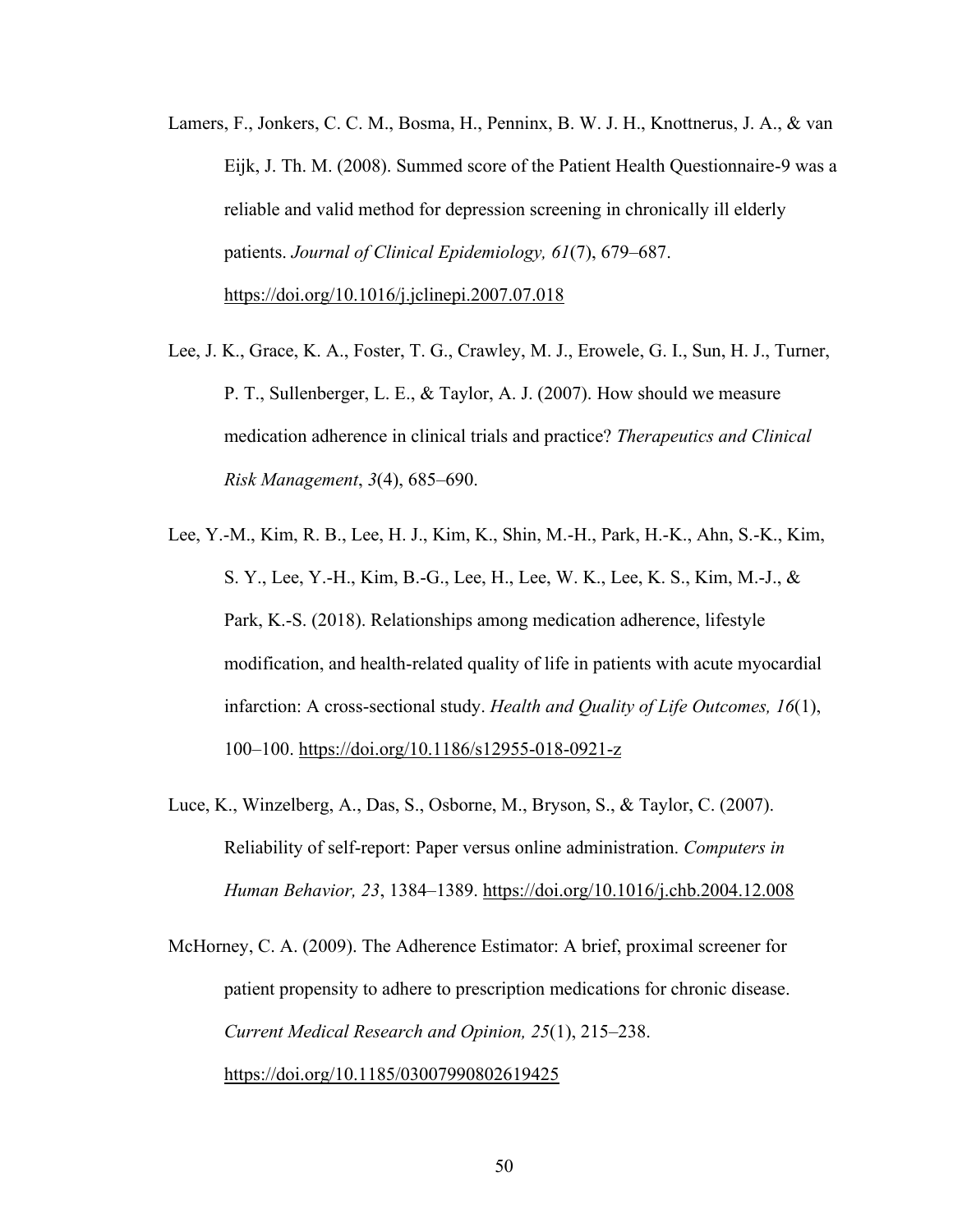- Monsalve, M. N., Pemmaraju, S. V., Thomas, G. W., Herman, T., Segre, A. M., & Polgreen, P. M. (2014). Do peer effects improve hand hygiene adherence among healthcare workers? *Infection Control and Hospital Epidemiology, 35*(10), 1277– 1285. https://doi.org/10.1086/678068
- National Center for Health Statistics (US). (2013). *Health, United States, 2012: With Special Feature on Emergency Care.* Hyattsville (MD): National Center for Health Statistics (US). https://www.ncbi.nlm.nih.gov/books/NBK148940/
- National Institute of Mental Health. (2016). *Depression.* U.S. Department of Health and Human Services, National Institutes of Health. https://www.nimh.nih.gov/health/topics/depression/index.shtml
- Osterberg, L., & Blaschke, T. (2005). Adherence to medication. *New England Journal of Medicine, 353*(5), 487-497.
- Pampallona, S., Bollini, P., Tibaldi, G., Kupelnick, B., & Munizza, C. (2002). Patient adherence in the treatment of depression. *British Journal of Psychiatry, 180*(2), 104-109. https://doi.org/10.1192/bjp.180.2.104
- Reychav, I., Beeri, R., Balapour, A., Raban, D., Sabherwal, R., & Azuri, J. (2018). How reliable are self-assessments using mobile technology in healthcare? The effects of technology identity and self-efficacy. *Computers in Human Behavior, 91*. https://doi.org/10.1016/j.chb.2018.09.024
- Sansone, R. A., & Sansone, L. A. (2012). Antidepressant adherence: Are patients taking their medications? *Innovations in Clinical Neuroscience*, *9*(5-6), 41–46.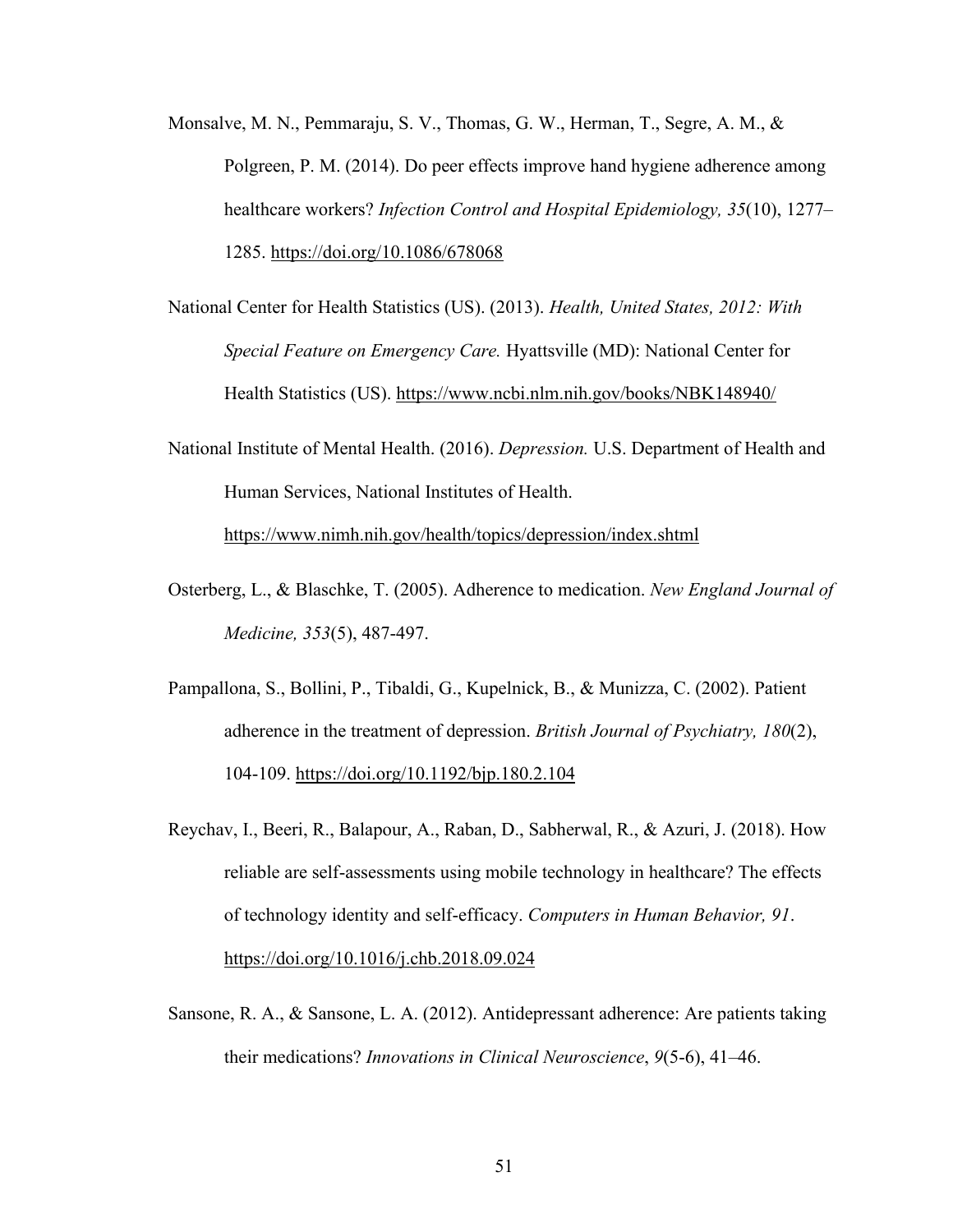- Santoleri, F., Lasala, R., Logreco, A., Ranucci, E., & Costantini, A. (2019). Using a treatment diary to improve the medication adherence in patients with chronic myeloid leukaemia. *Journal of Oncology Pharmacy Practice, 25*(5), 1035–1041. https://doi.org/10.1177/1078155218759184
- Spitzer, R. L., Kroenke, K., Williams, J. B. W., & the Patient Health Questionnaire Primary Care Study Group. (1999). Validation and utility of a self-report version of the PHQ primary care study. *JAMA, 282*(18), 1737–1744. https://doi.org/10.1001/jama.282.18.1737
- Stone, A. M., & Merlo, L. J. (2011). Attitudes of college students toward mental illness stigma and the misuse of psychiatric medications. *The Journal of Clinical Psychiatry*, *72*(2), 134–139. https://doi.org/10.4088/JCP.09m05254ecr
- Thomas, A., Peterson, L., & Goldstein, D. (1997). Problem solving and diabetes regimen adherence by children and adolescents with IDDM in social pressure situations: A reflection of normal development. *Journal of Pediatric Psychology, 22*, 541–561. https://doi.org/10.1093/jpepsy/22.4.541
- Thompson, K., Kulkarni, J., & Sergejew, A. A. (2000). Reliability and validity of a new Medication Adherence Rating Scale (MARS) for the psychoses. *Schizophrenia Research, 42*(3), 241–247. https://doi.org/10.1016/S0920-9964(99)00130-9
- Tjia, J., Givens, J., & Shea, J. (2005). Factors associated with under-treatment of medical student depression. J Am Coll Health 2005; *Journal of American College Health: J of ACH*, *53*, 219–224. https://doi.org/10.3200/JACH.53.5.219-224